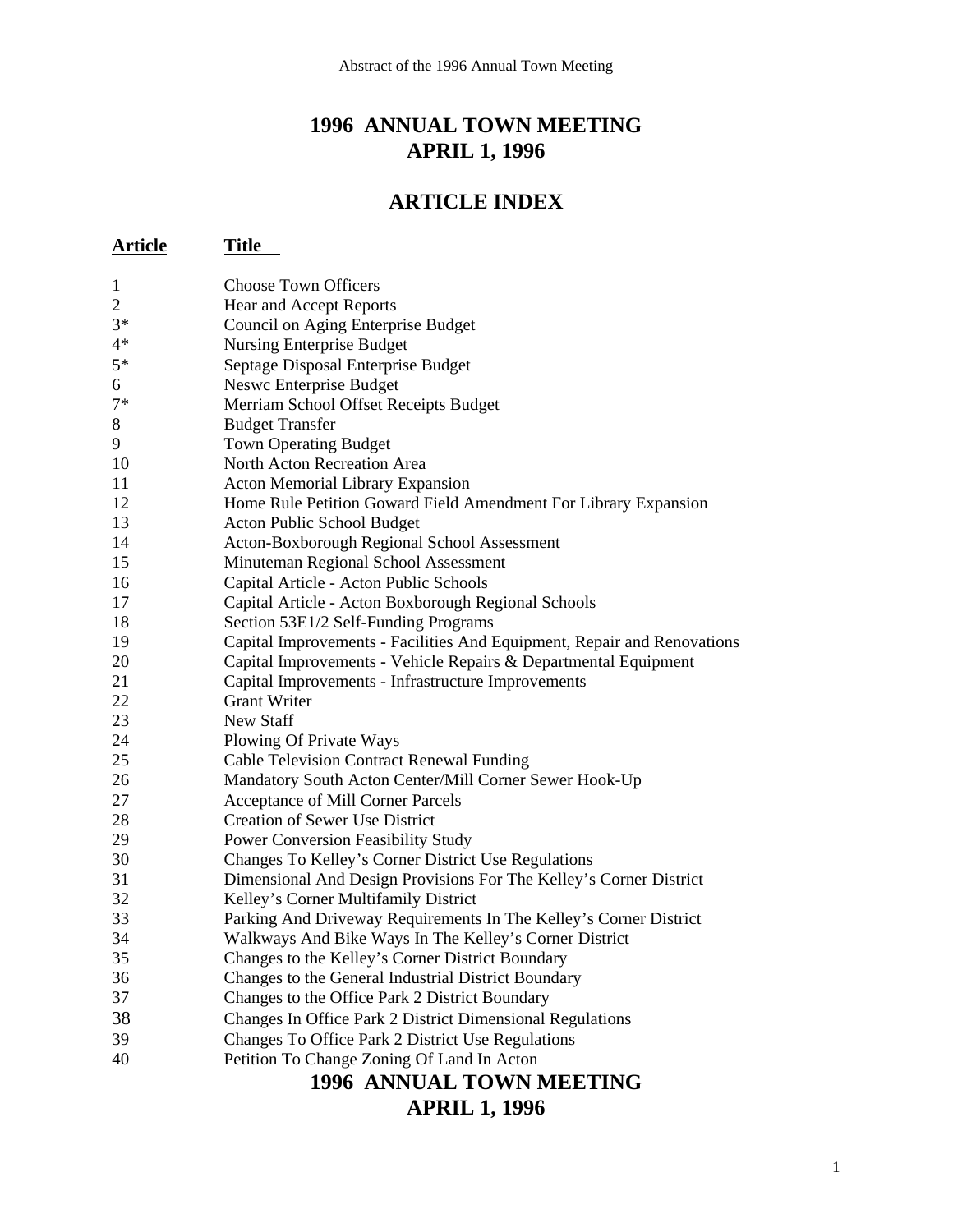# **ARTICLE INDEX (CONTINUED)**

- 41 Adult Uses, Sexually Oriented Businesses
- 42 Nonconforming Lots, Uses Structures And Parking Exemptions
- 43 Corrections, Clarifications And Minor Adjustments
- 44 Amend Town Bylaws -Environmental Protections
- 45 Amend Town Bylaws Sale Of Tobacco And Smoking Products
- 46 Amend Town Bylaws Use Of Tobacco And Smoking Products
- 47\* Amend Charter Change Name Acton Boxborough Arts Council
- 48\* Amend Charter -Various Section Revisions
- 49 Earth Day Resolution
- 50\* Repurchase Cemetery Lot
- 51\* Street Acceptance
- 52\* Acceptance of Land Gifts
- 53\* Strawberry Hill Road Easement Dunlap, Youngman
- 54\* Chapter 90 Highway Reimbursement Program
- 55\* Emergency/Disaster Aid Appropriations
- 56 Use Of Funds To Reduce The Tax Rate

(\* Consent Article )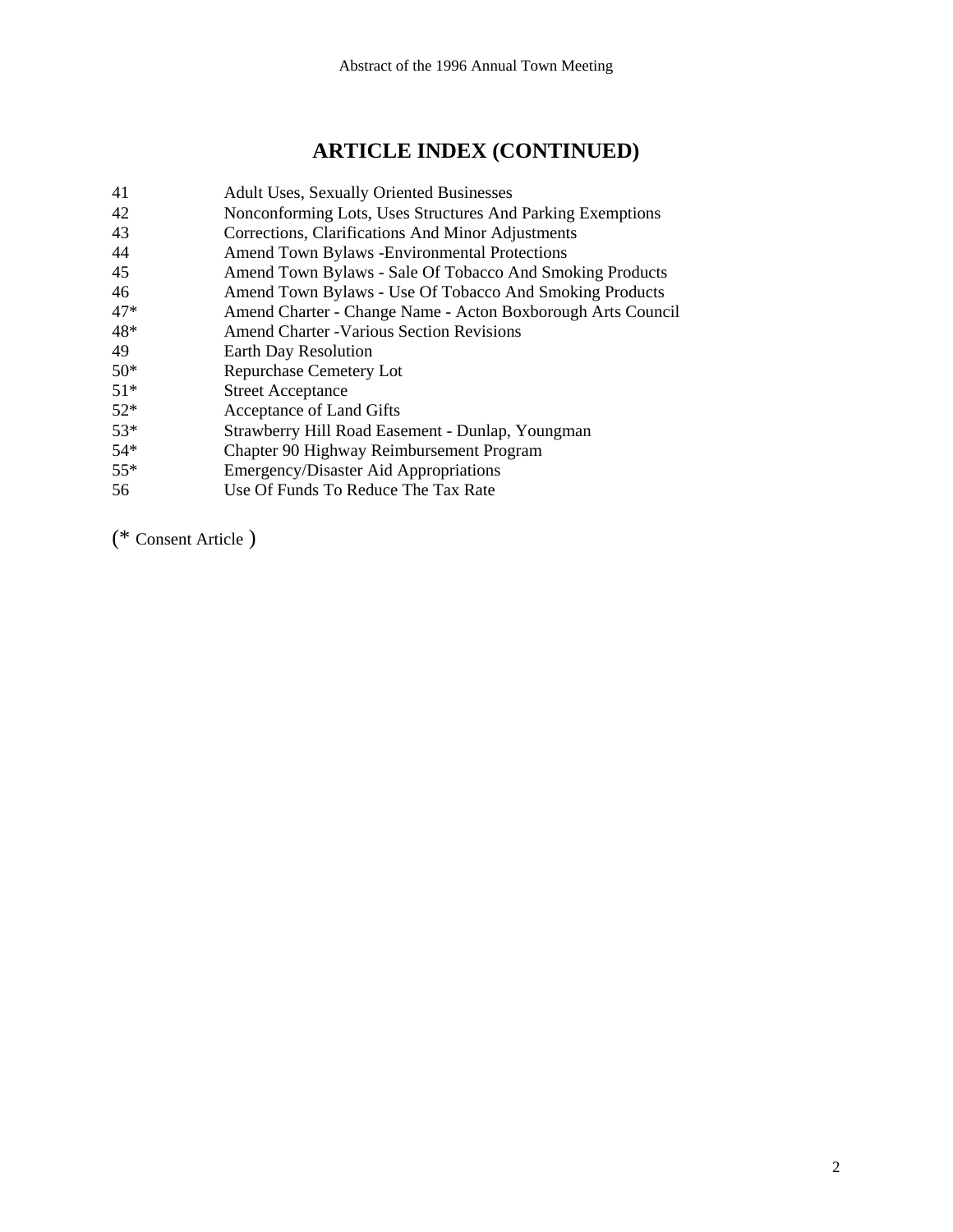# **1996 ANNUAL TOWN MEETING**

# **Consent Calendar \* 2/3 VOTE REQUIRED**

### ARTICLE TITLE

- 3. Council on Aging Enterprise Budget
- 4. Nursing Enterprise Budget<br>5. Septage Disposal Enterprise
- 5. Septage Disposal Enterprise Budget
- 7. Merriam School Offset Receipts Budget
- 47. Amend Charter Change Name Acton Boxborough Arts Council
- **HELD** 48. Amend Charter Various Section Revisions
- 50. Repurchase Cemetery Lot
- **HELD** 51. Street Acceptances
	- 52. Acceptance of Land Gifts
	- 53. Strawberry Hill Road Easement Dunlap, Youngman
	- 54. Chapter 90 Highway Reimbursement Program
	- 55. Emergency/Disaster Aid Appropriations

#### ABSTRACT OF THE ANNUAL TOWN MEETING HELD APRIL 1, 1995 WITH ADJOURNED SESSIONS HELD APRIL 2, APRIL 8, APRIL 9, APRIL 10, AND APRIL 11, 1996

#### # OF REGISTERED VOTERS ATTENDING TOWN MEETING

| <b>MONDAY</b>    | APRIL 1            | 708 |
|------------------|--------------------|-----|
| <b>TUESDAY</b>   | APRII.2            | 653 |
| <b>MONDAY</b>    | APRIL 8            | 870 |
| <b>TUESDAY</b>   | APRIL <sub>9</sub> | 276 |
| <b>WEDNESDAY</b> | APRIL 10           | 270 |
| <b>THURSDAY</b>  | APRII.11           | 204 |

On April 1, 1996, the Moderator, Donald MacKenzie called the meeting to order at 7:35 p.m. After welcoming the attendees, Mr. MacKenzie introduced Father Boyle of St. Elizabeth's of Hungary Catholic Church who gave the invocation.

The Moderator then introduced William Mullin, Chairman of the Board of Selectmen. On behalf of the Selectmen, Mr. Mullin then introduced the members of the Board of Selectmen, Town Manager, Town Counsel, Town Clerk, Assistant Town Manager, Town Accountant and the Finance Director. The Moderator then introduced Sharron Gaudet, Chairman of the Finance Committee. Ms. Gaudet then introduced the members of the Finance Committee.

Mr. MacKenzie gave a brief review of Town Meeting rules and regulations and then explained that he would read the consent calendar and any articles that he would read could be "held" if two or more voters called for them to be held for discussion when he got to that article.

**MOTION: MR. MULLIN** moves that the Town take up the 12 articles as listed in the consent calendar on pages 16 and 17 of the warrant.

The moderator called the individual articles as follows: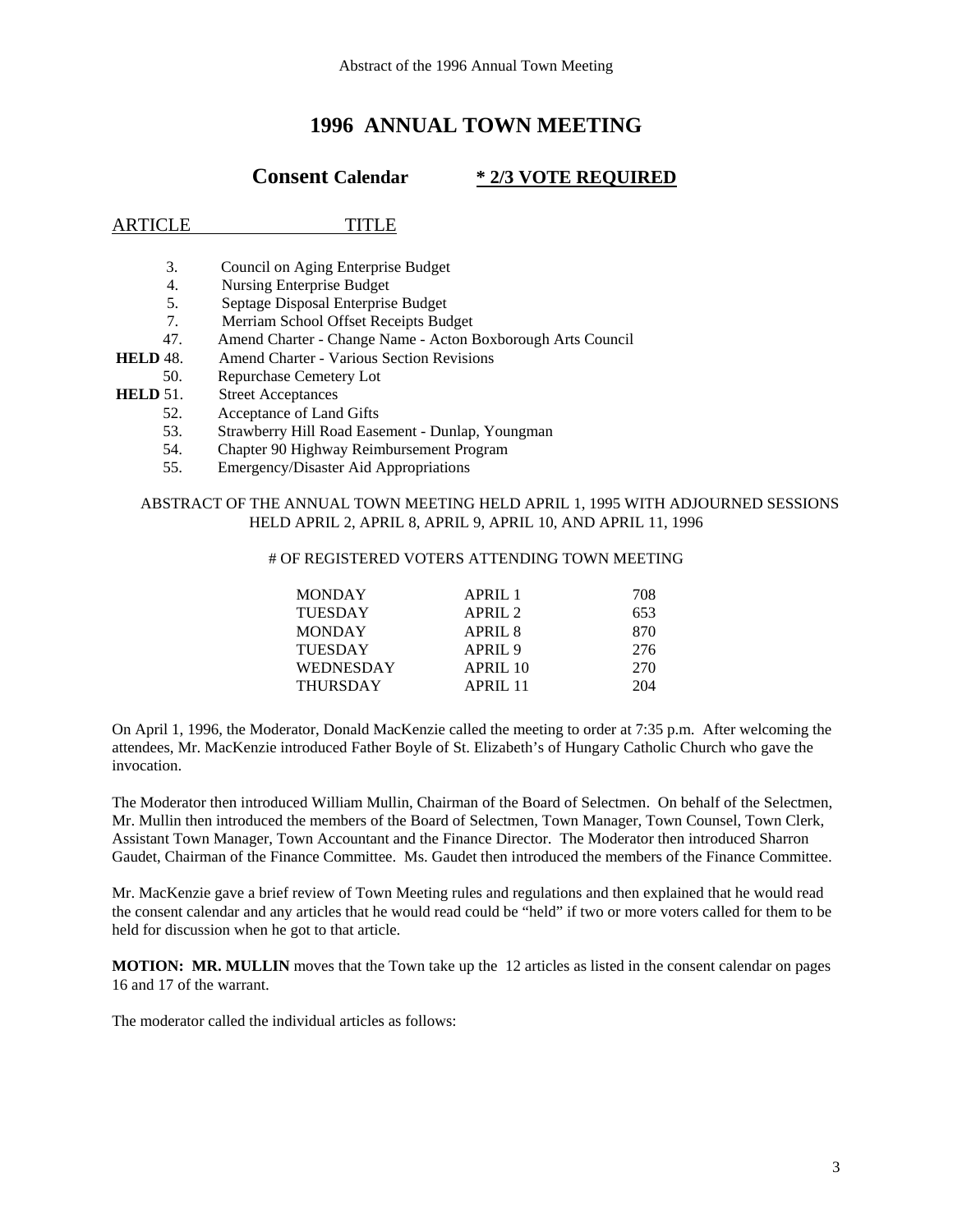# **ARTICLE MOTION**

3 Council on Aging Enterprise Budget: Move that the Town raise and appropriate \$41,518 for the purpose of providing van service, and to raise such amount \$41,518 be transferred from the Council on Aging Enterprise Fund.

4 Nursing Enterprise Budget: Move that the Town raise and appropriate \$520,132 for the purpose of providing Public Health Nursing Services, and to raise such amount \$520,132 be transferred from the Nursing Enterprise Fund.

5 Septage Disposal Enterprise Budget: Move that the Town raise and appropriate \$195,355 for the purpose of septage disposal, and to raise such amount \$195,355 be transferred from the Septage Disposal Enterprise Fund.

7 Merriam School Offset Receipts Budget: Move that the Town raise and appropriate \$31,351 for the purpose of maintaining the Merriam School Building, and to raise such amount \$31,351 be transferred from the Merriam School Offset Receipts Budget.

47 Amend Charter- Change Name - Acton Boxborough Arts Council: Move in the words of the Article.

48 Amend Charter- Various Section Revisions: Move in the words of the Article.

50 Repurchase Cemetery Lot: Move that the Town appropriate \$800 for the purpose of this article and to raise such amount \$160 be transferred from the Cemetery Land Fund and \$640 be transferred from the New Perpetual Care Fund.

51 Street Acceptances: Move that the Town accept as a public way the streets listed in the Article, as laid out by the Board of Selectmen according to the plans on file with the Town Clerk, and authorize the Board of Selectmen to take the fee or easements for drainage, utility, or other purposes where shown on said plan or described in the Order of Layout.

52 Acceptance of Land Gifts: Move in the words of the Article.

53 Strawberry Hill Road Easement - Dunlap, Youngman: Move in the words of the Article.

54 Chapter 90 Highway Reimbursement Program: Move the Selectmen are authorized to accept Highway funds from all sources and such funds are hereby appropriated for highway purposes.

55 Emergency/Disaster Aid Appropriations: Move in the words of the Article.

# *MOTION CARRIES UNANIMOUSLY EXCEPT ARTICLES 48 AND 51 WHICH WERE "HELD".*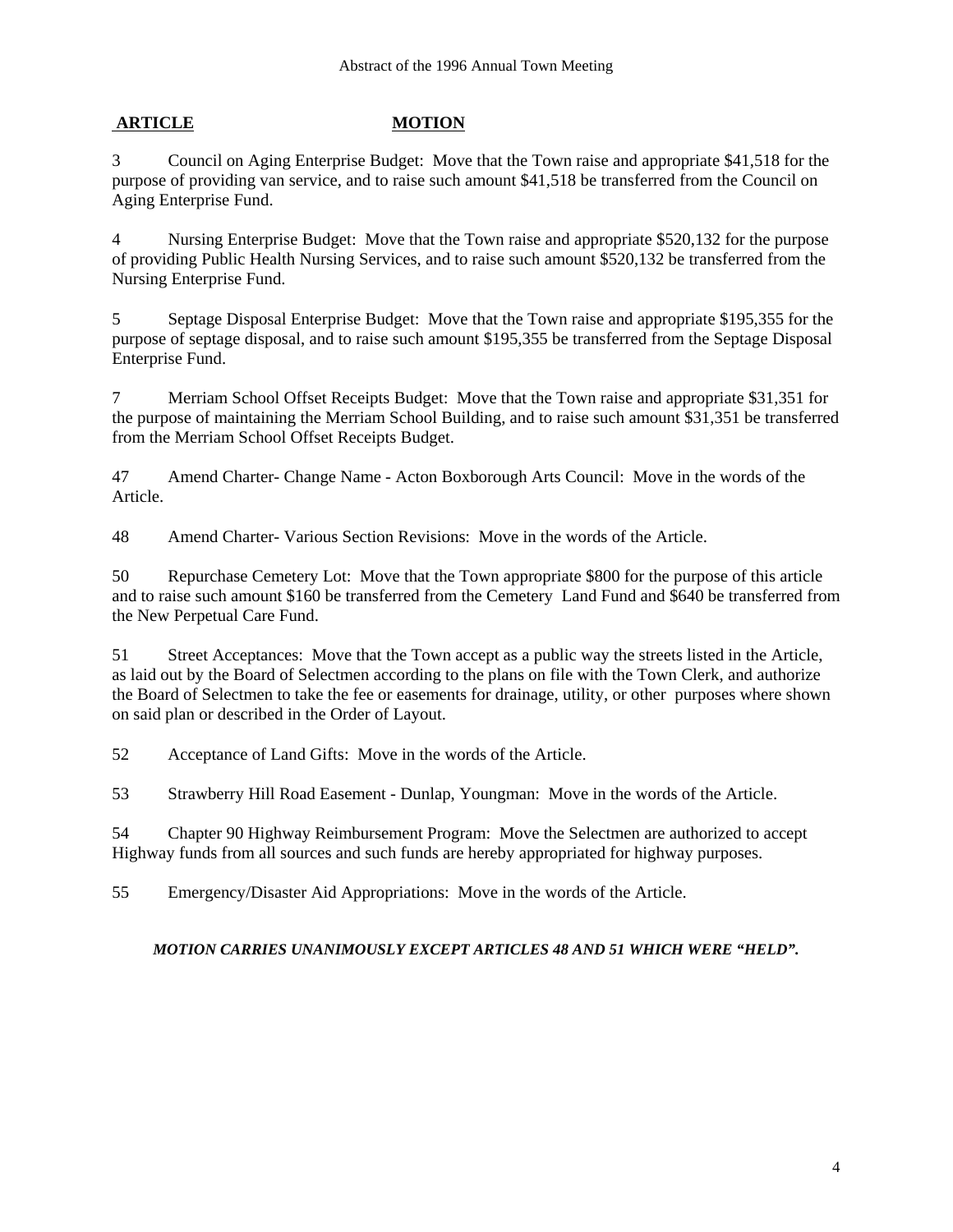# *MONDAY, APRIL 1, 1996*

# **ARTICLE 1 CHOOSE TOWN OFFICERS**

(Majority Vote Required)

 To choose all necessary Town Officers and Committees and to fix the salaries and compensation of all the elective officers of the Town as follows:

| Moderator          |                 | \$20.00 per Town Meeting session |
|--------------------|-----------------|----------------------------------|
| Board of Selectmen | <b>Chairman</b> | \$750.00                         |
|                    | Member          | \$650.00                         |

or take any other action relative thereto.

**MOTION: MR. MULLIN** moves that the Town fix the compensation for elected officers as shown in the warrant.

#### *MOTION CARRIES UNANIMOUSLY*.

**Frederick A. Harris** nominates **Malcolm S. MacGregor** as a trustee of the West Acton Fireman's Relief Fund, term to expire in 1999.

#### *MOTION CARRIES UNANIMOUSLY*.

**Joseph A. Conquest** nominates **William Klauer as** a trustee of Actons' Fireman's Relief Fund, term to expire in 1999.

#### *MOTION CARRIES UNANIMOUSLY*.

**Edwin H. Miller** nominates **John Powers** as a trustee of the Elizabeth White Fund, term to expire in 1999.

#### *MOTION CARRIES UNANIMOUSLY*.

**Madeleine Kaduboski** nominates **Robert Loomis** as a trustee of the Citizen's Library Association of West Acton, term to expire 1999.

#### *MOTION CARRIES UNANIMOUSLY.*

**Mabel Grekula** nominates **Shirley Towle** as Trustee of the Charlotte Goodnow Fund, term to expire in 1999.

# *MOTION CARRIES UNANIMOUSLY*.

#### **ARTICLE 2 HEAR AND ACCEPT REPORTS**

(Majority Vote Required)

 To see if the Town will accept reports and hear and act upon the report of any committee chosen at any previous Town Meeting that has not already reported, or take any other action relative thereto.

**MOTION: MR. MULLIN** moves that the Town accept the reports of the various Town Officers and Boards as set forth in the 1995 Town Report and that the Moderator call for any other reports.

#### *MOTION CARRIES UNANIMOUSLY*

#### **ARTICLE 3\* COUNCIL ON AGING ENTERPRISE BUDGET**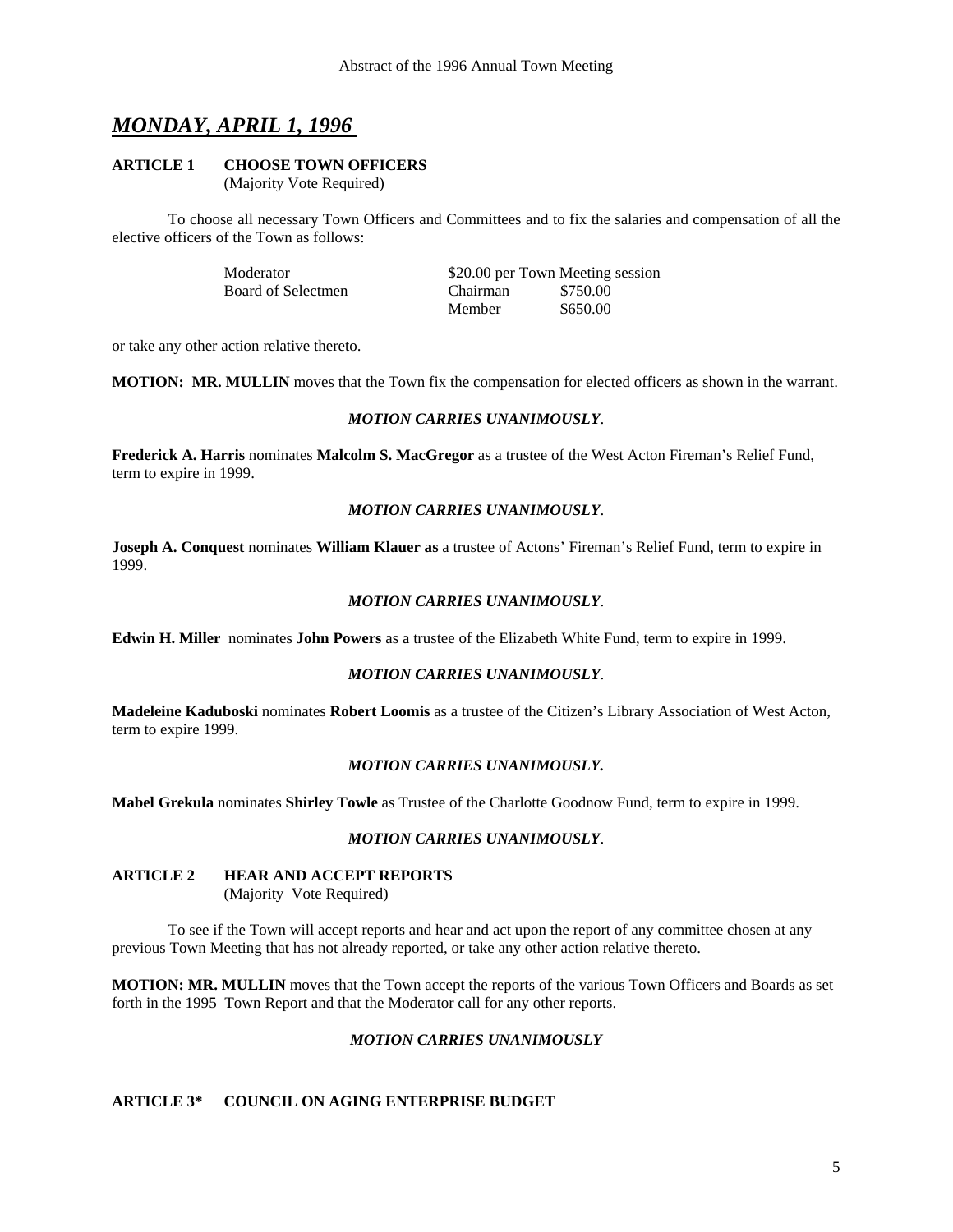#### (Majority Vote Required)

 To see if the Town will raise and appropriate, or appropriate from available funds, the sum of \$41,518, or any other sum, to operate the Senior Van Service, in accordance with Mass General Laws Chapter 44, Section 53 F1/2, Enterprise Fund Law, or take any other action relative thereto

**CONSENT MOTION: MRS. TAVERNIER** moves that the Town raise and appropriate \$41,518.00 for the purpose of providing a van service, and to raise such amount \$41, 518.00 be transferred from the Council on Aging Enterprise Fund.

#### *CONSENT MOTION CARRIES UNANIMOUSLY*

# **ARTICLE 4\* NURSING ENTERPRISE BUDGET**

(Majority Vote Required)

 To see if the Town will raise and appropriate, or appropriate from available funds, the sum of \$520,132, or any other sum, to provide Public Health and Visiting Nurse Services, in accordance with Mass General Laws Chapter 44, Section 53F1/2, Enterprise Fund Law, or take any other action relative thereto.

**CONSENT MOTION: MR. MULLIN** moves that the Town appropriate \$520,132.00 for the purpose of providing public health nursing services, and to raise such amount \$520,132.00 be transferred from the Nursing Enterprise Fund.

#### *CONSENT MOTION CARRIES UNANIMOSLY.*

#### **ARTICLE 5\* SEPTAGE DISPOSAL ENTERPRISE BUDGET**

(Majority Vote Required)

 To see if the Town will raise and appropriate, or appropriate from available funds, the sum of \$195,355, or any other sum, for the purpose of septage disposal, in accordance with Mass General Laws Chapter 44, Section 53F1/2, Enterprise Fund Law, or take any other action relative thereto.

**CONSENT MOTION: MR. KABAKOFF** moves that the Town appropriate \$195,355.00 for the purpose of septage disposal, and to raise such amount \$195,355.00 be transferred from the Septage Disposal Enterprise Fund.

#### *CONSENT MOTION CARRIES UNANIMOUSLY*

#### **ARTICLE 6 NESWC ENTERPRISE BUDGET**  (Majority Vote Required)

 To see if the Town will raise and appropriate, or appropriate from available funds, the sum of \$1,402,178, or any other sum, for the purpose of solid waste disposal, in accordance with Mass General Laws Chapter 44, Section 53F1/2, Enterprise Fund Law, or take any other action relative thereto.

**MOTION: MR. MULLIN** moves that the Town appropriate \$1,402,178.00 for the purpose of solid waste disposal, and to raise such amount \$735,178,00 be transferred from the NESWC Enterprise Fund and \$667,000.00 be raised and appropriated.

#### *MOTION CARRIES*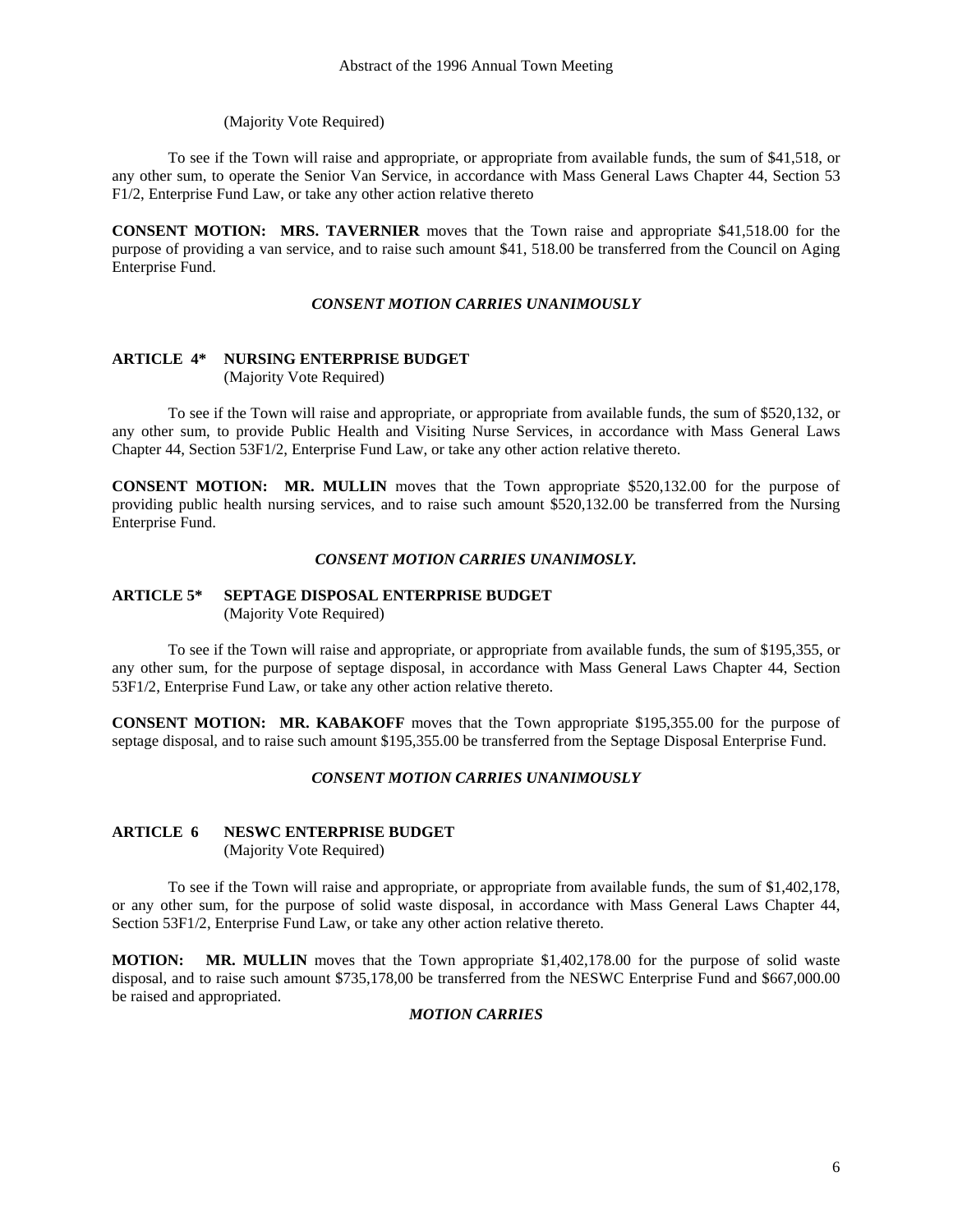# **ARTICLE 7\* MERRIAM SCHOOL OFFSET RECEIPTS BUDGET**

 **(**Majority Vote Required)

 To see if the Town will raise and appropriate, or appropriate from available funds, the sum of \$31,351, or any other sum, for the purpose of maintaining and operating the Merriam School, in accordance with Mass General Laws, Chapter 44, Section 53E, Offset Receipts Law, or take any other action relative thereto.

**CONSENT MOTION: MR. ARONSON** moves that the Town appropriate \$31,351.00 for the purpose of maintaining the Merriam School, and that the receipts from the rental of the Merriam School be set aside as a separate fund under M. G. L., Chapter 44, Section 53E to meet this appropriation.

#### *CONSENT MOTION CARRIES UNANIMOUSLY*

#### **ARTICLE 8 BUDGET TRANSFER**

(Majority Vote Required)

 To see if the Town will raise and appropriate, or appropriate from available funds, an amount of money to be used in conjunction with funds appropriated under the current fiscal year's budgets to be used during the current fiscal year, or make any other adjustments to the current fiscal year budgets and appropriations that may be necessary, or take any other action relative thereto.

**MOTION: MR. FRIEDRICHS** moves to take no action.

# *MOTION TO TAKE NO ACTION CARRIES UNANIMOUSLY*

### **ARTICLE 9 TOWN OPERATING BUDGET** (Majority Vote Required)

 To see what sums of money the Town will raise and appropriate, or appropriate from available funds, to defray the necessary expenses of the several departments, offices and boards of the Town, exclusive of the school budgets, or take any other action relative thereto.

**MOTION: MR. MULLIN** moves that the Town Budget for the period July 1, 1996 to June 30, 1997 in the amount of \$11,802,714.00 be raised and appropriated in its entirety, except that \$69,435.00 be transferred from Cemetery Trust Fund for Cemetery use, and that \$5,968.39 be transferred from the County Dog Fund for library use, and further that the Town Manager be authorized to sell, trade, or dispose of vehicles being replaced and to expend any proceeds received for such new vehicles.

#### *MOTION CARRIES*

After Article 9, the moderator recognized the volunteers with the following:

On behalf of the Board of Selectmen, the Town Manager, and of all the citizens of Acton, the Volunteer Coordinating Committee would like to recognize and thank all the people who are currently serving on a Town Board or Committee, or as Acton Representatives on regional boards, as well as those who have completed their terms of service since the last Annual Town Meeting.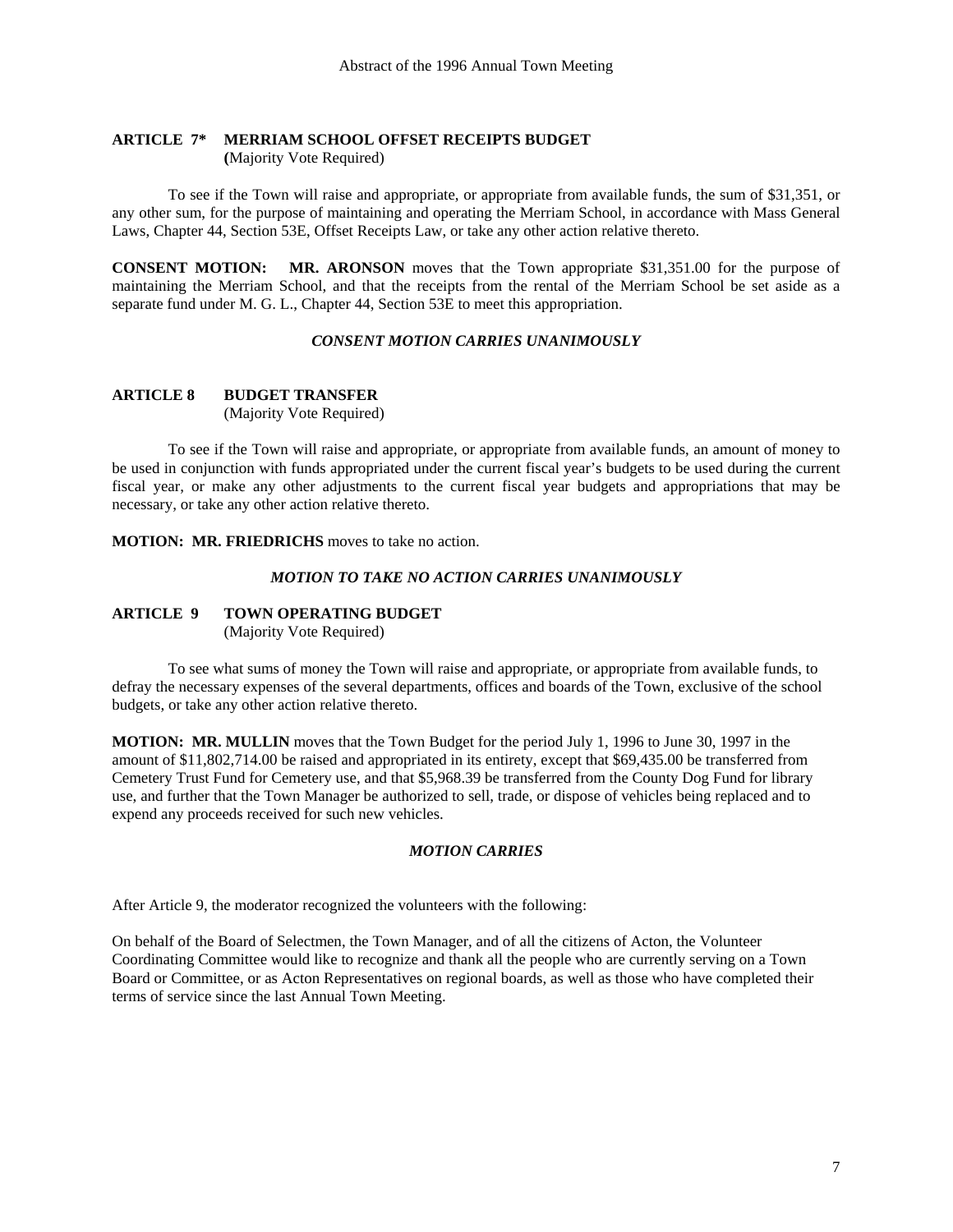As I read the name of the Boards and Committees, would the present members, alternates, and associate members, as well as those who have recently completed their service please stand and remain standing until all the names are read. We would like Town Meeting to hold their applause until all the names are read.

Acton/Boxborough Arts Council, Board of Appeals, Board of Assessors, Board of Health, Cable Advisory Committee, Cemetery Commission, Commission on Disability, Conservation Commission, Council on Aging, Fair Housing Committee, Finance Committee, Hanscom Field Advisory Commission, Historic District Commission, Historical Commission, Investment Advisory Committee, Lowell Regional Transportation Transportation Authority, Metropolitan Area Planning Council, Minuteman Home Care, Minuteman Vocational School Committee, Municipal Power Organization Study Committee, Personnel Board, Planning Board, Prison Advisory Committee, Public Ceremonies and Celebrations Committee, Recreation Commission, Second Airport/Fort Devens Reuse Task Force, South Acton Revitalization Committee, Town Report Committee, and the Volunteer Coordinating Committee.

Let's thank these volunteers for their many contributions and for the hundreds of hours of time that they have given to this town.

The Town Meeting applauded in recognition of all volunteers.

#### **ARTICLE 10 NORTH ACTON RECREATION AREA** (2/3 Vote Required)

To see if the Town will raise and appropriate, appropriate from available funds or borrow the sum of \$1,600,000, or any other sum, which shall be contingent upon the passage of a Proposition 2 1/2 Debt Exclusion Override, to be expended by the Town Manager for the purpose of constructing a general purpose recreation area on 40.49 acres of town owned land located on Quarry Road in North Acton and shown as Parcel 18 on Town Atlas Map C-5 and to authorize the Town Manager to provide for the disposition of any excess gravel or other excavated materials as part of the construction contract or otherwise, or take any other action relative thereto.

**MOTION: MR. MULLIN** moves that the Town appropriate the sum of \$1,600,000.00 for the purpose of constructing a general purpose recreation area on 40.49 acres of town owned land located on Quarry Road in North Acton and shown as Parcel 18 on Town Atlas Map C-5; that to meet this appropriation the Treasurer, with the approval of the Selectmen, is authorized to borrow \$1,600,000.00 under G.L. c.44, s7(25); that the Town Manager is authorized to take any action necessary to carry out this project; and that the Town raise and appropriate \$211,800.00 for the payment of interest and underwriting costs on such borrowing in fiscal year 1997; provided, however, that this vote shall not take effect until the Town votes to exempt from the limitation on total taxes imposed by G.L. c.59, s21C (Proposition 2 1/2) amounts required to pay the principal of and interest on the borrowing authorized by this vote.

#### *MOTION CARRIES*

TOTAL VOTE 599 YES 533 NO 66

**MOTION: MR. MULLIN** moves to adjourn the annual town meeting until Tuesday, April 2, 1996 at 7:30 p.m. at the Acton Boxborough Regional High School Auditorium.

#### *MOTION CARRIES UNANIMOUSLY.*

# *TUESDAY, APRIL 2, 1996*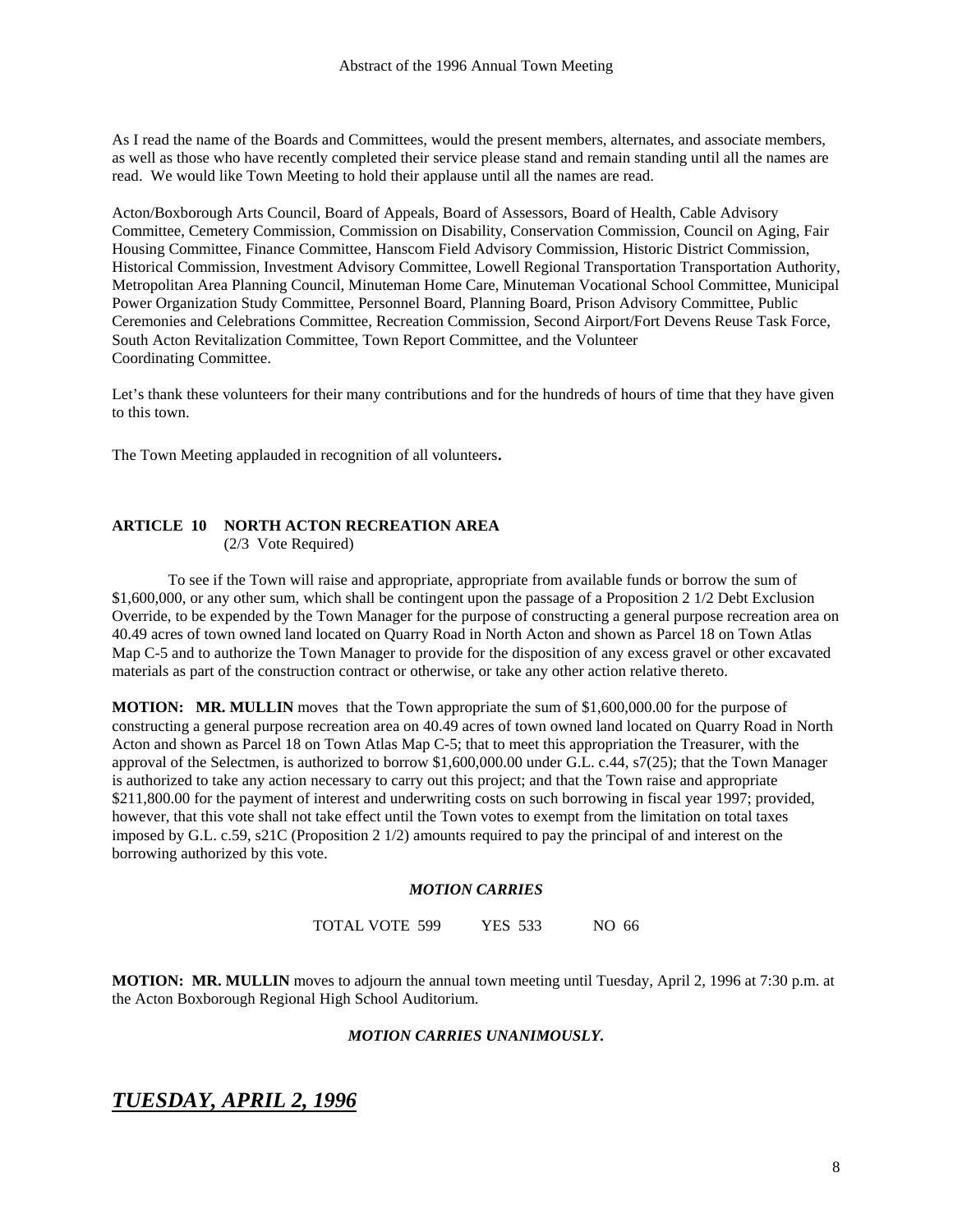The moderator called the meeting to order at 7:35 p.m. He then recognized Mr. Wiltse.

**MOTION: MR. WILTSE** moves to take Article 15 out of order.

#### *MOTION CARRIES.*

#### **ARTICLE 15 MINUTEMAN REGIONAL SCHOOL ASSESSMENT (**Majority Vote Required)

 To see if theTown will raise and appropriate, or appropriate from available funds, the sum of \$507,192, or any other sum, to defray the necessary expenses of the Minuteman Science and Technology High School, or take any other action relative thereto.

**MOTION: MR. WILTSE** moves that the Minuteman Science and Technology High School Assessments for the period July 1, 1996 to June 30, 1997, in the amount of \$507.192.00 be raised and appropriated in its entirety.

#### *MOTION CARRIES*

The moderator then moved back to Article 11.

# **ARTICLE 11 ACTON MEMORIAL LIBRARY EXPANSION**

(2/3 Vote Required)

To see if the Town will raise and appropriate, appropriate from available funds or borrow the sum of \$6,310,000, or any other sum, which shall be contingent upon the passage of a Proposition 2 1/2 Debt Exclusion Override, to be expended by the Town Manager for the purpose of land acquisition, preparing design drawings, renovation of the existing building, and construction and furnishing of a major addition to the existing library; and authorize the Board of Library Trustees and the Selectmen to apply for, accept and expend any federal or other grants that may be available for the project; or take any other action relative thereto.

**MOTION: MR. HUNTER** moves that the Town appropriate the sum of \$6,310,000.00 for the purpose of land acquisition, preparing design drawings, renovation of the existing building, and construction and furnishing of a major addition to the existing library; that to meet this appropriation, the Treasurer, with the approval of the Selectmen, is authorized to borrow \$6,310,000.00 under G.L. c.44, s7; that the Board of Library Trustees with the approval of the Selectmen are authorized to apply for and accept any federal or other grants that may be available for this project provided that the amount of the authorized borrowing shall be reduced by the amount of such aid received prior to the issuance of bonds or notes under this vote; and that the Town Manager is authorized to take any other action necessary to carry out this project; and that the Town raise and appropriate \$370,300.00 for the payment of interest and underwriting costs on such borrowing in fiscal year 1997; provided, however, that this vote shall not take effect until the Town votes to exempt from limitation on total taxes imposed by G.L. c.59, s21C (Proposition 2 1/2) amounts required to pay the principal of and interest on the borrowing authorized by this vote.

#### *MOTION CARRIES*

TOTAL VOTE 217 YES 200 NO 17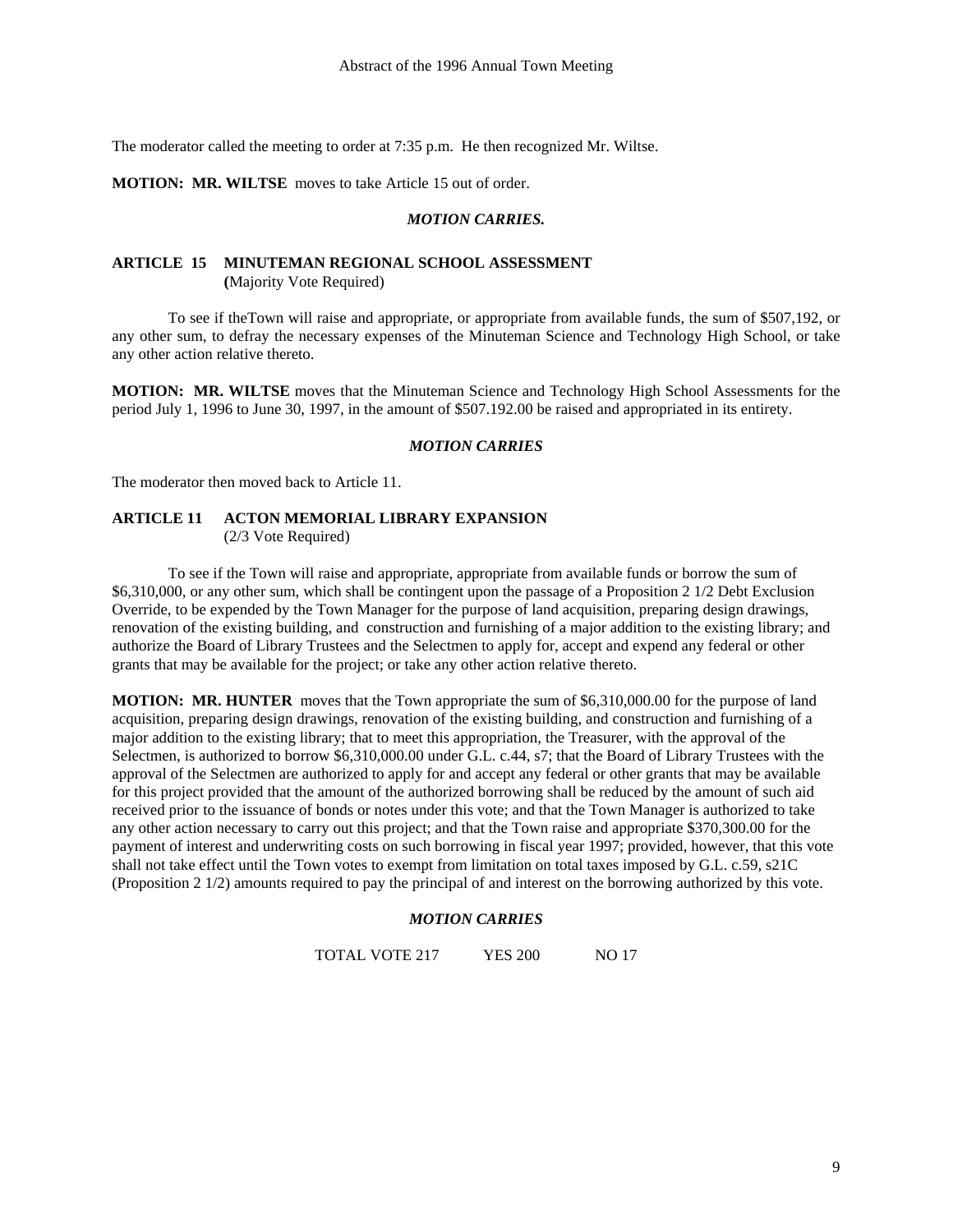# **ARTICLE 12 HOME RULE PETITION GOWARD FIELD AMENDMENT FOR LIBRARY EXPANSION**

(Majority Vote Required)

 To see if the Town will vote to authorize the Selectmen to petition the General Court to amend Chapter 603 of the Acts of 1985 to permit the land behind Town Hall, formerly part of Goward Field, to be used for an expansion of the town library or any other municipal use, or take any other action relative thereto.

**MOTION: MRS. TAVERNIER** moves that the Board of Selectmen be authorized to petition the General Court to amend Chapter 603 of the Acts of 1985, to permit the land behind the Memorial Library, formerly part of Goward Field to be used for an expansion of the Memorial Library or any other municipal use.

### **MOTION CARRIES**

Before Article 13, Mr. MacKenzie introduced Steve Aronson, Chairman of the Local School Committee. Mr. Aronson introduced the Superintendent of Schools, two Assistant Superintendents, the Director of Human Services and the members of the School Committee.

# **ARTICLE 13 ACTON PUBLIC SCHOOL BUDGET**

(Majority Vote Required)

 To see if the Town will raise and appropriate, or appropriate from available funds, the sum of \$11,914,326, or any other sum, to defray the necessary expenses of the Local Schools, or take any other action relative thereto.

**MOTION: MR. ARONSON** moves to raise and appropriate the sum of \$11,914,326.00 for the Acton Local Schools for the period July 1, 1996 to June 30, 1997.

#### *MOTION CARRIES*

#### **ARTICLE 14 ACTON-BOXBOROUGH REGIONAL SCHOOL ASSESSMENT (**Majority Vote Required)

 To see if the Town will raise and appropriate, or appropriate from available funds, the sum of \$9,605,734, or any other sum, to defray the necessary expenses of the Acton-Boxborough Regional School, or take any other action relative thereto.

**MOTION: MS. STUNTZ** moves that the Acton Boxborough Regional School Assessment for the period July 1, 1996 to June 30, 1997, in the amount of \$9, 290,698.00 be raised and appropriated in its entirety.

#### *MOTION CARRIES*

**MOTION: MR. MULLIN** moves to adjourn the town meeting until April 8, 1996, 7:30 p.m. at the Acton Boxborough Regional High School Auditorium.

### *MOTION CARRIES UNANIMOUSLY*

*MONDAY, APRIL 8, 1996*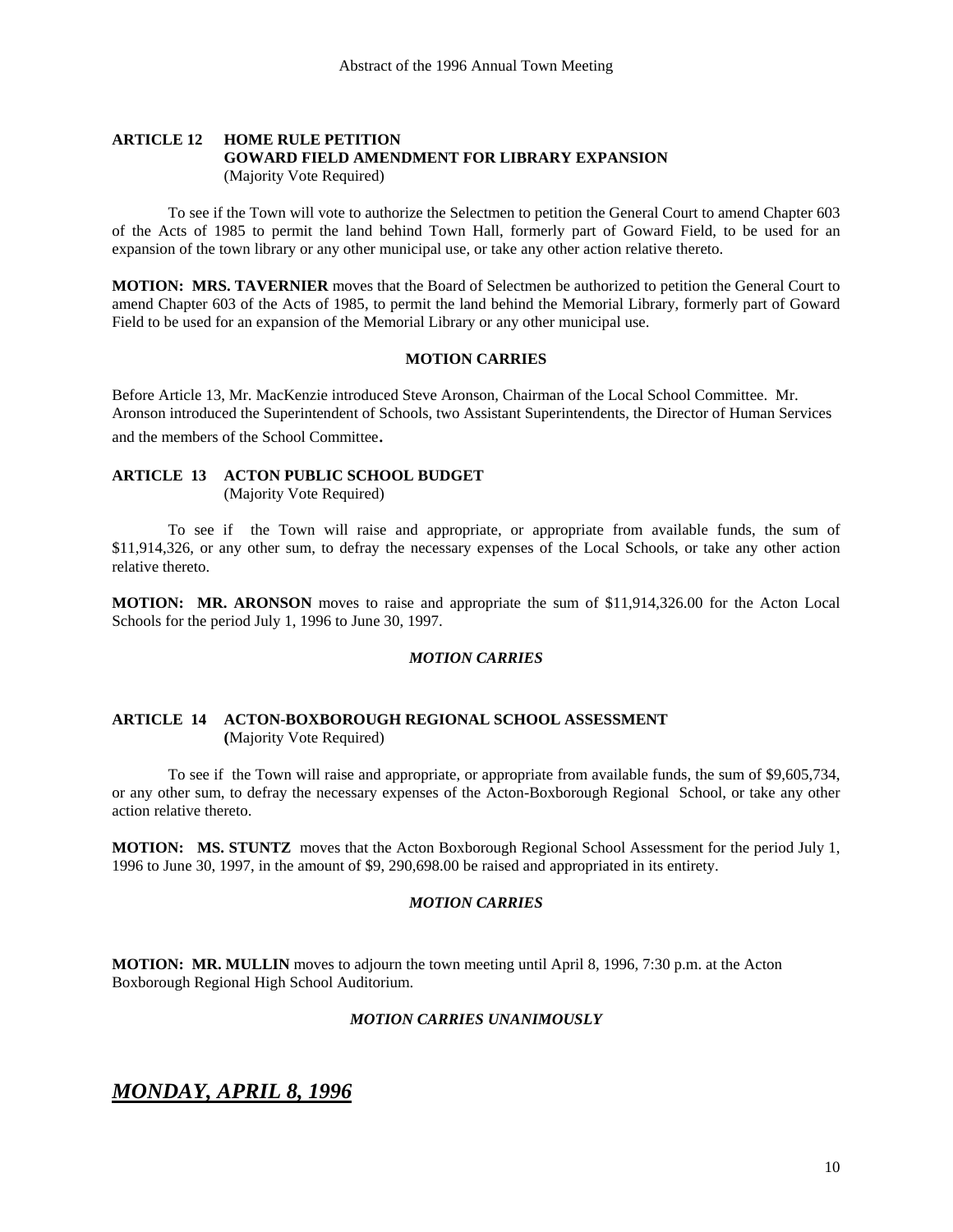The moderator called the meeting to order at 7:32 p.m.

**MOTION: MRS. TOMASEVICH** moves to take Article 40 out of order. Mr. Hunter supported the motion and made a motion that Article 42 be taken out of order before Article 40.

#### *MOTION CARRIES*

#### **ARTICLE 42 NONCONFORMING LOTS, USES, STRUCTURES AND PARKING; EXEMPTIONS**  (2/3 Vote Required)

To see if the Town of Acton will vote to amend Section 8 of the Zoning Bylaw as follows:

A. Delete the title of Section 8 and replace it with the following new title:

NONCONFORMING LOTS, USES, STRUCTURES AND PARKING; EXEMPTIONS

- B. Amend Section 8.1 as follows:
	- 1. Delete the first paragraph of Section 8.1 and replace it with a new first paragraph as follows:
		- 8.1 Any LOT which complied with the minimum area, FRONTAGE, LOT width, yard and depth requirements, if any, in effect at the time the boundaries of the LOT were defined by recorded deed or plan, may be built upon or used for single FAMILY, or where permitted two-FAMILY, residential USE, notwithstanding the adoption of new or increased LOT area, FRONTAGE, LOT width, yard or depth requirements, provided that:
	- 2. Delete Section 8.1.1 and replace with a new section 8.1.1 as follows:
		- 8.1.1 At the time of the adoption of such new or increased requirements such LOT was held, and has continued to be held, in ownership separate from that of adjoining land; and
- C. Amend Section 8.2 as follows:
	- 1. Delete Section 8.2.2 and replace with the following new section 8.2.2 as follows:
		- 8.2.2 Changing a Nonconforming USE A nonconforming USE may not be changed to another nonconforming USE except in accordance with the following requirements. The Board of Appeals may authorize by special permit a change from a nonconforming USE to another nonconforming USE provided the Board of Appeals finds that the proposed USE is in harmony with the character of the neighborhood and the applicable requirements of the zoning district, and provided further that in the Residential, Village and Office Districts the Board of Appeals may authorize a change only to one of the following other nonconforming USES (all USES as listed in the Table of Principal USES):
			- a) In Residential Districts: Multifamily Dwelling, Retail Store, Business or Professional Office, Financial, Veterinary Care, Personal Services, General Services, Studio, Commercial & Trade School; except that a nonconforming Multifamily Dwelling may not be changed to another nonconforming USE;
			- b) In Village Districts: Multifamily Dwelling, Funeral Home, Veterinary Care, Amusement Facility; Light Manufacturing; and
			- c) In Office Districts: Hotel, Inn or Motel.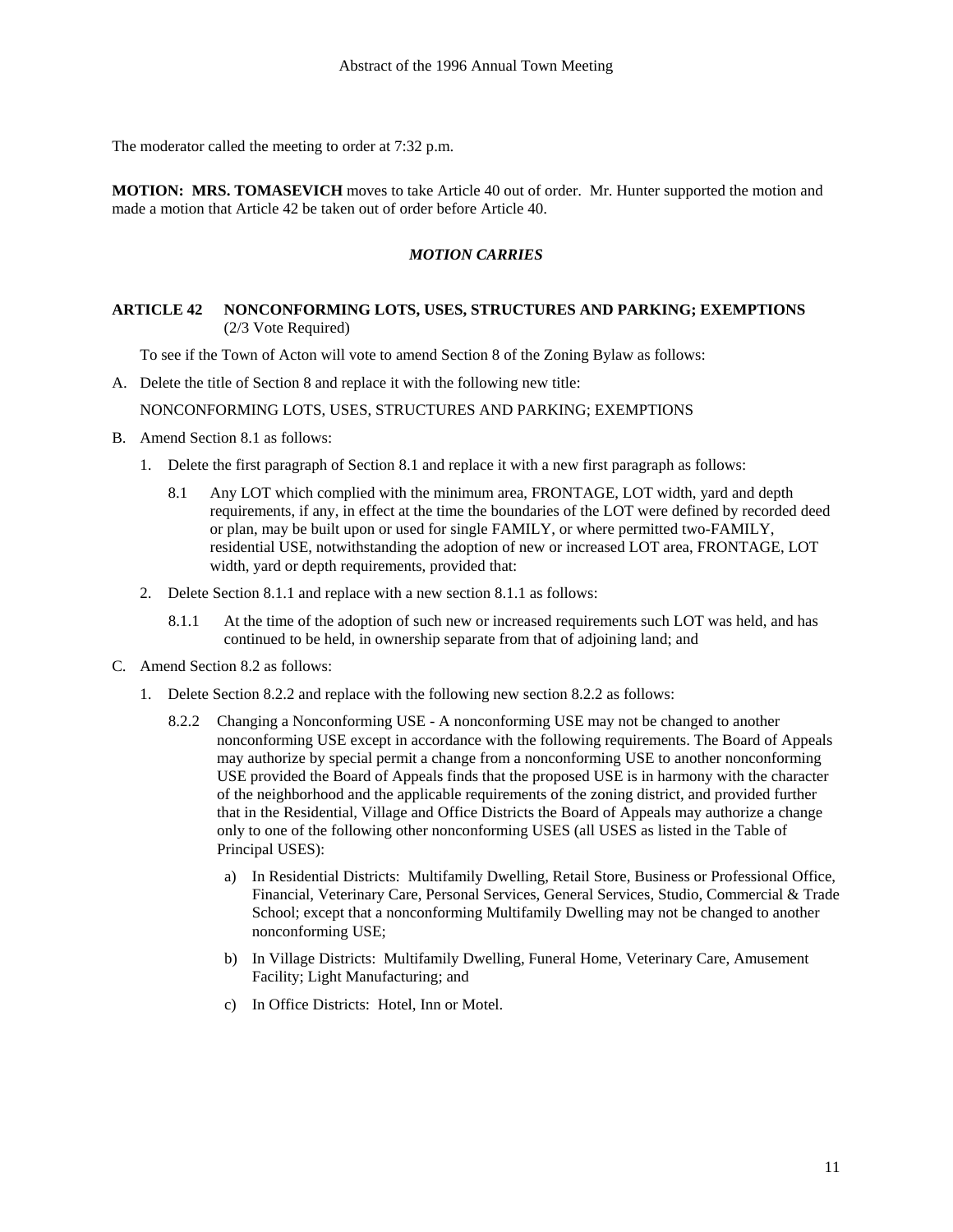- 2. Delete Section 8.2.3 and replace with the following new section 8.2.3 as follows:
	- 8.2.3 Extending a Nonconforming USE In a Residential District a nonconforming USE may not be extended in area. In all other Districts a nonconforming USE may be extended in area by special permit from the Board of Appeals.
- D. Amend Section 8.3 as follows:
	- 1. Add at the end of Section 8.3.2 the following sentence:

 A vertical extension of a nonconforming BUILDING, which does not expand the BUILDING horizontally so as to violate any applicable yard requirement, shall be deemed not to increase the nonconforming nature of the BUILDING and shall not require a special permit under Section 8.3.3.

**(** 

- 2. Delete Section 8.3.3 and replace it with a new Section 8.3.3 as follows:
	- 8.3.3 A BUILDING, which is nonconforming with regard to any minimum yard requirement may be extended horizontally within the dimension of its existing nonconformity by special permit from the Board of Appeals, provided that the extension otherwise conforms to all the dimensional requirements of this Bylaw, and provided further that the Board of Appeals finds that such an extension is not substantially more detrimental to the neighborhood than the existing nonconforming condition of the BUILDING.
- 3. Delete Section 8.3.4 and replace with a new Section 8.3.4 as follows:
	- 8.3.4 Restoration If a nonconforming STRUCTURE, or a STRUCTURE on a nonconforming LOT that cannot be built on under the requirements of Section 8.1, is damaged by fire, flood or similar disaster to an extent greater than 50% of its fair market value before it was damaged, it shall not be rebuilt or reconstructed without a special permit from the Board of Appeals. No such special permit shall be granted unless the application for such special permit is filed within two years from the date on which the damage occurred and the Board of Appeals finds that 1) such rebuilding or reconstruction will not be detrimental to the neighborhood, and 2) to the extent possible the STRUCTURE will be rebuilt or reconstructed in conformity with the dimensional requirements of this Bylaw.

or take any other action relative thereto.

**MOTION: MR. NIEMYSKI** moves to amend the zoning bylaw as set forth in the article.

#### *MOTION CARRIES UNANIMOUSLY*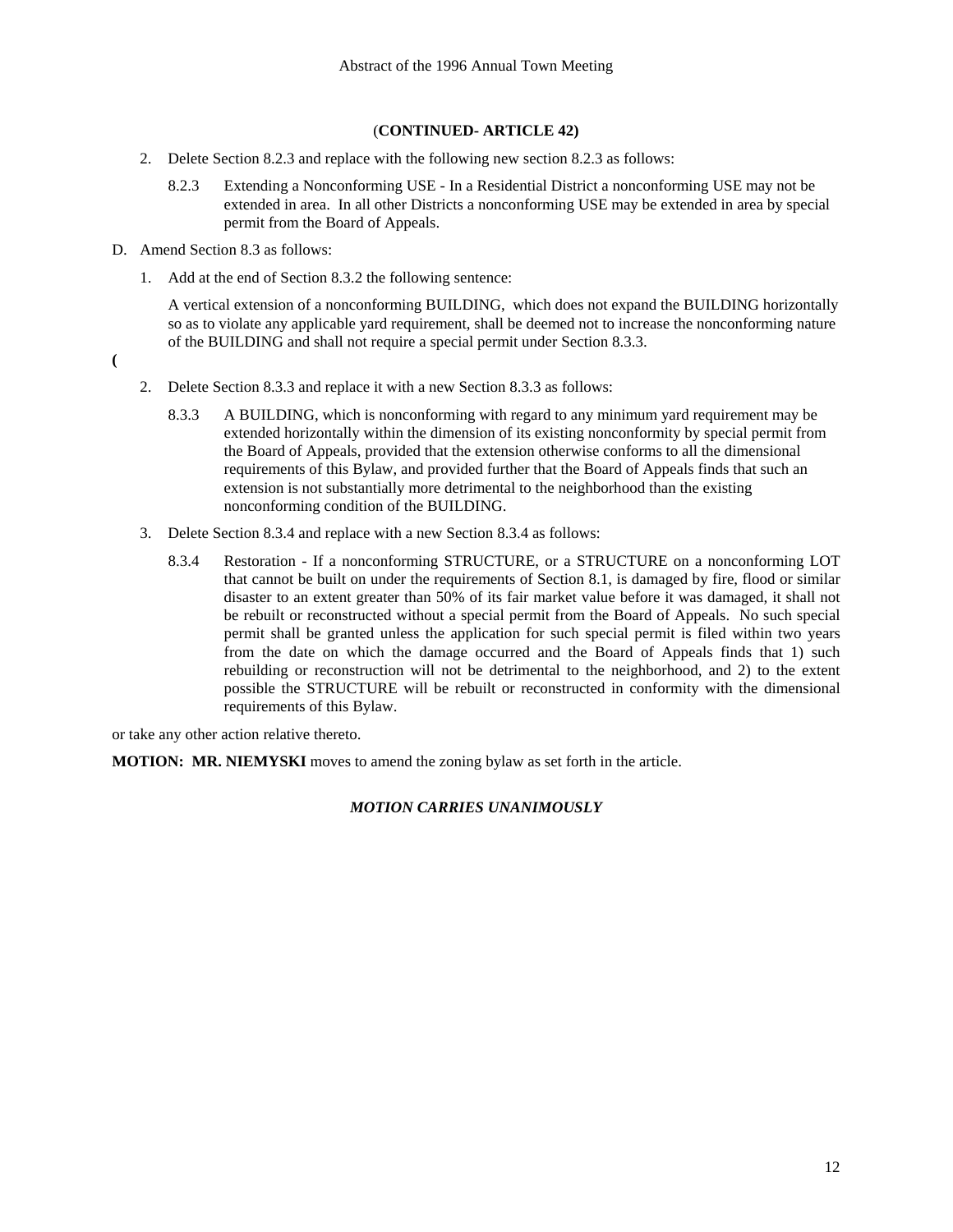After Article 42, Mr. Hunter read the following letter that was sent to the Town Meeting from his grandson, Travis Porth.

April 8, 1996

Dear Town Meeting,

My name is Travis Porth. I am 8 years old. I live at 3 Foster Street. I am the grandson of F. Dore Hunter. I do not want the mall, because if the mall is built I can't ride my bike in the street because the cars will be whizzing down my street faster than ever. I will only be able to ride my bike in the driveway in circles and that will be hard because it's a two-wheeler.

It is peaceful down here and I don't want lots of cars whizzing by because it will make a lot of noise. If the mall is built, my bus might not be able to go on the right bus route to my house because some streets will be closed off.

So, please don't let them build the mall.

Sincerely,

Travis Porth

# **ARTICLE 40# PETITION TO CHANGE ZONING OF LAND IN ACTON**

(2/3 Vote Required)

 To see if the Town will vote to amend the Acton Zoning Bylaw by amending the Table of Principal Uses contained in Section 3 of the Acton Zoning Bylaw so as to permit by right in the Office Park 2 District (OP-2) a Retail Store as defined in Section 3.5.1 of the Acton Zoning Bylaw, to wit: An establishment engaged in displaying and selling goods or merchandise within a BUILDING to the general public or to business establishments which goods or merchandise are not intended for resale; except that a garden center, florist or commercial greenhouse may have open air display of horticultural products; and, without limiting the foregoing, in connection therewith, amending the Table of Principal Uses contained in Section 3 of the Acton Zoning Bylaw by changing line 3.5.1, Retail Store, under Office Districts, OP-2, from N to Y,

or take any other action or actions relative thereto.

**MOTION: MRS TOMASOVICH** moves that the Zoning Bylaws be amended as set forth in the article.

#### *MOTION CARRIES UNANIMOUSLY AGAINST THIS ARTICLE.*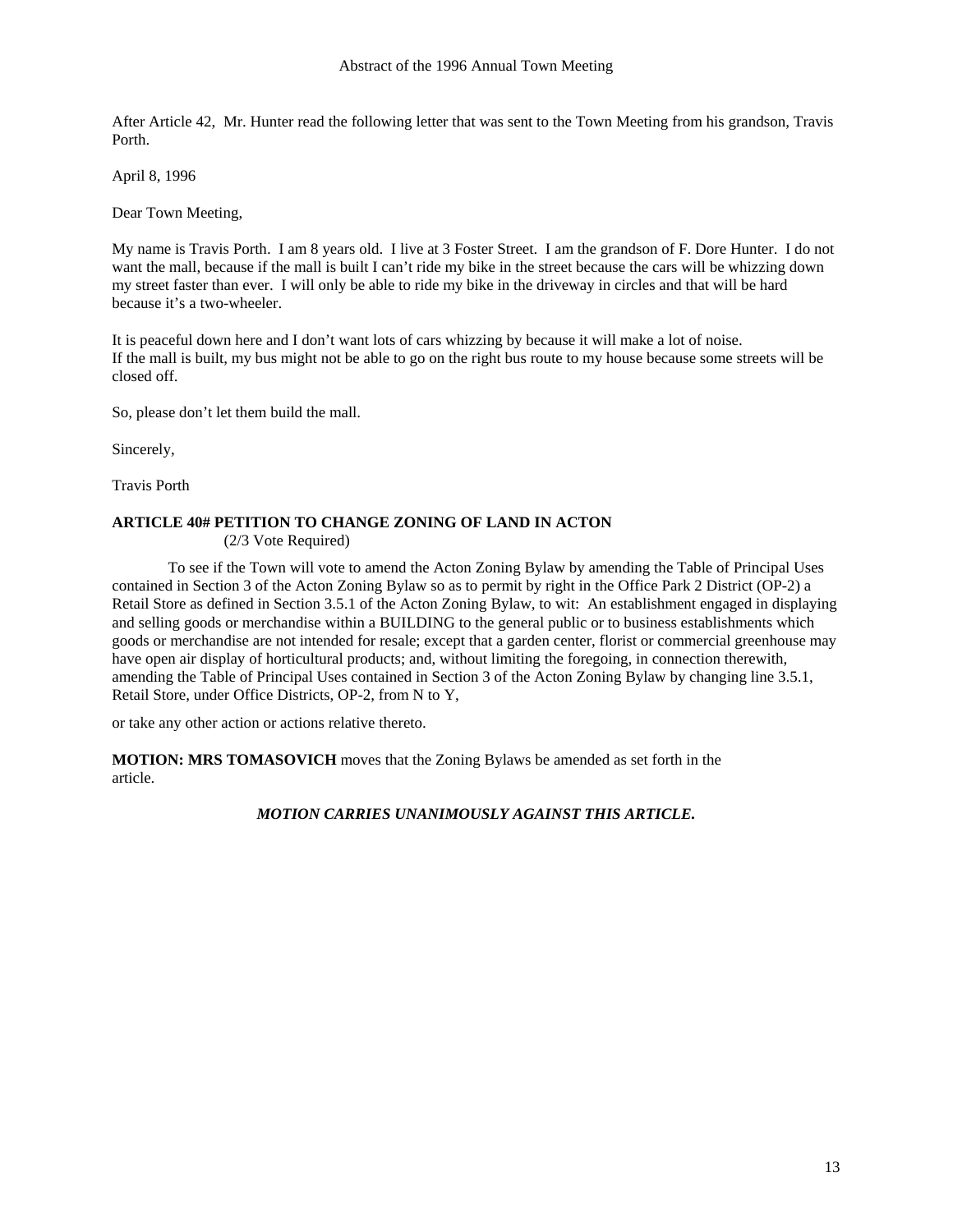**MOTION: MR. HUNTER** moves to adopt the following resolution:

 NOW THEREFORE be it resolved that it is the sense of this Town Meeting that construction of a shopping center should *NOT BE ALLOWED* at 77 Hosmer Street, on the site commonly known as the Concord Auto Auction, for the following reasons:

a) the proposed shopping center retail use is much less harmonious with the character of the neighborhood than the existing wholesale auto sales use; and

b) the proposed shopping center retail use is much less harmonious with the applicable requirements of the zoning district than the existing wholesale auto sales use; and

c) the proposed shopping center retail use is not in harmony with the existing and probable future uses of the area, the character of the surrounding area and neighborhood, or the Master Plan.

#### *MOTION CARRIES UNANIMOUSLY*

The moderator then moved back to Article 16.

# **ARTICLE 16 CAPITAL ARTICLE - ACTON PUBLIC SCHOOLS**

(Majority Vote Required)

 To see if the Town will raise and appropriate, or appropriate from available funds, the sum of \$500,000, or any other sum, for the purpose of remodeling, reconstructing and making extraordinary repairs to the Conant, Douglas, Gates, Merriam and McCarthy-Towne Schools and to the Blanchard Auditorium and for the purchase of equipment, including any architects' and engineering fees and other costs incidental thereto and determine whether such appropriation shall be raised by borrowing or otherwise, or take any other action relative thereto.

**MOTION: MR. ARONSON** moves to appropriate the sum of \$500,000.00 to be expended by the Acton Public Schools for the purpose of remodeling, reconstructing and making extraordinary repairs to the Conant, Douglas, Gates, Merriam and McCarthy-Towne Schools and to the Blanchard Auditorium, including the purchase of equipment, architects' and engineers' fees, and to allow the schools to be technologically "networked" for instructional purposes; and that to raise such amount \$500,000.00 be transferred from free cash.

#### *MOTION CARRIES*  **ARTICLE 17 CAPITAL ARTICLE - ACTON BOXBOROUGH REGIONAL SCHOOLS** (Majority Vote Required)

 To see if the Town will vote to approve the amount of \$1,335,000 debt authorized by vote of the Acton Boxborough Regional District School Committee for the purpose of remodeling and making extraordinary repairs, including the Americans with Disability Act improvements, to the Regional Junior High School and the Regional High School and for the purchase of equipment, including any architects' fees and other costs incidental thereto, and further to see if the Town will vote to raise and appropriate, or transfer from available funds the sum of \$475,000 to pay principal and interest on the aforesaid debt due in fiscal year 1997, provided that this appropriation shall be contingent on an appropriation by the Town of Boxborough of at least \$25,000 for the same purpose, or take any other action relative thereto.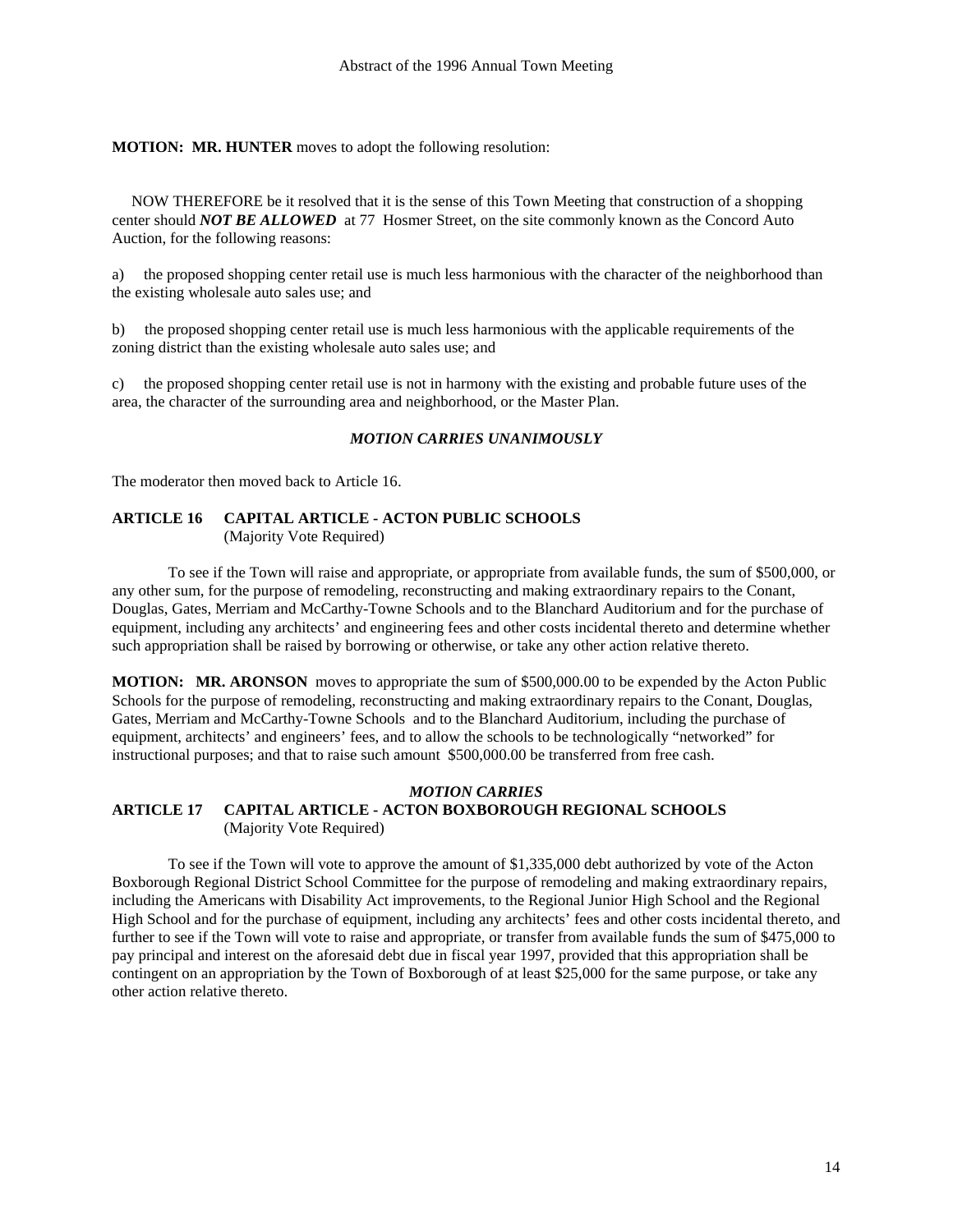**MOTION: MS. STUNTZ** moves to approve the amount of \$1,335,000.00 debt authorized by vote of the Acton Boxborough Regional School Committee on March 28, 1996, for remodeling, reconstructing and making extraordinary repairs to Regional School buildings, including arthitects' fees, and that the sum of \$475,000.00 be transferred from free cash to pay Fiscal Year 1997 debt service, provided that this appropriation shall be contingent on an appropriation by the Town of Boxborough of at least \$25,000.00 for the same purpose.

#### *MOTION CARRIES*

# **ARTICLE 18 SECTION 53E1/2 SELF-FUNDING PROGRAMS**

(Majority Vote Required)

 To see if the Town will vote pursuant to Section 53E1/2 of Chapter 44 of the Massachusetts General Law to continue revolving funds for the Local School system, Historic District Commission, the Building Department, Sealer of Weights and Measures, and Health Inspectional Services, and to initiate such a fund in the Fire Department (Fire Alarm Network), or take any other action relative thereto.

|                                        | <b>FUND BALANCE</b> | <b>REVENUE</b> | <b>EXPENSE</b> |
|----------------------------------------|---------------------|----------------|----------------|
|                                        | 6/30/95             |                |                |
| <b>School Department</b>               |                     |                |                |
| Douglas At Dawn                        | $\theta$            | \$20,000       | \$20,000       |
| Merriam Afternoons                     | 0                   | \$20,000       | \$20,000       |
| <b>Gates Amazing Mornings</b>          | $\theta$            | \$20,000       | \$20,000       |
| <b>Historic District Fees</b>          | \$<br>445           | \$<br>250      | \$<br>250      |
| <b>Building Department</b>             |                     |                |                |
| (Micro Film Fees, Electrical,          | \$46,189            | \$71,300       | \$71,300       |
| Plumbing and Gas Permits, Sign         |                     |                |                |
| Licenses and Periodic Inspection Fees) |                     |                |                |
| <b>Sealer of Weights and Measure</b>   | \$2,731             | \$ 7,000       | \$ 6,970       |
| <b>Health Department</b>               |                     |                |                |
| (Food Service Inspections and          |                     |                |                |
| Hazardous Materials Inspection Fees)   | $\theta$            | \$34,500       | \$34,115       |
| <b>Fire Department</b>                 |                     |                |                |
| Fire Alarm Network                     | 0                   | \$20,000       | \$20,000       |

**MOTION: MR. KABAKOFF** moves that the revolving funds for the Local School System, Historic District Commission, Building Department, Sealer of Weights and Measures, Health Department and Fire Department be established for FY 1997 in the amounts and for the purposes set forth in the summary of this article.

# *MOTION CARRIES UNANIMOUSLY*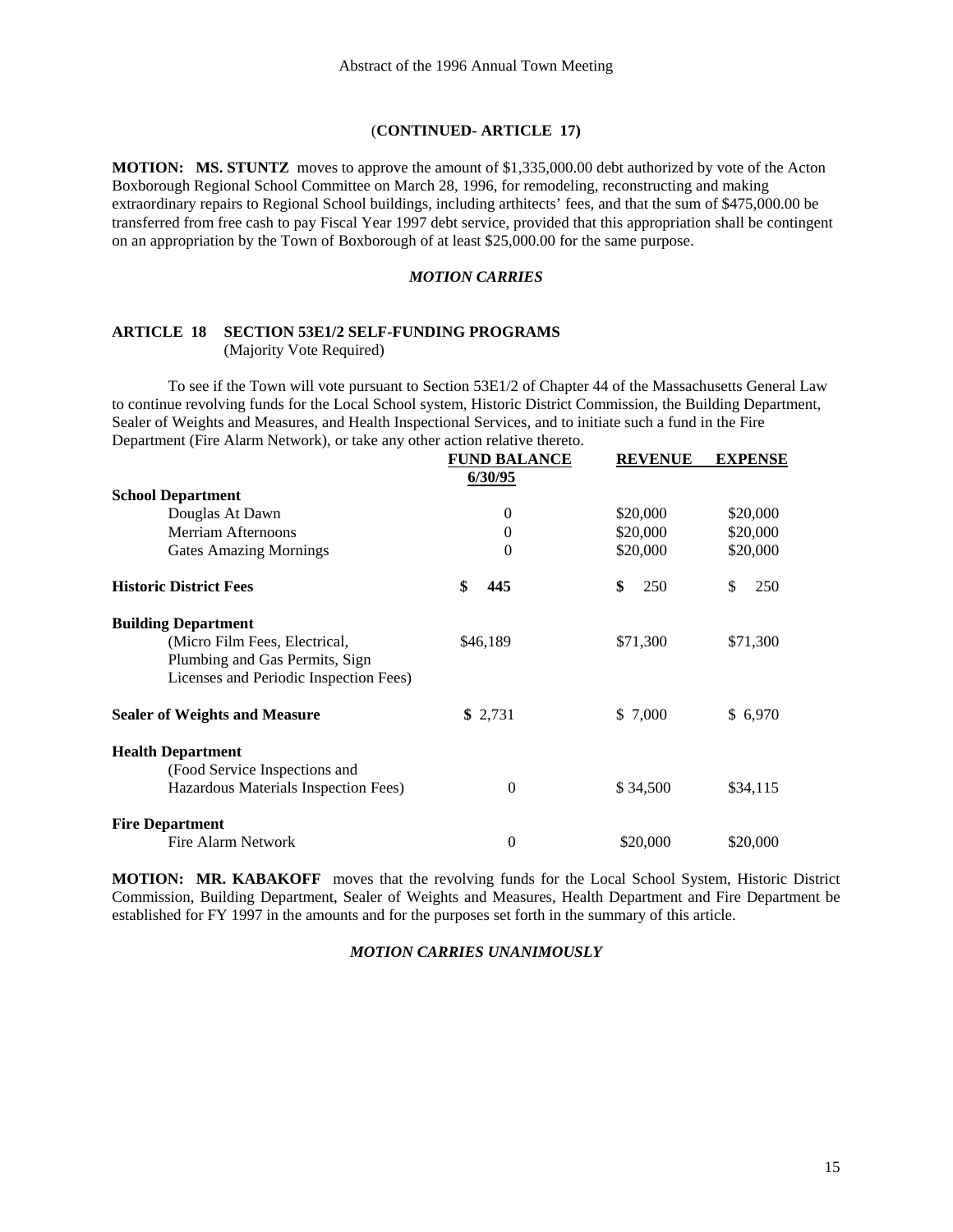# **ARTICLE 19 CAPITAL IMPROVEMENTS - FACILITIES AND EQUIPMENT, REPAIR AND RENOVATIONS**

(Majority Vote Required)

 To see if the Town will raise and appropriate or appropriate from available funds, a sum of money for the various purposes listed below:

|                |                                          | <b>Estimated Cost</b> |
|----------------|------------------------------------------|-----------------------|
| A.             | <b>Reroof Fire Stations</b>              | \$75,000              |
| В.             | Fire Communications System Update        | \$135,000             |
| $\mathbf{C}$ . | Police/Fire Facilities Feasibility Study | \$50,000              |
| D.             | <b>Update Building Fire Alarms</b>       | \$15,000              |

or take any other action relative thereto.

**MOTION: MR. HUNTER** moves that the Town appropriate the sum of \$275,000.00 to be expended by the Town Manager for repairs and update of equipment and other purposes as listed in this article; and to raise such amount, the sum of \$275,000.00 be transferred from free cash.

# *MOTION CARRIES UNANIMOUSLY*

#### **ARTICLE 20. CAPITAL IMPROVEMENTS - VEHICLE REPLACEMENTS DEPARTMENTAL EQUIPMENT** (Majority Vote Required)

 To see if the Town will raise and appropriate or appropriate from available funds, a sum of money for the various purposes listed below:

**Estimated Cost**

| A.        | Backhoe    | \$95,000 |
|-----------|------------|----------|
| <b>B.</b> | Turf Mower | \$15,000 |

or take any other action relative thereto.

**MOTION: MRS. TAVERNIER** moves that the Town appropriate the sum of \$110,000.00, to be expended by the Town Manager to replace Departmental Equipment as listed in this article and to raise such amount \$110,000.00 be transferred from free cash, and further that the Town Manager be authorized to sell, trade, or dispose of vehicles being replaced and to expend any proceeds received for such new vehicles.

#### *MOTION CARRIES UNANIMOUSLY*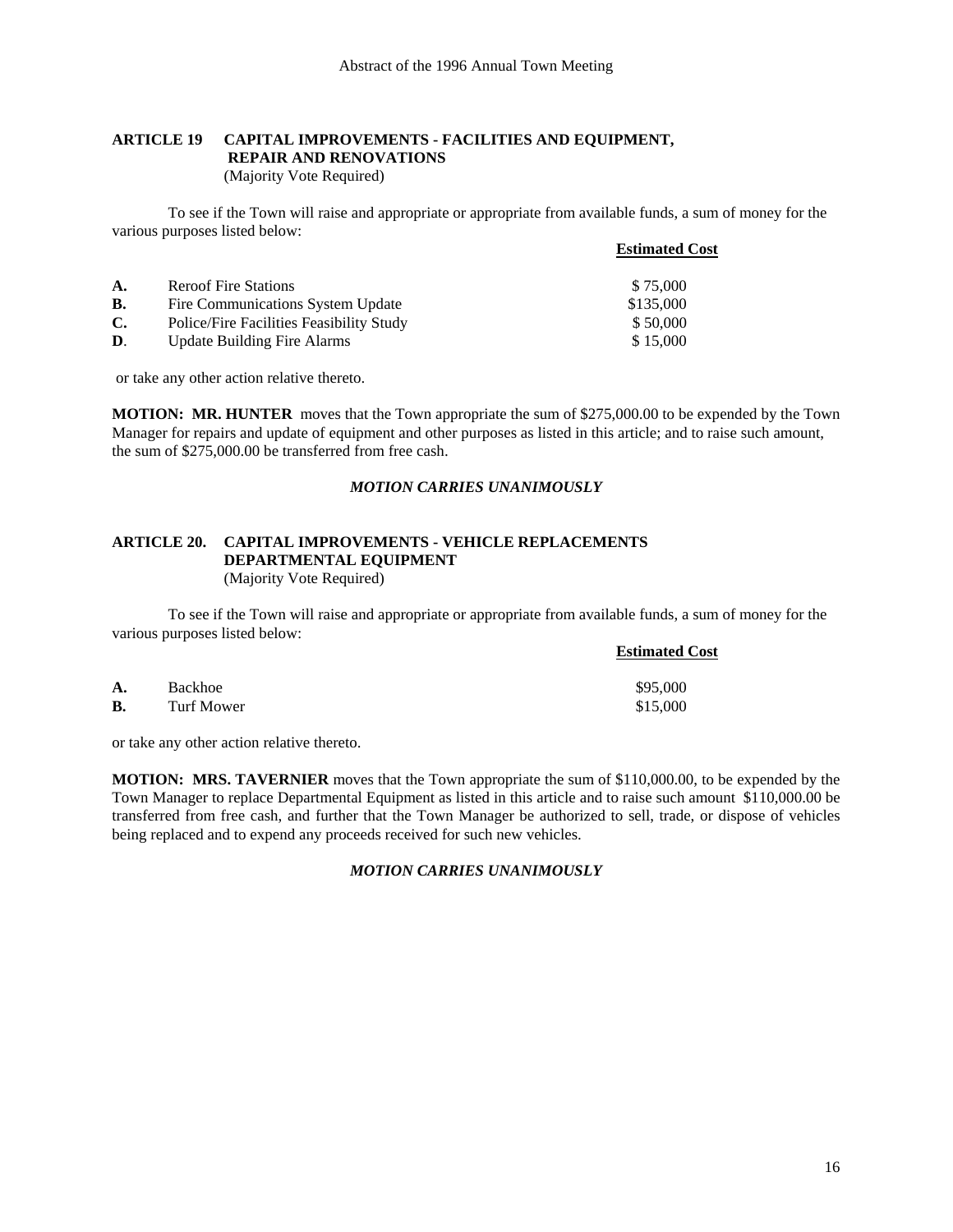#### **ARTICLE 21 CAPITAL IMPROVEMENTS -INFRASTRUCTURE IMPROVEMENTS**  (Majority Vote Required)

 To see if the Town will raise and appropriate or appropriate from available funds, a sum of money for the various purposes listed below:

|           |                                        | <b>Estimated Cost</b> |
|-----------|----------------------------------------|-----------------------|
| A.        | Hayward Road New Traffic Signal Design | \$10,000              |
| <b>B.</b> | New Sidewalks on Town Ways             | \$50,000              |
| C.        | Playground Equipment                   | \$60,000              |
| D.        | Kelley's Corner Traffic Study          | \$50,000              |
| Е.        | Irrigation 2A/27                       | \$20,000              |

or take any other action relative thereto.

**MOTION: MR. FRIEDRICHS** moves that the Town appropriate the sum of \$190,000.00 to be expended by the Town Manager to purchase equipment and make infrastructure improvements as listed in this article, and to raise such amount \$190,000.00 be transferred from free cash.

#### *MOTION CARRIES*

| <b>ARTICLE 22</b> | <b>GRANT WRITER</b>      |
|-------------------|--------------------------|
|                   | (Majority Vote Required) |

 To see if the Town will vote to raise and appropriate, or appropriate from available funds, the sum of \$50,000, or any other sum, to be expended by the Town Manager for professional grant writing assistance, or take any other action relative thereto.

**MOTION: MR. KABAKOFF** moves that the Town appropriate the sum of \$50,000.00 to be expended by the Town Manager for professional grant writing assistance, and to raise such amount \$50,000.00 be transferred from free cash.

#### *MOTION CARRIES UNANIMOUSLY*

**MOTION: MR. MULLIN** moves to adjourn the town meeting at 10:55 p.m. until Tuesday, April 9, 1996, 7:30 p.m. at the Acton Boxborough Regional High School Auditorium.

#### *MOTION CARRIES UNANIMOUSLY*

# *TUESDAY, APRIL 9, 1996*

Moderator called the meeting to order at 7:34 p.m.

**MR. MULLIN** was recognized by the moderator and commented that the Town Meeting would continue every night until it is completed. He also announced that a Special Town Election would be held on May 7, 1996 for the debt exclusion overrides.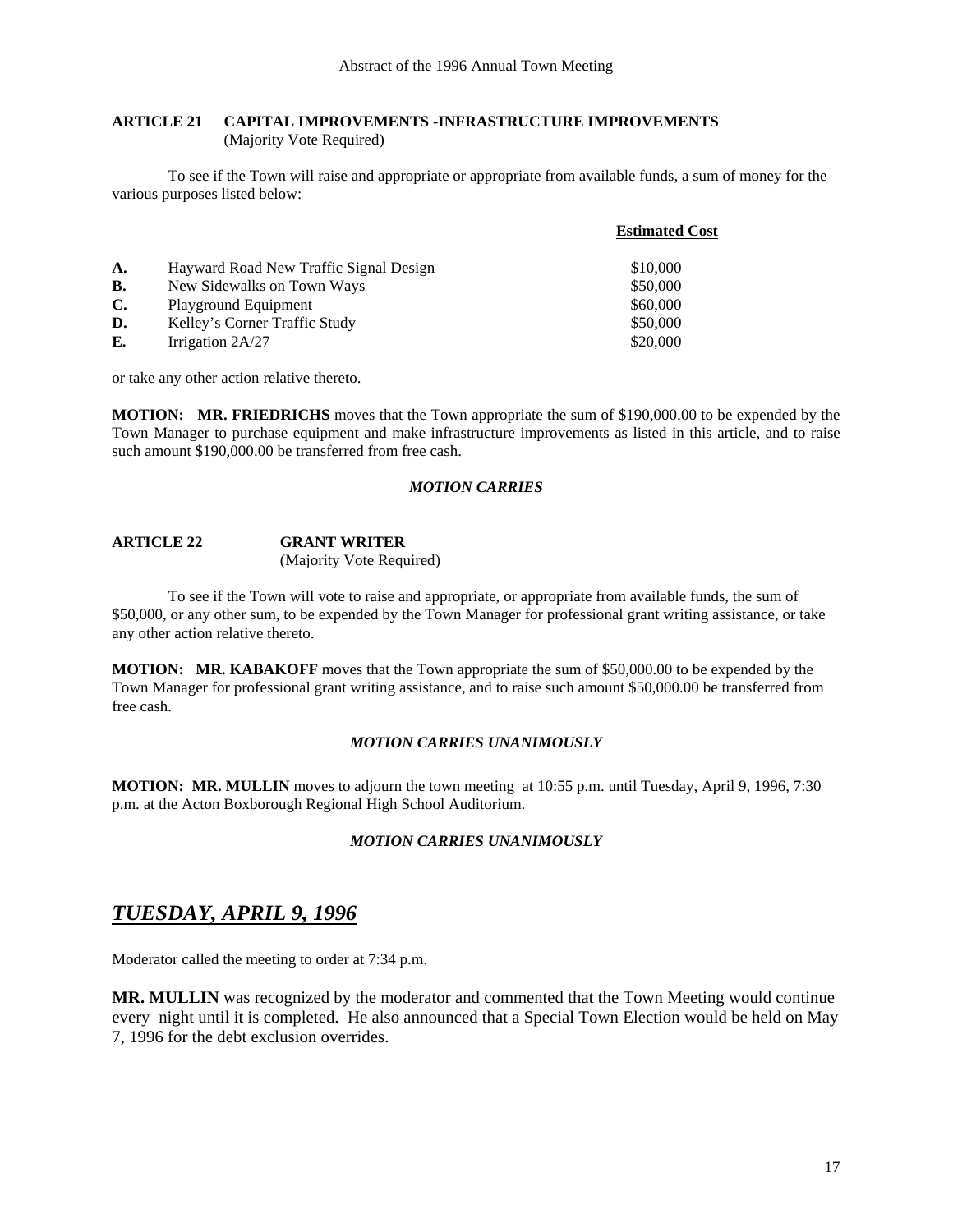#### **ARTICLE 23 NEW STAFF**

(Majority Vote Required)

To see if the Town will raise and appropriate, or appropriate from available funds, a sum of money for new departmental employees as listed below, or take any other action relative thereto.

|              |                                      | Cost     |
|--------------|--------------------------------------|----------|
| $\mathsf{A}$ | <b>Municipal Properties Employee</b> | \$37,500 |
| В.           | <b>Highway Department Employee</b>   | \$37,500 |

**MOTION: MR. MULLIN** moves that the Town raise and appropriate \$75,000.00, to be expended by the Town Manager to hire new personnel in the Municipal Properties Department and the Highway Department.

#### *MOTION CARRIES*

# **ARTICLE 24 PLOWING OF PRIVATE WAYS**

 **(**Majority Vote Required)

To see if the Town will vote to raise and appropriate or appropriate from available funds the sum of \$10,000, or any other sum, to be expended by the Town Manager for the cost associated with the plowing of private ways open to public use as designated by the Board of Selectmen, or take any other action relative thereto.

**MOTION: MR. FRIEDRICHS** moves that the Town raise and appropriate the sum of \$10,000.00 to be expended by the Town Manager for the plowing of private ways open to public use as designated by the Board of Selectmen.

#### *MOTION CARRIES*

#### **ARTICLE 25 CABLE TELEVISION CONTRACT RENEWAL FUNDING** (Majority Vote Required)

 To see if the Town will vote to raise and appropriate, or appropriate from available funds the sum of \$42,500, or any other sum, to be expended by the Town Manager for the support costs associated with the review of the Cable TV Contract Renewal process, or take any other action relative thereto.

**MOTION: MRS. TAVERNIER** moves that the Town appropriate the sum of \$42,500.00 for the purpose of renegotiating the Cable Television contract and to raise such amount \$36,000.00 be transferred from free cash, and \$6,500.00 be raised and appropriated.

#### *MOTION CARRIES*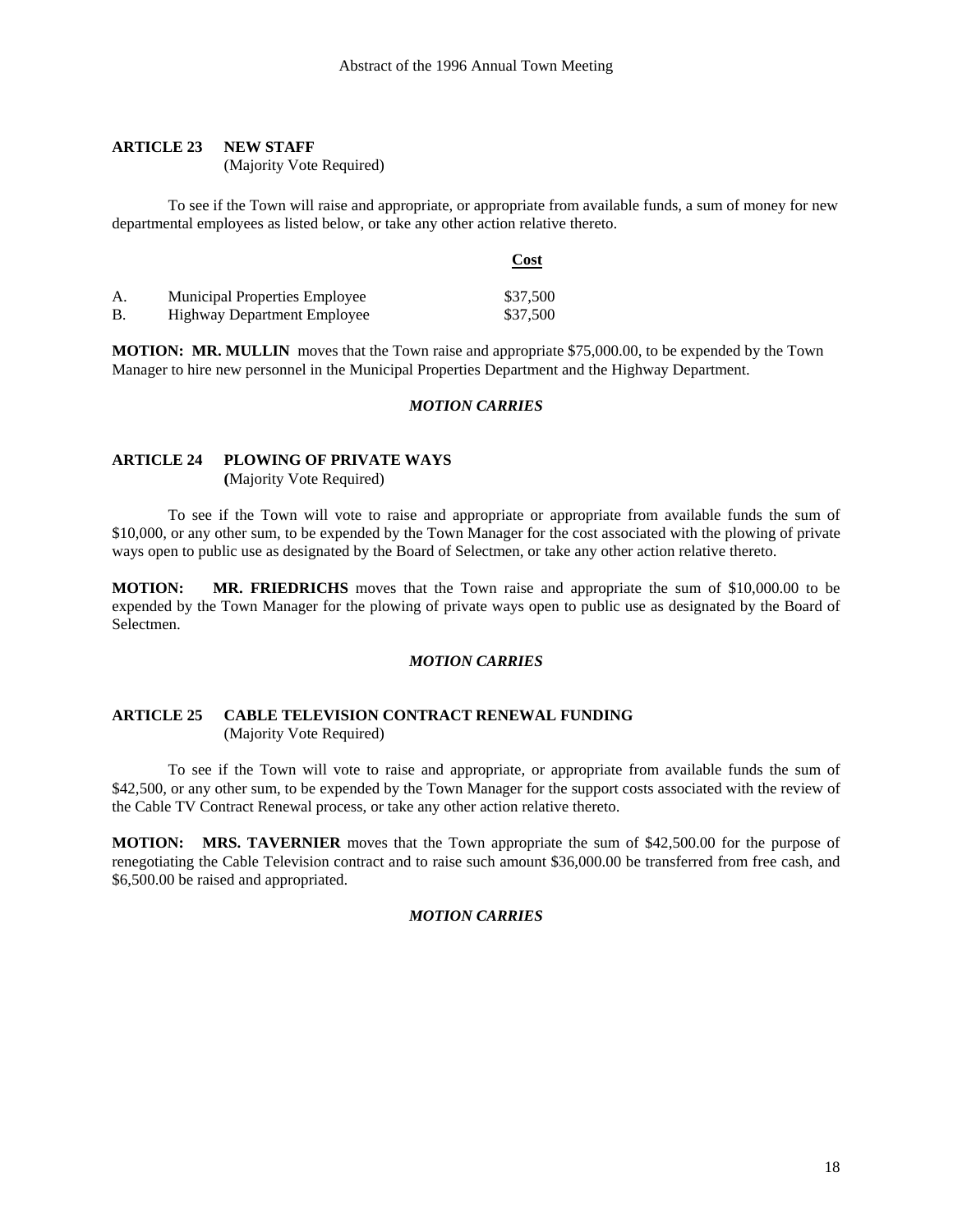### **ARTICLE 26 MANDATORY SOUTH ACTON CENTER/ MILL CORNER SEWER HOOK-UP** (Majority Vote Required)

To see if the Town will vote to adopt the following as Section E58 of the Town Bylaws:

#### E58.

.

 The owners of all houses, buildings, or properties used for Residential, Business, or other purposes, situated within the South Acton Center/Mill Corner Sewer area and abutting on any street, or right-of-way in which there is a public sewer, are hereby required at their expense, to connect such facilities directly with the public sewer, in accordance with the rules and regulations established by the Sewer Commissioners, within one year after date of official notice that said public sewer system is "approved for use", provided that the public sewer is within one hundred fifty (150) feet of the property line; or within ninety (90) days after receipt of official notice from the Board of Health of the Town of Acton acting under Title 5 of the "State Environmental Code for the Commonwealth of Massachusetts, Minimum Requirements for the Subsurface Disposal of Sanitary Sewage" or regulations relative thereto. Said connections shall be required in all cases, except that upon application to the Board of Health any property owner who has installed a septic system completely in compliance with 310 CMR 15 since January 1, 1992 may be exempted, as long as such septic system, without further improvement, is operating satisfactorily without violating the standards in 310 CMR 15.303, or take any other action relative thereto.

**MOTION: MR. HUNTER** moves to take no action.

#### *MOTION TO TAKE NO ACTION CARRIES UNANIMOUSLY*

### **ARTICLE 27 ACCEPTANCE OF MILL CORNER PARCELS (**2/3 Vote Required)

To see if the Town will vote to authorize the Board of Selectmen to accept as a gift, take by eminent domain or otherwise acquire from Pert Corporation, parcels 1B-1, 2A, 2B, & 2C-1 abutting and adjacent to Nylander Way, being shown on the Town of Acton's Tax Atlas, Map H-2A, as Parcels 11-1, 11-2 & 11-3 and on Map G-2A as Parcel 83 and further shown on a plan recorded in the Middlesex South District Registry of Deeds as plan #206 of 1993 and modified by a plan recorded in said registry as plan #146 of 1994; or take any other action relative thereto.

**MOTION: MRS. TAVERNIER** moves that the Town authorize the Board of Selectmen to accept or reject the gift of, or to acquire by eminent domain, or otherwise, any or all of the parcels described in the warrant, or any part thereof or interest therein, for municipal purposes including sewerage disposal.

#### *MOTION CARRIES*

*TOTAL VOTE 106 YES 100 NO 6*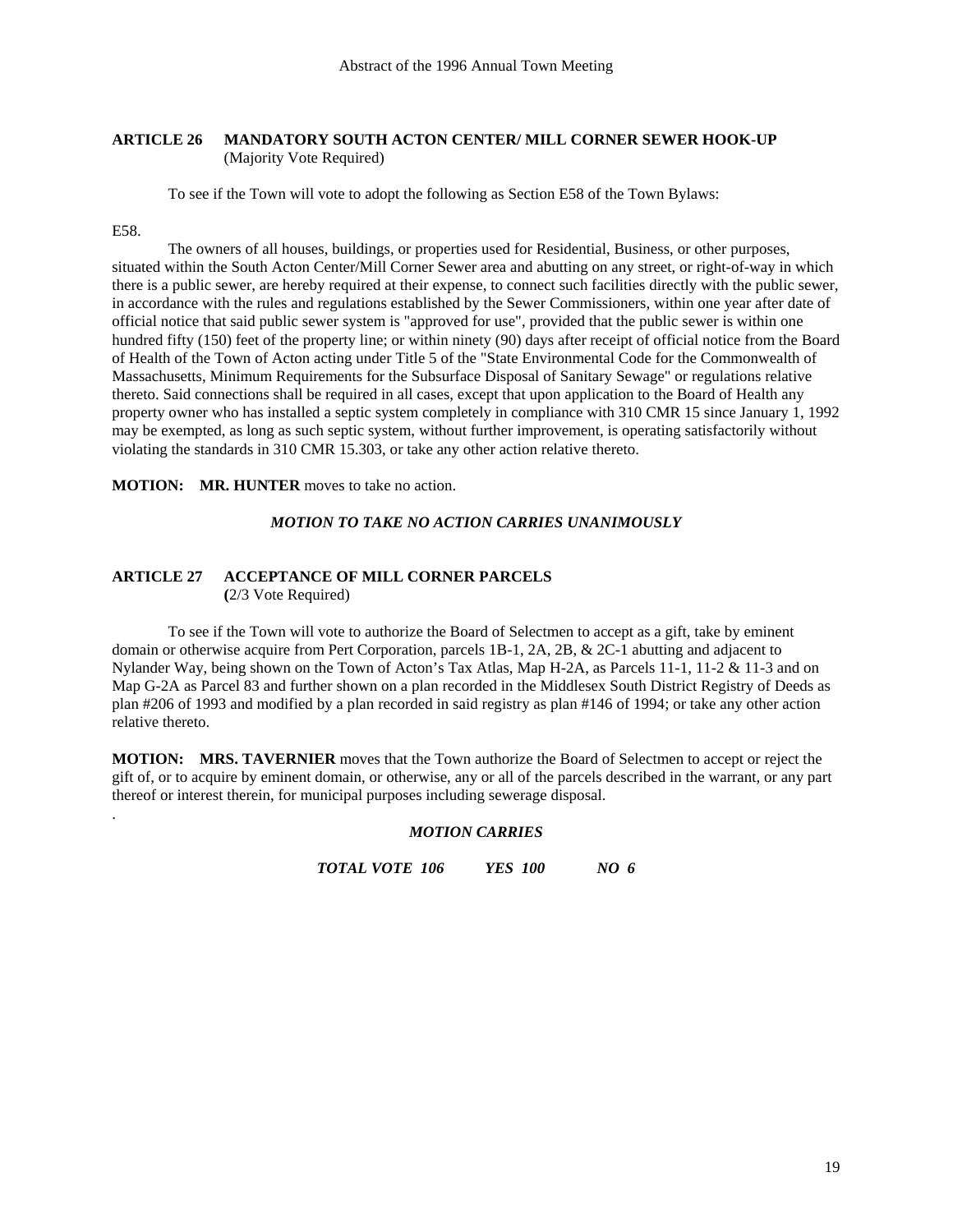#### **ARTICLE 28 CREATION OF A SEWER USE DISTRICT**

(Majority Vote Required)

 To see if the Town will establish a wastewater collection district for the purpose of collecting sewage waste and treating said wastes at the South Acton Center/Mill Corner Treatment Facility. The area of said district shall be as follows:

 Tax Atlas Map H2A Parcels; ll-1, 11-2, 11-3, 44, 45, 46, 47, 48, 49, 50 Tax Atlas Map G2A Parcels; 81, 82, 83 Tax Atlas Map H3A Parcels; 1, 1-2, 2, 3-1, 3-2, 4-1, 5, 6, 8, 9, 10, 11, 12, 13, 14, 15, 16, 17, 22, 23, 23-1, 24, 25, 26, 27, 28, 29, 30, 31, 32, 33, 34, 40, 41, 42, 43

or take any other action relative thereto.

**MOTION: MR. HUNTER** moves to take no action.

#### *MOTION TO TAKE NO ACTION CARRIES*

The moderator recognized Bill Reich for serving as Head Teller for the past 6 years and town meeting showed their appreciation with their applause.

#### **ARTICLE 29 POWER CONVERSION FEASIBILITY STUDY** (Majority Vote Required)

 To see if the Town will raise and appropriate, or appropriate from available funds, the sum of \$40,000, or any other sum, to be expended by the Town Manager for the purchase of a feasibility study, or any other investigation, of conversion to a municipal power provider for the town and its residents and business, or any other related alternatives. The Acton Municipal Power Study Committee shall be involved in recommending the content of a request for proposal and will be involved in proposal evaluation and contractor selection which shall be conducted through normal town government procedures, or take any other action relative thereto.

**MOTION: MR. HARRIGAN** moves to take no action.

### *MOTION TO TAKE NO ACTION CARRIES UNANIMOUSLY*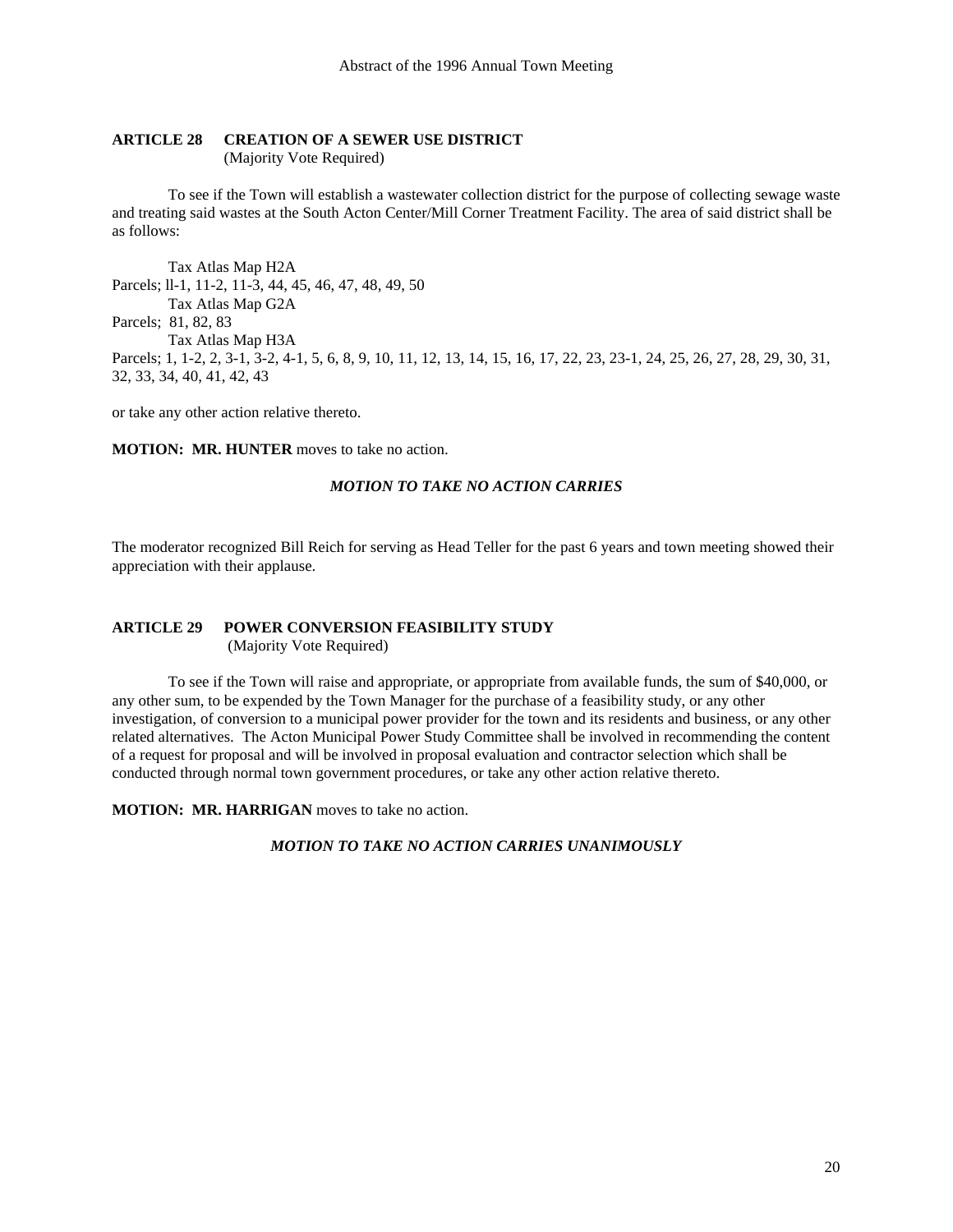#### **MOTION: MR. HARRIGAN** makes the following resolutions:

 "Whereas the Acton Municipal Power Study Committee (AMPSC) has performed a cash flow analysis associated with its Final Report presented at the Special Town Meeting on 11/15/95, concluding that the best timing to start a municipal electric power conversion project is uncertain because of the investment and the evolution of deregulation;

 Whereas the Committee believes that aggregation may be preferred to a municipal distribution system due to the elimination of large investment and risks;

 And whereas the Committee believes that it is highly desirable for the Town to entrust a Committee with responsibilities:

 (1) to consider alternative methods to reduce the cost of electric power, conserve energy, and improve service in Acton;

(2) to make recommendations, status reports, and provide information to the Town; and

(3) to monitor the status of "electric power deregulation" initiatives at the State and Federal levels;

 Now therefore be it resolved that the Town will reconstitute the Committee to be known as the "Acton Power Study Committee" for a term of three years and to consist of three to 11 members who are Acton residents plus a representative from the Board of Selectmen, the FINCOM, and the School Committee, and that the Town will give this Committee appropriate financial support."

#### *MOTION LOST -*

#### *TOTAL VOTE 186 YES - 78 NO - 108*

**MOTION: MR. MULLIN** moves to adjourn the town meeting at 10:25 p.m. until Wednesday, April 10, 1996, 7:30 p.m. at the Acton Boxborough Regional High School Auditorium.

#### *MOTION CARRIES*

# *WEDNESDAY, APRIL 10, 1996*

The moderator called the meeting to order at 7:30 p.m.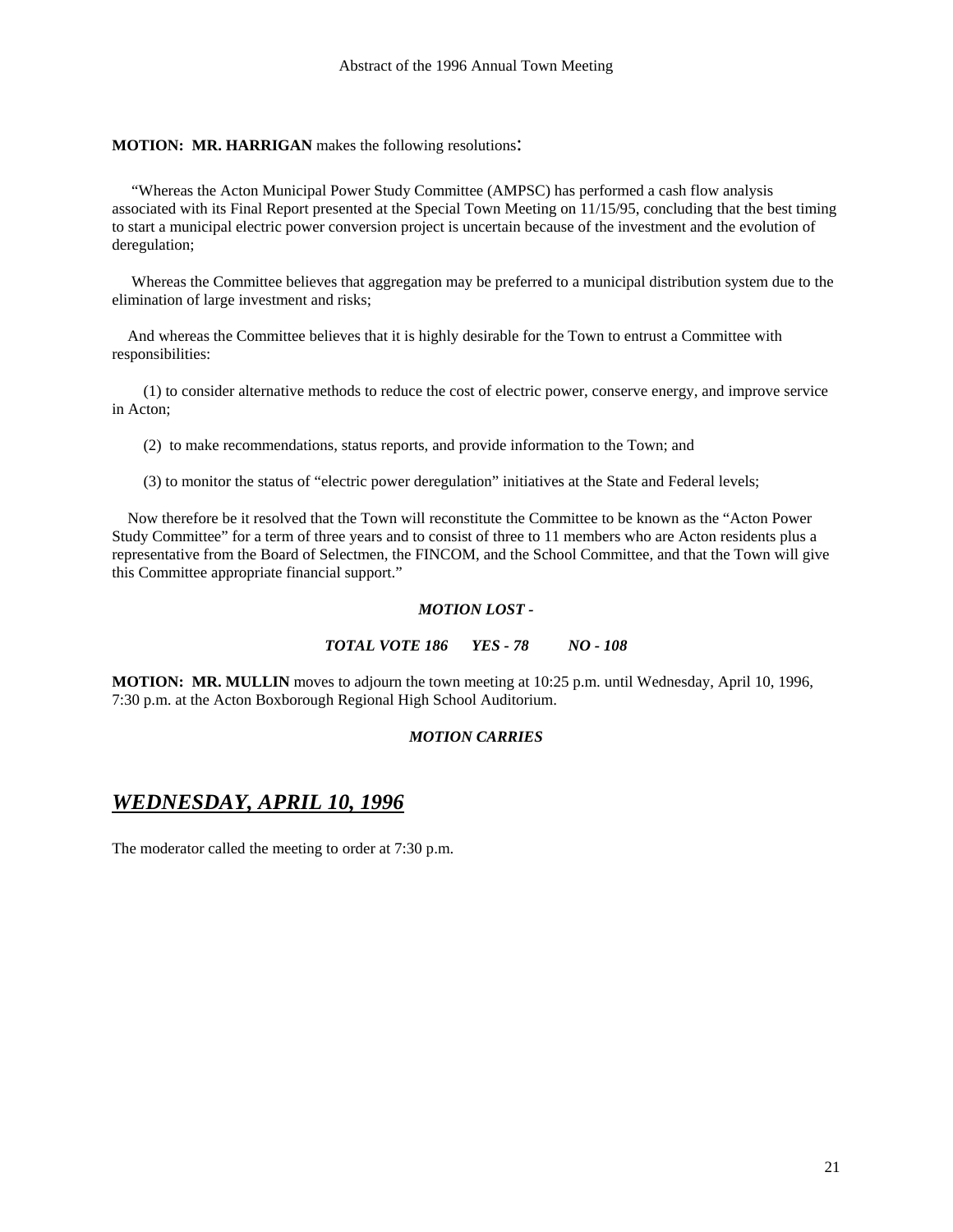### **ARTICLE 30 CHANGES TO KELLEY'S CORNER DISTRICT USE REGULATIONS**  (2/3 Vote Required)

To see if the Town of Acton will vote to amend the Zoning Bylaw, Section 3 as follows:

- A. Table of Principal Uses. *(Y = the use is allowed; N = the use is not allowed; SPA or SPS = the use may be allowed by special permit; R in Site Plan column = site plan special permit required)*
	- 1. Delete section 3.5.18 Motor Vehicle Service Station or Car Wash, and replace with a new section 3.5.18 Motor Vehicle Service Station as follows:

|        | PRINCIPAL      | RESIDENTIAL |                  |           | <b>VILLAGE</b> |            |                  |            | <b>OFFICE</b>    |        |
|--------|----------------|-------------|------------------|-----------|----------------|------------|------------------|------------|------------------|--------|
|        | <b>USES</b>    |             | <b>DISTRICTS</b> |           |                |            | <b>DISTRICTS</b> |            | <b>DISTRICTS</b> |        |
|        |                | $R-2, R-4$  |                  |           |                |            |                  |            |                  |        |
|        |                | $R-8$       |                  |           |                |            |                  |            |                  |        |
|        |                | $R - 8/4$   |                  |           |                |            |                  |            |                  |        |
|        |                | $R-10$      |                  |           |                |            |                  |            |                  |        |
|        |                | $R-10/8$    | RA               | <b>VR</b> | <b>SAV</b>     | <b>WAV</b> | <b>NAV</b>       | EAV        | $OP-1$           | $OP-2$ |
| 3.5.18 | Motor          |             |                  |           |                |            |                  |            |                  |        |
|        | Vehicle        | N           | N                | N         | N              | N          | N                | <b>SPS</b> | N                | N      |
|        | Service        |             |                  |           |                |            |                  |            |                  |        |
|        | <b>Station</b> |             |                  |           |                |            |                  |            |                  |        |

| <b>BUSINESS DISTRICTS</b> | INDUSTRIAL DISTRICTS |            |   |    |           | <b>SPECIAL DISTRICTS</b> |           |     |             |  |  |
|---------------------------|----------------------|------------|---|----|-----------|--------------------------|-----------|-----|-------------|--|--|
| GВ                        | LB                   | KC.        |   | GI | $L_{I-1}$ | IP                       | <b>SM</b> | ARC | <b>PCRC</b> |  |  |
|                           |                      |            |   |    |           |                          |           |     | &           |  |  |
|                           |                      |            |   |    |           |                          |           |     | PUD         |  |  |
|                           |                      |            |   |    |           |                          |           |     |             |  |  |
| <b>SPS</b>                | <b>SPS</b>           | <b>SPS</b> | N |    | N         |                          |           |     | -           |  |  |

2. Insert a new section 3.5.23 - Car Wash as follows:

|        | PRINCIPAL   | RESIDENTIAL      |           |           | <b>VILLAGE</b>   |            |            |            | <b>OFFICE</b> |                  |
|--------|-------------|------------------|-----------|-----------|------------------|------------|------------|------------|---------------|------------------|
|        | <b>USES</b> | <b>DISTRICTS</b> |           |           | <b>DISTRICTS</b> |            |            |            |               | <b>DISTRICTS</b> |
|        |             | $R-2, R-4$       |           |           |                  |            |            |            |               |                  |
|        |             | $R-8$            |           |           |                  |            |            |            |               |                  |
|        |             | $R - 8/4$        |           |           |                  |            |            |            |               |                  |
|        |             | $R-10$           |           |           |                  |            |            |            |               |                  |
|        |             | $R-10/8$         | <b>RA</b> | <b>VR</b> | <b>SAV</b>       | <b>WAV</b> | <b>NAV</b> | EAV        | $OP-1$        | $OP-2$           |
|        |             |                  |           |           |                  |            |            |            |               |                  |
| 3.5.23 | Car Wash    | N                | N         | N         | N                | N          | N          | <b>SPS</b> | N             | N                |

|            | <b>BUSINESS</b>  |     |      | <b>INDUSTRIAL DISTRICTS</b> |           | <b>SPECIAL DISTRICTS</b> |             |             |
|------------|------------------|-----|------|-----------------------------|-----------|--------------------------|-------------|-------------|
|            | <b>DISTRICTS</b> |     |      |                             |           |                          |             |             |
| <b>GB</b>  | LB               | KC. | - LI | GI LI-1 IP                  | <b>SM</b> | <b>ARC</b>               | <b>PCRC</b> | <b>SITE</b> |
|            |                  |     |      |                             |           |                          | &           |             |
|            |                  |     |      |                             |           |                          | PUD(1)      |             |
|            |                  |     |      |                             |           |                          |             |             |
| <b>SPS</b> | <b>SPS</b>       | N   |      | N                           |           |                          |             | R           |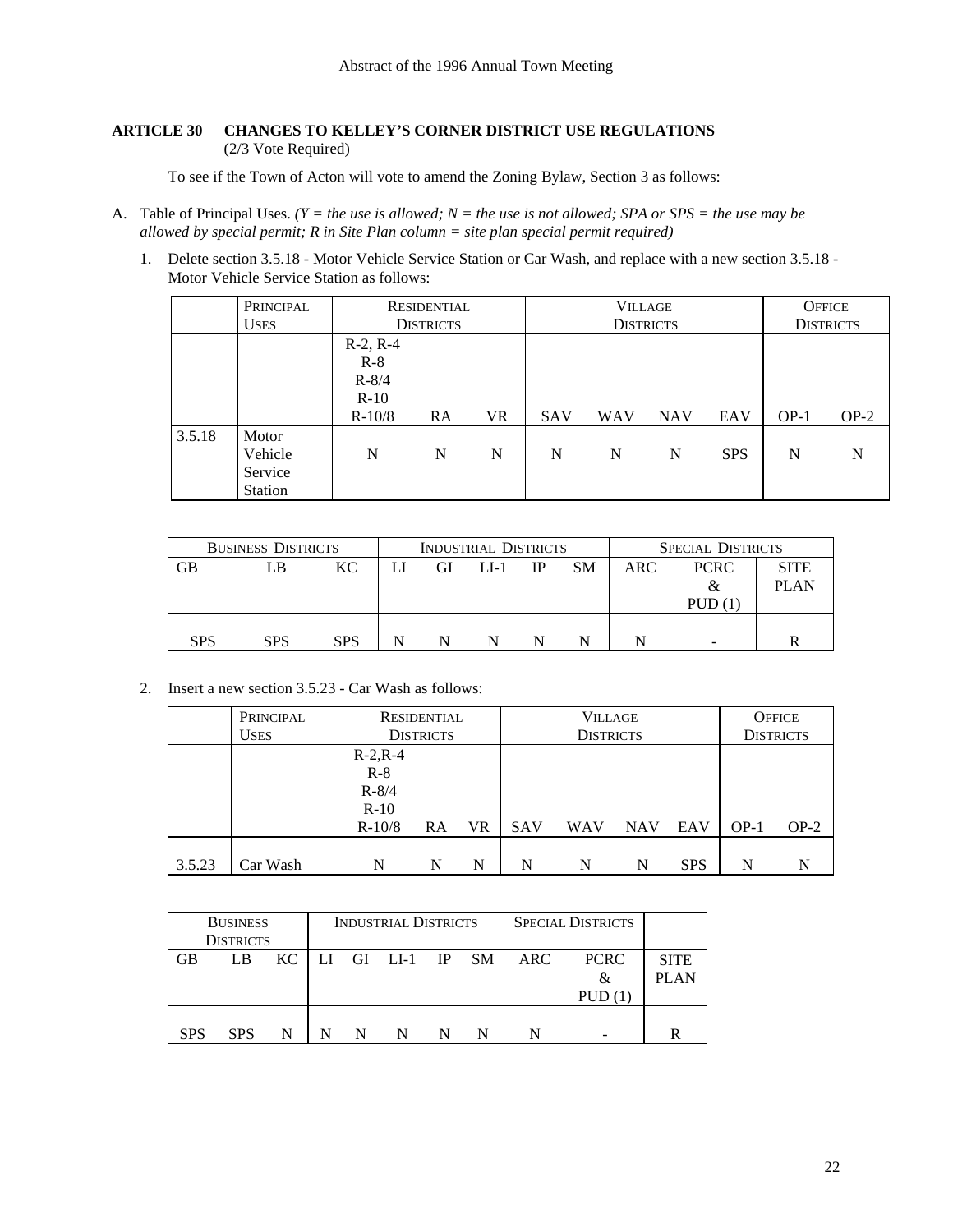3. Change the KC column under Business Districts for the land uses listed as follows:

|        | <b>PRINCIPAL USE</b>              | <b>BUSINESS DISTRICTS</b> |       |
|--------|-----------------------------------|---------------------------|-------|
|        |                                   | KС                        |       |
|        |                                   |                           |       |
| 3.2    | <b>GENERAL USES</b>               |                           |       |
| 3.2.3  | Earth Removal                     | N                         | [SPA] |
|        |                                   |                           |       |
| 3.5    | <b>BUSINESS USES</b>              |                           |       |
| 3.5.7  | Lodge or Club                     | <b>SPS</b>                | [Y]   |
| 3.5.10 | Commercial Kennel                 | N                         | [SPS] |
| 3.5.19 | Motor Vehicle Repair or Body Shop | <b>SPS</b>                | [Y]   |
| 3.5.20 | Light Vehicular & Equipment Sales | N                         | [Y]   |
|        |                                   |                           |       |
| 3.6    | <b>INDUSTRIAL USES</b>            |                           |       |
| 3.6.1  | Warehouse                         | N                         | [SPS] |
| 3.6.2  | Mini-Warehouse                    | N                         | ΓYΙ   |

*(For reference purposes, the present designation is shown in brackets.)* 

B. Business Uses - Definitions

- 1. Delete section 3.5.18 and replace it with a new section 3.5.18 as follows:
	- 3.5.18 Motor Vehicle Service Station Facility for the outdoor sale of motor vehicle fuels and related products and services, provided that all major maintenance and servicing of vehicles shall be conducted entirely within a BUILDING.
- 2. Insert a new section 3.5.23 as follows:

3.5.23 Car Wash - A facility used for washing passenger cars and vans, and small trucks.

or take any other action relative thereto.

**MOTION: MR. GAGNE** moves that the zoning bylaw be amended as set forth in the article.

#### *MOTION CARRIES*

*TOTAL VOTE 104 YES 100 NO 4*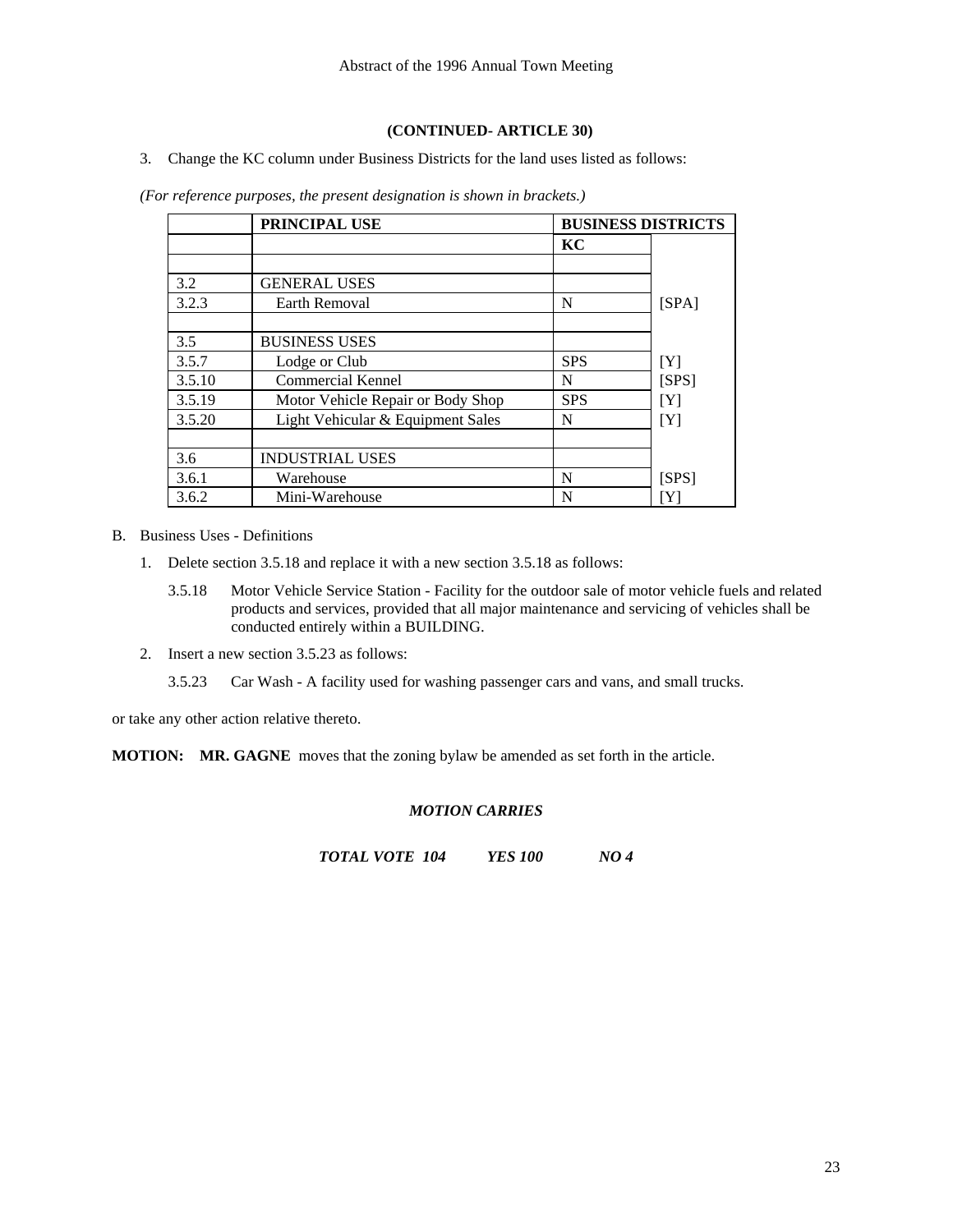#### **ARTICLE 31 DIMENSIONAL AND DESIGN PROVISIONS FOR THE KELLEY'S CORNER DISTRICT** (2/3 Vote Required)

To see if the Town of Acton will vote to amend the Zoning Bylaw as follows:

- A. Section 5, Table of Standard Dimensional Regulations
	- 1. In the Table of Standard Dimensional Regulations delete the line next to KC and replace with a new line as follows *(the current dimensional regulation is indicated in brackets wherever changes are proposed)*:

| <b>ZONING</b><br><b>DISTRICTS</b> | <b>MINIMUM</b><br>LOT<br><b>AREA</b><br>in sq. ft. | <b>MINIMUM</b><br><b>LOT</b><br><b>FRONTAGE</b><br>in feet | <b>MINIMU</b><br>М<br>LOT<br><b>WIDTH</b><br>in feet | <b>MINIMU</b><br>М<br><b>FRONT</b><br>YARD<br>in feet | <b>MINIMUM</b><br>SIDE $&$<br>REAR<br>YARD<br>in feet | MINIMU<br>M<br><b>OPEN</b><br><b>SPACE</b><br>in percent | <b>MAXIMU</b><br>М<br><b>FLOOR</b><br><b>AREA</b><br><b>RATIO</b> | <b>MAXIMU</b><br>M<br><b>HEIGHT</b><br>in feet |
|-----------------------------------|----------------------------------------------------|------------------------------------------------------------|------------------------------------------------------|-------------------------------------------------------|-------------------------------------------------------|----------------------------------------------------------|-------------------------------------------------------------------|------------------------------------------------|
| KС                                | 10.000                                             | 100                                                        | 50                                                   | 30                                                    | NR(6)                                                 | <b>NR</b>                                                | .40(15)                                                           | 36                                             |
|                                   |                                                    |                                                            |                                                      |                                                       | [30(6)]                                               | $[35\%]$                                                 | .201                                                              |                                                |

- 2. Add to the Table of Standard Dimensional Regulations the following new footnote (15):
	- (15) Subject to certain provisions in Section 5.6, Special Provisions for the Kelley's Corner District.
- B. Section 3, Table of Principal Uses, Principal Use Definitions and Accessory Use Regulations
	- 1. In Section 3.6, Industrial Uses Definitions, add to Section 3.6.6 the following sentence:

In the KC District, the maximum NET FLOOR AREA of an establishment that is classified as a Light Manufacturing USE shall not exceed 10,000 square feet.

- 2. In Section 3.9 Special Provisions Applicable to Nonresidential USES, insert a new Section 3.9.3 as follows:
	- 3.9.3 Nonresidential USES in the KC District On LOTS in the KC District where the FLOOR AREA RATIO exceeds 0.20, only the following USES may be located on the ground floor side of the BUILDING that is facing a STREET: Retail Store; Financial; Restaurant; Hotel, Inn or Motel; Lodge or Club; Veterinary Care; Personal Services; General Services; Studio; Amusement Facility; real estate agencies; insurance agencies; travel agencies; law offices and medical and dental offices. All other USES shall be located on BUILDING floors other than the ground level floor, on the ground level floor in a rear portion of a BUILDING, or in a BUILDING situated in the rear of other BUILDINGS that face one or more STREETS, and be hidden or screened so as to be unobtrusive when viewed from a STREET.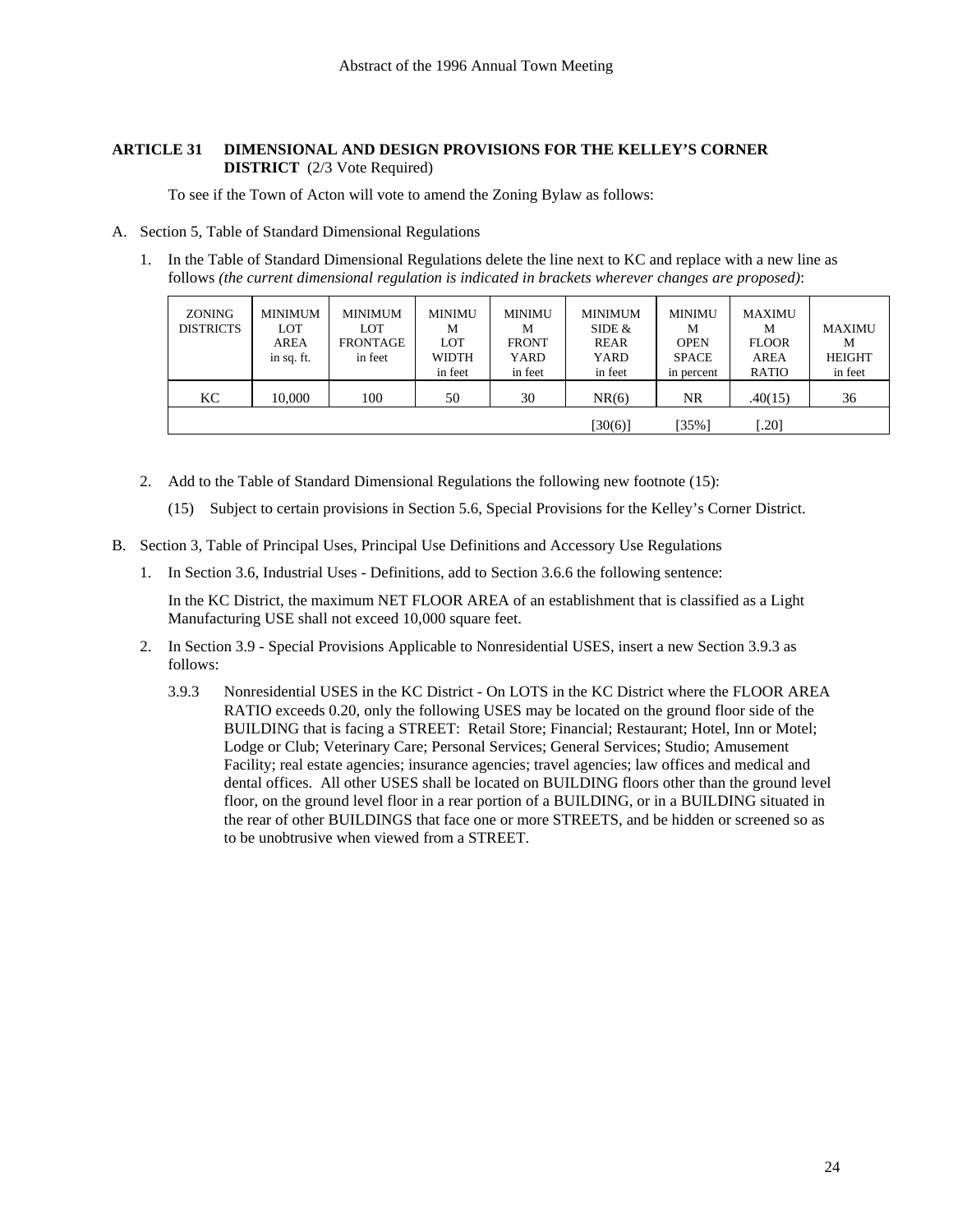- C. Insert a new Section 5.6 as follows:
	- 5.6 Special Provisions for the Kelley's Corner District
	- 5.6.1 Purpose In the Kelley's Corner District, the principal goal guiding the regulations set forth herein is to sustain and encourage a vital business center that provides needed goods, services, jobs and increased tax revenues in a manner that is compatible with Acton's historic development pattern and establishes pedestrian accessibility and circulation throughout the Kelley's Corner area. These regulations will provide clear guidance to those who would like to expand or locate businesses in the Kelley's Corner District. They will ensure that future development will help create the form, cohesion, order, and supporting infrastructure that will identify the Kelley's Corner District as an attractive, pleasant, and desirable center for business, shopping and other commercial and community activities.

 Pedestrian access and circulation are favored in order to limit vehicular congestion and air pollution. Adjacent residential neighborhoods will be connected to the Kelley's Corner District via pedestrian ways but are otherwise separated with landscape buffers. In order to support the growth and vitality of the center, higher density developments are required to contribute to a fund for the construction of a centralized wastewater collection and treatment system serving the Kelley's Corner District and surrounding areas. The regulations are intended to implement the Kelley's Corner Plan as amended.

 It is widely recognized that the mere provision of sidewalks and crosswalks will not encourage pedestrian use of a commercial area unless the layout and design of the sites and BUILDINGS are also conducive to pedestrian use. The leading design principles are therefore to provide convenient and efficient pedestrian access within the Kelley's Corner District and to surrounding neighborhoods and facilities, to provide a safe and comfortable pedestrian environment with walkways, pedestrian conveniences and amenities, and to encourage BUILDINGS with a pedestrian oriented scale and design.

- 5.6.2 The following standards shall apply to all LOTS in the KC District:
- 5.6.2.1 The Site Plan Special Permit Granting Authority shall require sidewalks along the LOT'S FRONTAGE on a STREET or STREETS and walkways between BUILDING entrances and the nearest STREET or STREETS with minimal interruption by driveways. Parking lot aisles, and access and interior driveways do not count as walkways;
- 5.6.2.2 The Site Plan Special Permit Granting Authority shall require driveway and walkway connections to abutting LOTS within the KC District. Where such connections are not available due to current conditions on abutting LOTS, provisions shall be required to connect to such abutting LOTS at a future date in locations determined by the Site Plan Special Permit Granting Authority;
- 5.6.2.3 The Site Plan Special Permit Granting Authority shall require pedestrian connections to abutting neighborhoods and facilities outside the KC District. Where such connections are not available due to current conditions in the surrounding area, provisions shall be required for such connections at a future date in locations determined by the Site Plan Special Permit Granting Authority.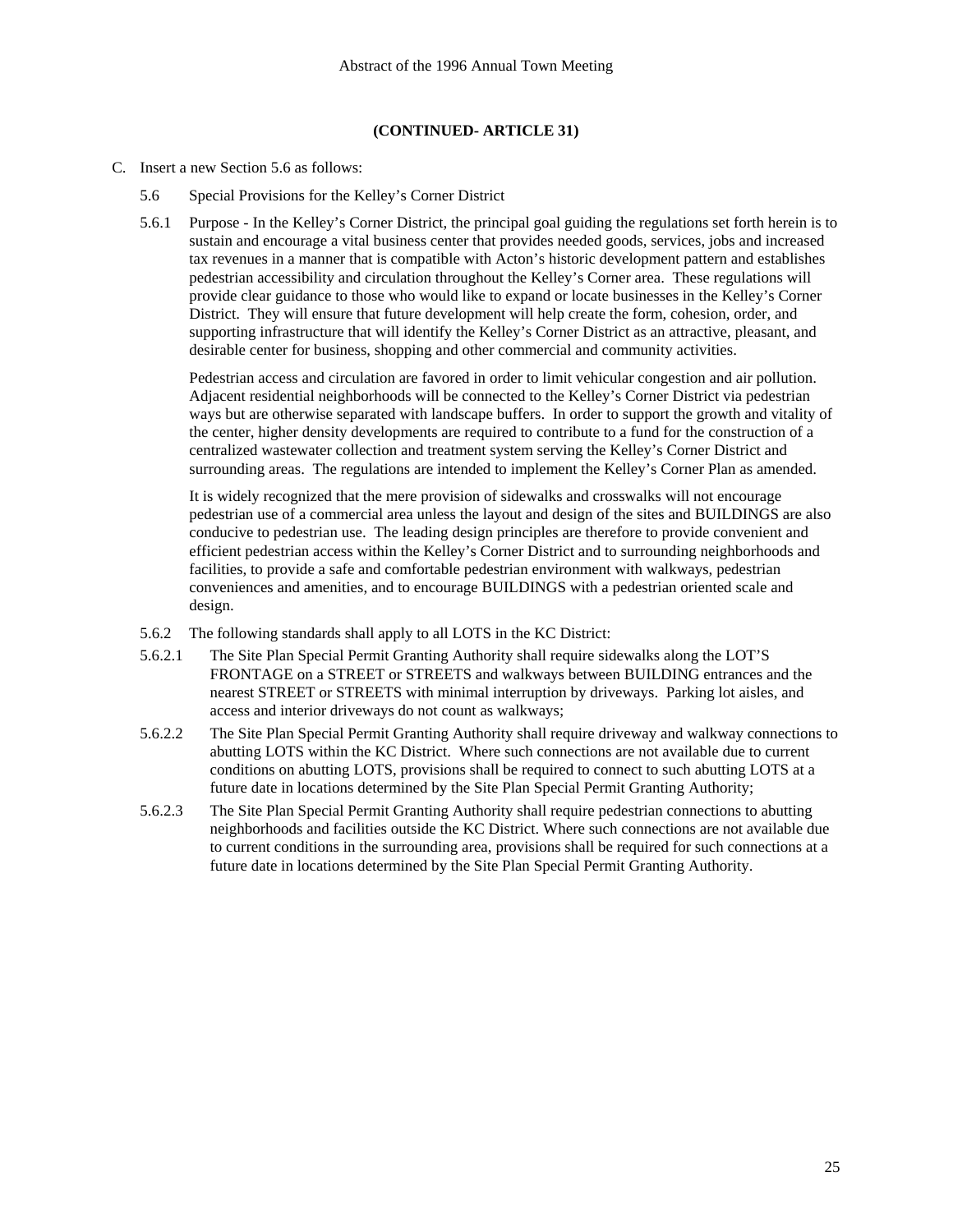- 5.6.3 The following standards shall apply on all LOTS in the KC District where the FLOOR AREA RATIO exceeds 0.20:
- 5.6.3.1 The Sidewalk A sidewalk shall be provided along the LOT'S FRONTAGE on a STREET or STREETS. The sidewalk shall be at least 10 feet wide. Sidewalks may be located wholly or partially within the STREET layout. The sidewalk shall be separated from the vehicular roadway with a landscaped buffer at least 10 feet wide, which shall consist of shade trees placed at 40-45 foot intervals and other landscaping or STREET design elements, and which may consist in part of on-STREET vehicular parking spaces.
- 5.6.3.2 The Pedestrian Plaza A pedestrian plaza shall be provided on any LOT where the NET FLOOR AREA is 30,000 square feet or more and the FLOOR AREA RATIO exceeds 0.35.
	- a) The pedestrian plaza shall be an area at the STREET level in front of a BUILDING, on the side of a BUILDING, or in between BUILDINGS, which is to be used exclusively by pedestrians and connects to the sidewalk. For the purpose of this section, a pedestrian arcade located within a BUILDING footprint and open to the outdoors may be counted towards the minimum area required for a pedestrian plaza.
	- b) A pedestrian plaza shall contain a minimum of 1,500 square feet in area and shall measure at least 20 feet in width. If the NET FLOOR AREA of the BUILDINGS on a LOT exceeds 100,000 square feet, the minimum area for a pedestrian plaza shall be 3,000 square feet. The area required for a sidewalk shall not be included in the pedestrian plaza.
	- c) The pedestrian plaza shall be next to the STREET and sidewalk, and shall be open on one or more sides to the sidewalk.
	- d) The pedestrian plaza shall be accented with pedestrian amenities such as benches and kiosks. Shade trees, ornamental trees and other landscaping shall be provided to create a separation between pedestrian and vehicular traffic, to highlight BUILDINGS and pedestrian spaces, to
	- e) fumes.
	- f) All landscaping shall use species that are tolerant to the climatic conditions in Acton and shall be designed to facilitate ongoing maintenance and watering.
	- g) Notwithstanding any other provisions of this Bylaw to the contrary, the serving of foods and drinks at outdoor tables shall be permitted in a pedestrian plaza.
- 5.6.3.3 Driveways and Parking Lots
	- No driveway or parking lot shall be placed in the portion of a LOT that is directly in front of a BUILDING as seen from a STREET, whether or not the BUILDING is located on the same LOT as the driveway or parking lot, except that a driveway and parking lot may be placed in the front of a BUILDING that is located in the rear of another BUILDING when viewed from a STREET. No driveways or parking lots shall be located between a pedestrian plaza and a STREET, nor shall any driveway or parking lot intersect or be mixed with a pedestrian plaza.
	- b) Vehicular driveways and parking lots may be located to the side and rear of BUILDINGS or to the rear of a pedestrian plaza.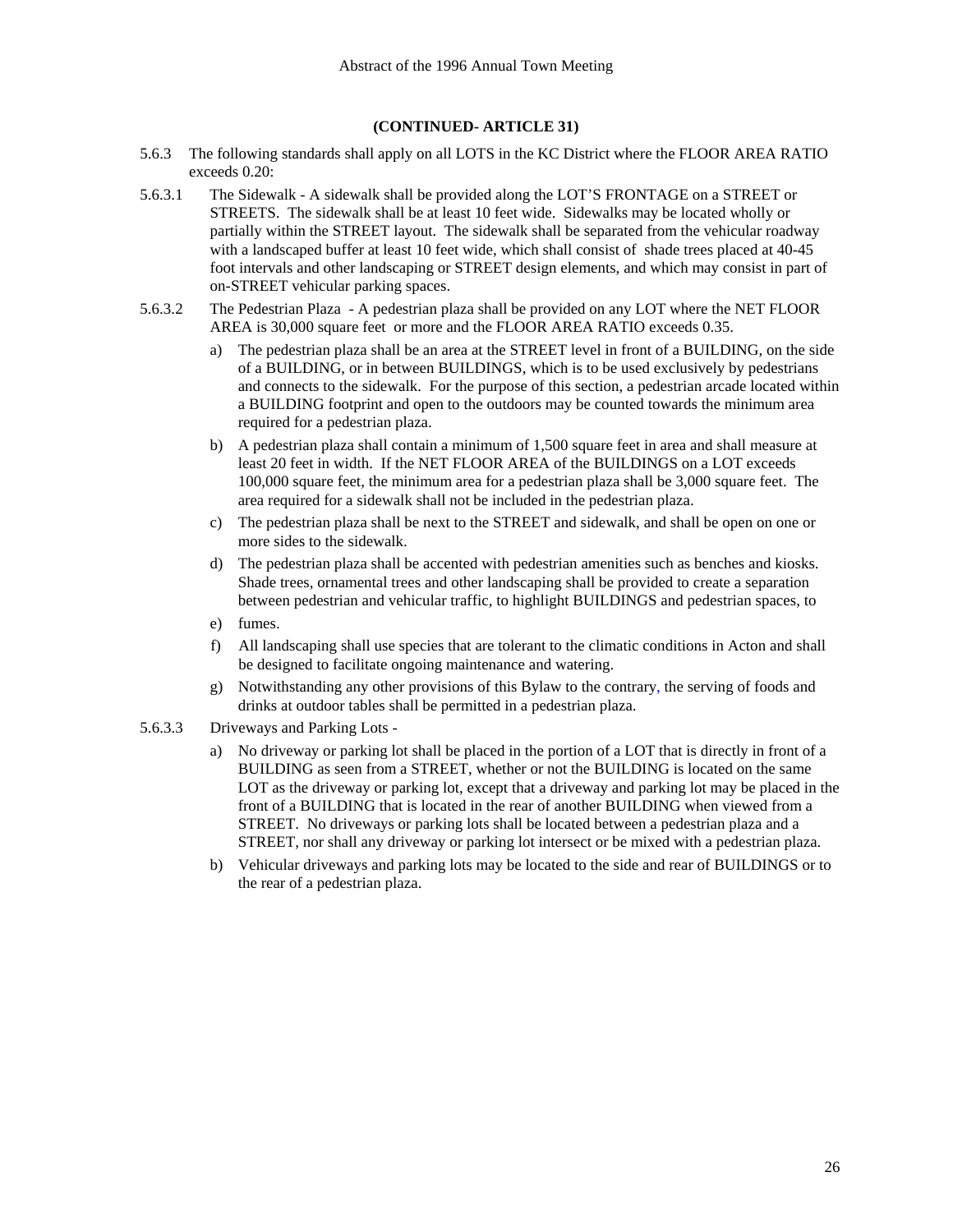- 5.6.3.4 BUILDING Design
	- a) At least 60 percent of the front side of a LOT facing a STREET, measured in percentage of linear feet of the LOT FRONTAGE, shall be occupied by BUILDINGS or by a pedestrian plaza that are located within 40 feet of the STREET sideline. A reduction of this requirement to 50 percent of the front side of a LOT may be allowed provided the Site Plan Special Permit Granting Authority finds that the alternative design features are consistent with Section 5.6.1 of this Bylaw.
	- b) BUILDINGS shall be of a design similar to the architecture in historic commercial centers of New England in terms of scale, massing, roof shape, spacing and exterior materials. Alternative designs may be allowed provided the Site Plan Special Permit Granting Authority finds the alternative design is consistent with Section 5.6.1 of the Bylaw.
	- c) BUILDING facades facing STREETS or pedestrian plazas are also referred to herein as the BUILDING front(s) or BUILDING front facade(s). Such BUILDING fronts shall have a vertical orientation, meaning either that the BUILDING shall actually have a greater height than width, or that the facades and roof lines of the BUILDING are designed to reduce the massing and bulk so that it appears as a group of smaller masses with a distinct vertical orientation.
	- d) The BUILDING front facades shall be articulated to achieve a human scale and interest. The use of different textures, shadow lines, detailing and contrasting shapes is required. Not more than 50 feet of a BUILDING front shall be in the same vertical plane.
	- e) The BUILDING front facade(s) shall be faced with materials used in historic New England architecture. Alternative materials may be used on the BUILDING front facade(s) provided that the Site Plan Special Permit Granting Authority finds the materials to be consistent with Section 5.6.1 of the Bylaw.
	- f) On the BUILDING fronts, the ground floor shall be occupied, or designed to be available for occupancy, by Retail Stores, Financial services, Restaurants, Hotel, Inn or Motel, Lodges or Clubs, Veterinary Care providers, Personal Services, General Services, Studios, Amusement Facilities, real estate agencies, insurance agencies, travel agencies, law offices, or medical and dental offices.
	- g) The main business entrance to each ground floor business, identified by the larger doors, signs, canopy or similar means of highlighting, shall be from the BUILDING front.
	- h) Grocery retailers with a NET FLOOR AREA larger than 20,000 square feet may have a second main entrance in another location, for instance towards a parking lot in the rear or the side of a BUILDING.
	- i) Arcades and canopies shall not be considered part of the BUILDING. Arcades and canopies may not be located within 10 feet of the sideline of a STREET unless the Site Plan Special Permit Granting Authority finds that the reduction in setback to the sideline of the STREET is consistent with Section 5.6.1 of the Bylaw.
	- j) The BUILDING front(s) shall contain windows covering at least 15 percent of the facade surface. Windows shall be highlighted with frames, lintels and sills or equivalent trim features.Windows and doors shall be arranged to give the facade a sense of balance and symmetry.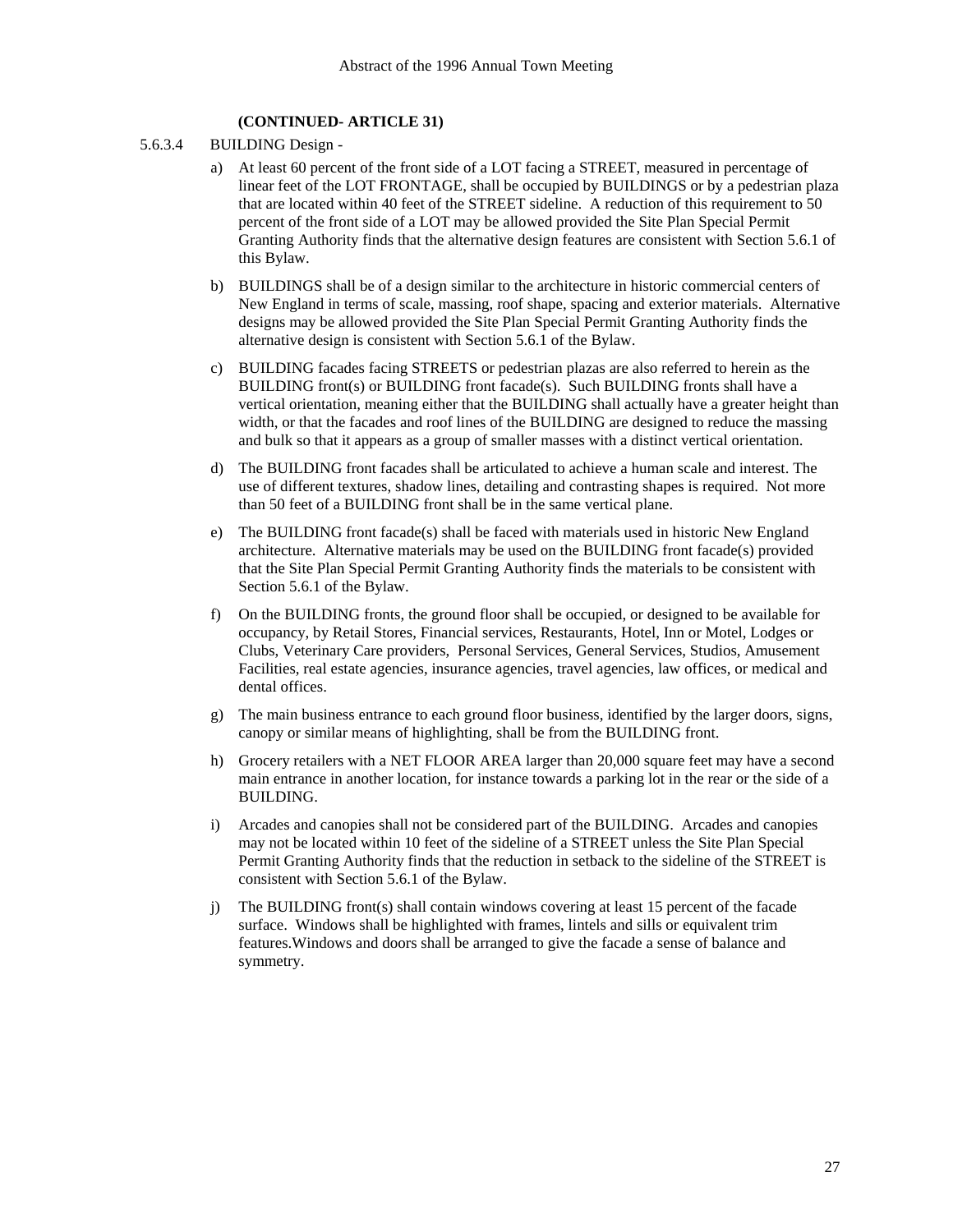- k) Except for ground level display windows, windows shall have a 2:1 ratio of height to width. Alternative window designs may be allowed provided the Site Plan Special Permit Granting Authority finds them to be consistent with Section 5.6.1 of the Bylaw and that they enhance one or more architectural features.
- l) On the ground level portion of the BUILDING front, the amount of windows in the facade surface shall be at least 20 percent but not larger than 80 percent. Ground floor display windows shall be framed on all sides by the surrounding wall. They shall be highlighted with frames, lintels and sills or equivalent trim features, or may instead be recessed into the wall or projected from the wall.
- m) Mirror windows and highly reflective surfaces shall not be allowed on the BUILDING fronts.
- n) Roofs shall be gabled with a minimum pitch of 9/12 (9" vertical for every 12" horizontal) and have overhanging eaves of at least one foot. Two or three story BUILDINGS, or two or three story portions of a BUILDING, may have a flat roof provided that the tops of the BUILDING front facades are treated with an articulated cornice, dormers, or other architectural treatment that appears an integral part of the BUILDING from all visible sides of the BUILDING.
- o) The main features of the architectural treatment of the BUILDING front facades, including the materials used, shall be continued around all sides of the BUILDING that are visible from a STREET or a pedestrian plaza. The Site Plan Special Permit Granting Authority may approve alternate treatment of side and rear BUILDING walls that is consistent with Section 5.6.1 of the Bylaw and preserves the architectural integrity of the BUILDING as a whole.
- p) Garage doors or loading docks shall not be allowed in the BUILDING fronts.
- q) BUILDING service and loading areas shall incorporate effective techniques for visual and noise buffering from adjacent USES.
- r) Accessory STRUCTURES, air conditioning equipment, electric utility boxes, satellite dishes, trash receptacles and other ground level utilities shall be unobtrusive when viewed from the STREET and adjacent LOTS.
- s) Rooftop mechanical equipment shall be screened from public view by the use of architecturally compatible materials.
- 5.6.3.5 Wastewater Infrastructure The Site Plan Special Permit Granting Authority shall require a contribution in the amount of \$2.50 per square foot of NET FLOOR AREA in excess of FLOOR AREA RATIO 0.20. Said contribution shall be made to the Town of Acton for deposit into a fund to be used for the design and construction of a centralized wastewater collection, treatment and disposal system serving the Kelley's Corner District and other areas within the Town of Acton, including the acquisition of necessary land or easements, or for the payment of any debt incurred by the Town of Acton for such purposes. On any LOT where the FAR existing on or before April 1, 1996 exceeds 0.20, the contributions calculated pursuant this section shall be based on the difference between the existing NET FLOOR AREA and the proposed NET FLOOR AREA.
- D. Renumber the current Section 5.6 to become new Section 5.8, including all its sub-sections.
- E. Insert a new Section 10.4.3.10 as follows:
	- 10.4.3.10 Special Provisions Applicable to the KC District In the KC District the site and BUILDING design shall be in compliance with Section 5.6 of this Bylaw.

or take any other action relative thereto.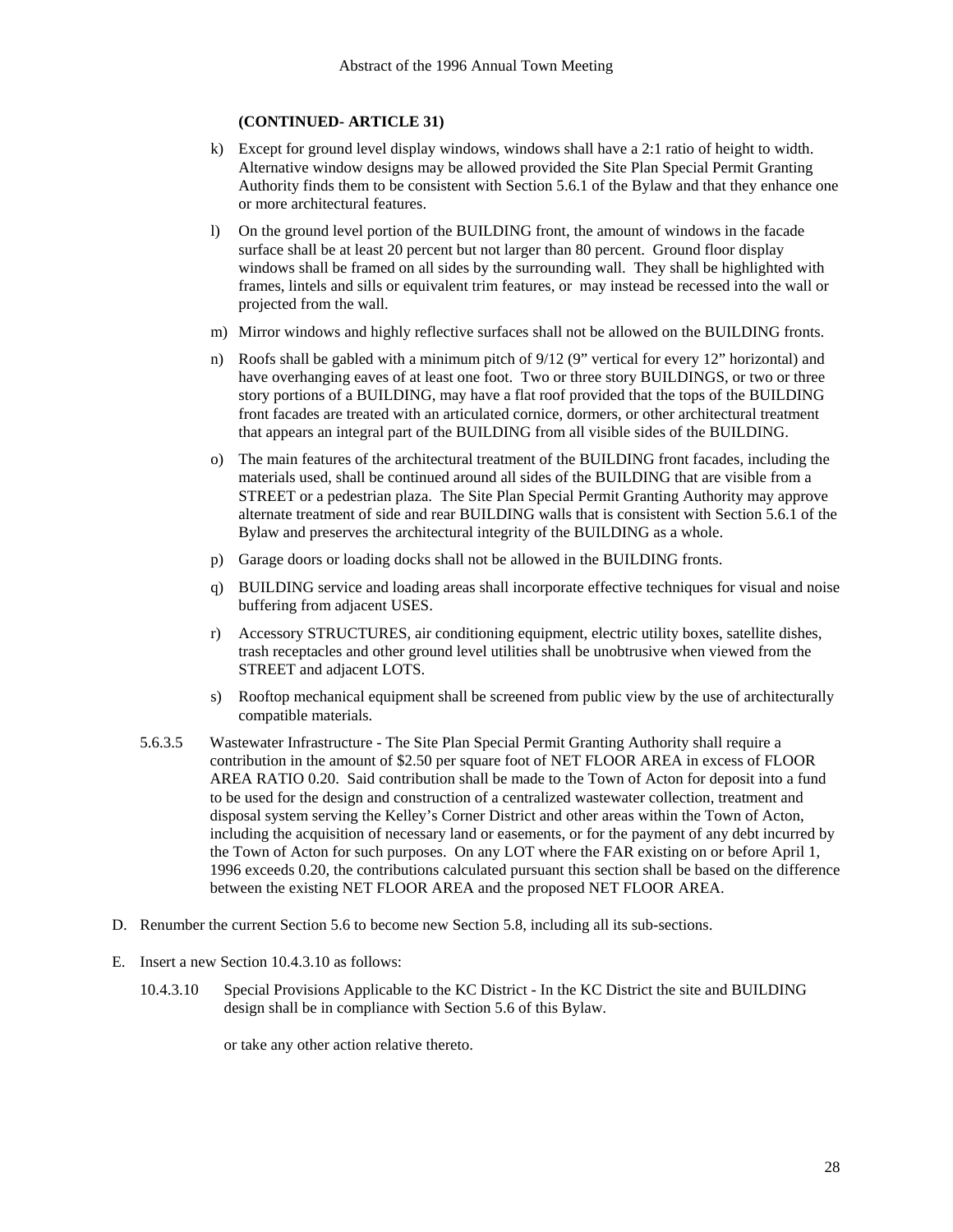**MOTION: MR. KOETSCH** moves that the zoning bylaws be amended as set forth in the article.

#### *MOTION CARRIES*

TOTAL VOTE 103 YES 100 NO 3

#### **ARTICLE 32 KELLEY'S CORNER MULTIFAMILY DISTRICT**  (2/3 Vote Required)

To see if the Town of Acton will vote to amend the Zoning Map and Zoning Bylaw as follows:

#### A. Zoning Map.

 Rezone to Residence AA (R-AA) the following parcels of land identified by their map and parcel number as shown in the 1995 Town Atlas. *(Present zoning designations, shown in parenthesis, and street addresses are listed for reference purposes only).* 

|       |        | Present |                                    |
|-------|--------|---------|------------------------------------|
| Map   | Parcel | Zoning  | <b>Street Address</b>              |
| $F-3$ | 80     | $(R-2)$ | 294 Main Street                    |
| $F-3$ | 86     | $(R-A)$ | 272-276 Main Street                |
| $F-3$ | 87     | $(R-2)$ | 282 Main Street                    |
| $F-3$ | $87-1$ | $(R-2)$ | 282 Main Street (rear)             |
| $F-3$ | 88     | $(R-2)$ | 288 Main Street                    |
| $F-3$ | 99     | $(R-A)$ | 1-2 Towne House Lane. Only         |
|       |        |         | the northerly portion that is at a |
|       |        |         | distance greater than 80 feet      |
|       |        |         | from Massachusetts Avenue.         |
| $F-3$ | 99-2   | (R-A)   | <b>Towne House Lane</b>            |

B. Zoning Bylaw, Section 2.

In Section 2.1, insert under 'Residential Districts' the following new district designation:

Residence AA R-AA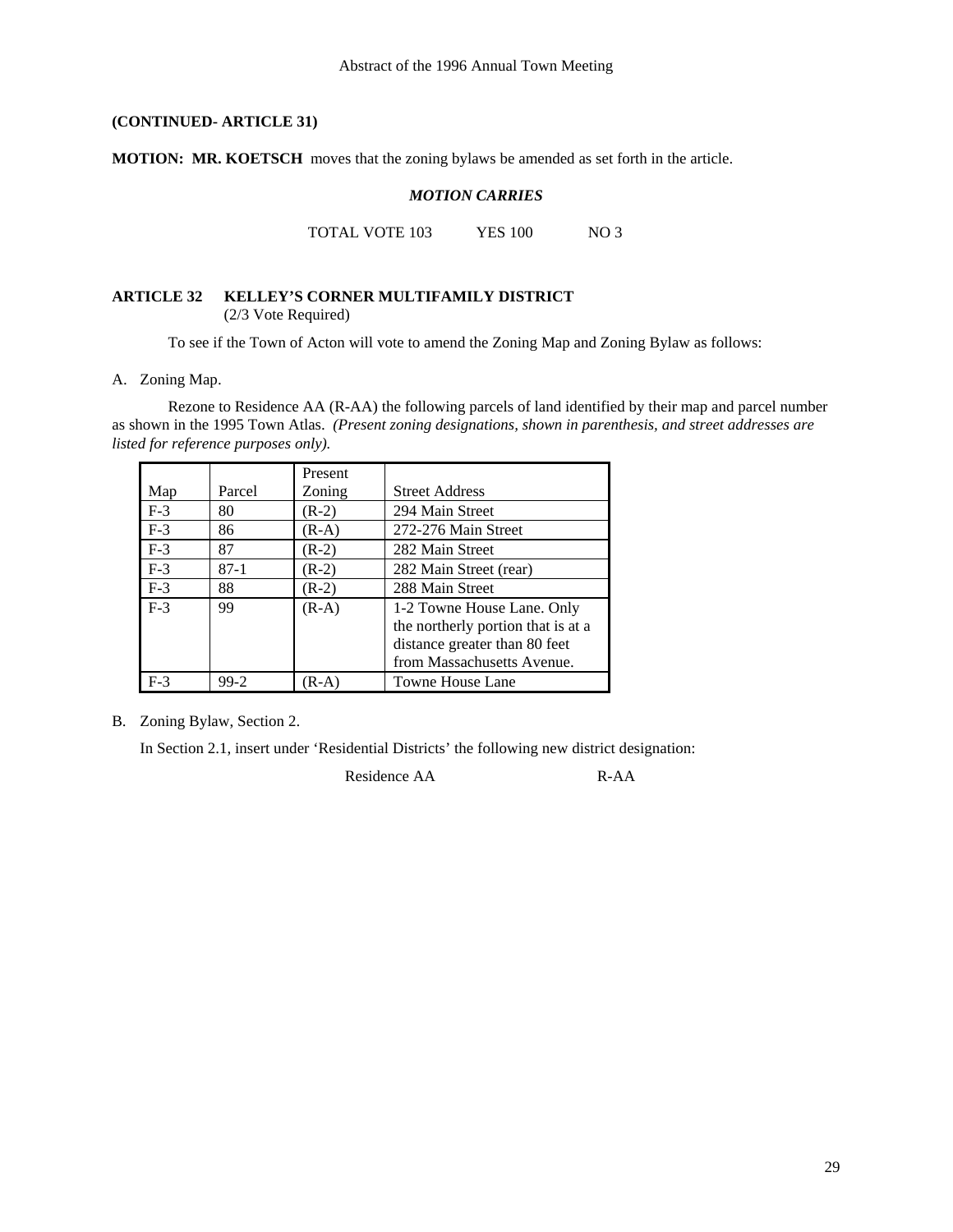# C. Zoning Bylaw, Section 3.

1. In the Table of Principal Uses insert under 'Residential Districts' a new column headed R-AA as follows:

|        | PRINCIPAL USES                                              | <b>RESIDENTIAL</b><br><b>DISTRICTS</b> |
|--------|-------------------------------------------------------------|----------------------------------------|
|        |                                                             | $R-AA$                                 |
| 3.2    | <b>GENERAL USES</b>                                         |                                        |
| 3.2.1  | Agriculture                                                 | Y                                      |
| 3.2.2  | Conservation                                                | Y                                      |
| 3.2.3  | Earth Removal                                               | ${\bf N}$                              |
| 3.2.4  | Recreation                                                  | <b>SPS</b>                             |
| 3.3    | <b>RESIDENTIAL USES</b>                                     |                                        |
| 3.3.1  | <b>Single Family Dwelling</b>                               | Y                                      |
| 3.3.2  | Single Family Dwelling with One Apartment                   | Y                                      |
| 3.3.3  | <b>Dwelling Conversions</b>                                 | <b>SPA</b>                             |
| 3.3.4  | <b>Multifamily Dwelling</b>                                 | Y                                      |
| 3.4    | GOVERNMENTAL, INSTITUTIONAL &<br><b>PUBLIC SERVICE USES</b> |                                        |
| 3.4.1  | Municipal                                                   | Y                                      |
| 3.4.2  | Educational                                                 | Y                                      |
| 3.4.3  | Religious                                                   | $\mathbf Y$                            |
| 3.4.4  | Nursing Home                                                | <b>SPS</b>                             |
| 3.4.5  | Public or Private Utility Facilities                        | ${\bf N}$                              |
| 3.4.6  | <b>Child Care Facility</b>                                  | Y                                      |
| 3.4.7  | Other Public USE                                            | SPS(6)                                 |
| 3.5    | <b>BUSINESS USES</b>                                        |                                        |
| 3.5.1  | <b>Retail Store</b>                                         | N                                      |
| 3.5.2  | <b>Business or Professional Office</b>                      | N                                      |
| 3.5.3  | Financial                                                   | ${\bf N}$                              |
| 3.5.4  | Restaurant                                                  | ${\bf N}$                              |
| 3.5.5  | Hotel, Inn or Motel                                         | N                                      |
| 3.5.6  | Combined Business & Dwelling                                | ${\bf N}$                              |
| 3.5.7  | Lodge or Club                                               | ${\bf N}$                              |
| 3.5.8  | <b>Funeral Home</b>                                         | $\mathbf N$                            |
| 3.5.9  | Veterinary Care                                             | $\mathbf N$                            |
| 3.5.10 | Commercial Kennel                                           | $\overline{N}$                         |
| 3.5.11 | Personal Services                                           | ${\bf N}$                              |
| 3.5.12 | <b>General Services</b>                                     | N                                      |
| 3.5.13 | Studio                                                      | ${\bf N}$                              |
| 3.5.14 | <b>Building Trade Shop</b>                                  | N                                      |
| 3.5.15 | <b>Commercial Recreation</b>                                | N                                      |
| 3.5.16 | Commercial & Trade School                                   | ${\bf N}$                              |
| 3.5.17 | <b>Amusement Facility</b>                                   | N                                      |
| 3.5.18 | Motor Vehicle Service Station                               | N                                      |
| 3.5.19 | Motor Vehicle Repair or Body Shop                           | ${\bf N}$                              |
| 3.5.20 | Light Vehicular & Equipment Sales                           | N                                      |
| 3.5.21 | Parking Facility                                            | N                                      |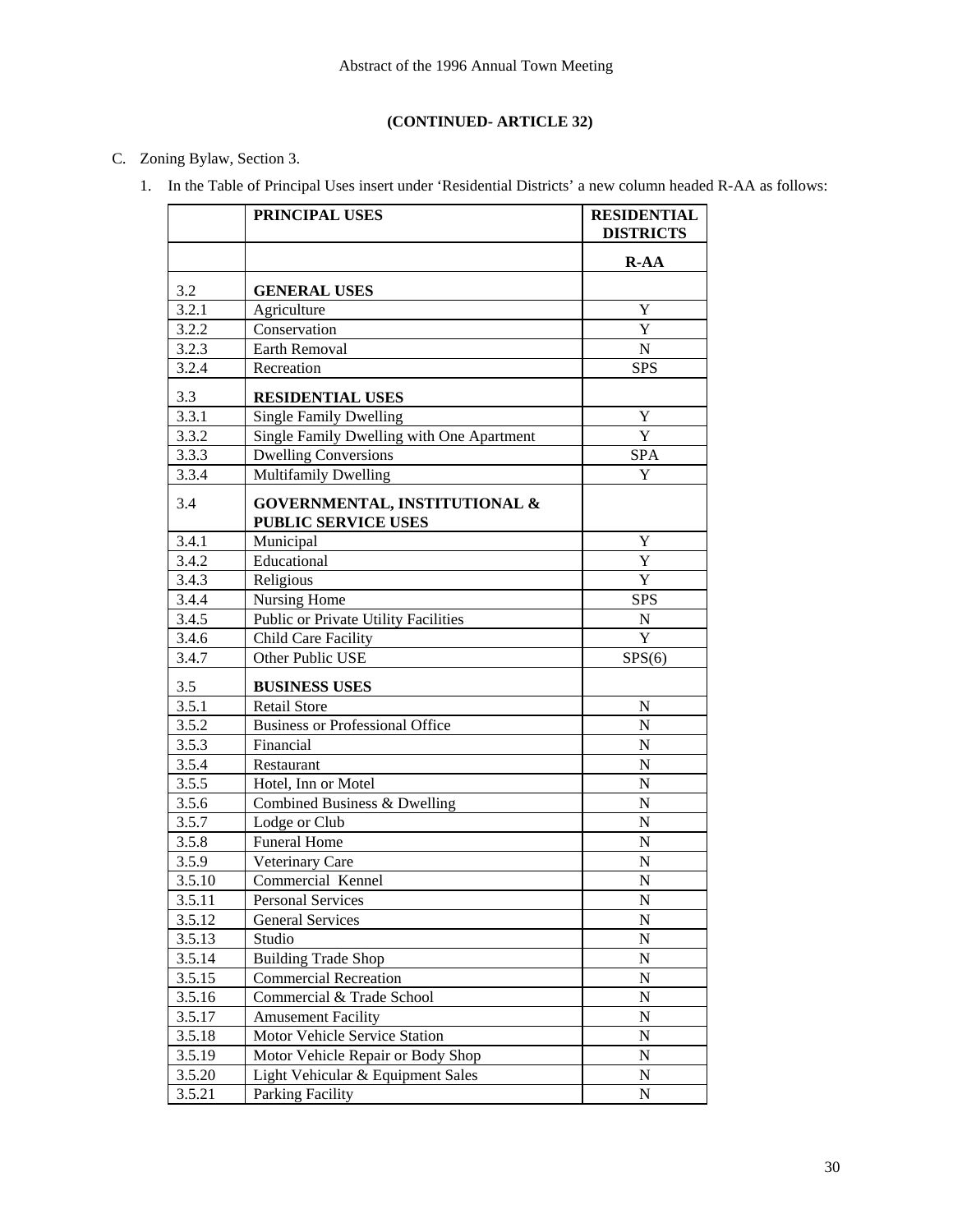#### Abstract of the 1996 Annual Town Meeting

| 3.5.22 | <b>Transportation Services</b>         | N |
|--------|----------------------------------------|---|
| 3.5.23 | Car Wash                               | N |
| 3.6    | <b>INDUSTRIAL USES</b>                 |   |
| 3.6.1  | Warehouse                              | N |
| 3.6.2  | Mini - Warehouse                       | N |
| 3.6.3  | <b>Construction Yard</b>               | N |
| 3.6.4  | Lumber Yard                            | N |
| 3.6.5  | Heating Fuel Sales & Service           | N |
| 3.6.6  | <b>Light Manufacturing</b>             | N |
| 3.7    | <b>PROHIBITED USES</b>                 |   |
| 3.7.1  | <b>Heavy Manufacturing</b>             | N |
| 3.7.2  | Storage                                | N |
| 3.7.3  | Amusement                              | N |
| 3.7.4  | General                                | N |
| 3.7.5  | Heavy Vehicular Sales or Repair Garage | N |

- 2. In the beginning paragraph of Section 3.3, Residential Uses Definitions, replace the words "in Residence A Districts" with the words "in the Residence A (R-A) and Residence AA (R-AA) Districts".
- D. Zoning Bylaw, Section 5.
	- 1. Amend the Table of Standard Dimensional Regulations by inserting a new line for R-AA as follows:

| <b>ZONING</b><br><b>DISTRICTS</b> | <b>MINIMUM</b><br><b>LOT AREA</b><br>in sq. ft. | <b>MINIMUM</b><br>LOT<br><b>FRONTAGE</b><br>in feet | MINIMU<br>M<br><b>LOT</b><br><b>WIDTH</b><br>in feet | <b>MINIMUM</b><br><b>FRONT</b><br>YARD<br>in feet | <b>MINIMUM</b><br>SIDE $&$<br>REAR<br>YARD<br>in feet | <b>MINIMUM</b><br><b>OPEN</b><br><b>SPACE</b><br>in percent | MAXIMUM<br><b>FLOOR</b><br><b>AREA</b><br><b>RATIO</b> | <b>MAXIMUM</b><br><b>HEIGHT</b> |
|-----------------------------------|-------------------------------------------------|-----------------------------------------------------|------------------------------------------------------|---------------------------------------------------|-------------------------------------------------------|-------------------------------------------------------------|--------------------------------------------------------|---------------------------------|
| $R-AA$                            | 10.000                                          | 100                                                 | 50                                                   | 30                                                | 10                                                    | 35%                                                         | NR                                                     | 36                              |

2. Delete the first line of Section 5.3.2 and replace it with the following new line:

"5.3.2 Residence A District, Residence AA District, and Multifamily Dwellings:"

- 3. Insert new Section 5.3.2.2 as follows:
	- "5.3.2.2 In the R-AA District, residential USES may be established at a density of up to fifteen DWELLING UNITS per acre, subject to the standards set forth in the Table of Standard Dimensional Regulations."

and renumber the current Section 5.3.2.2 to become Section 5.3.2.3.

or take any other action relative thereto.

**MOTION: MRS. TAVERNIER** moves that the zoning bylaw be amended as set forth in the article.

#### *MOTION CARRIES*

*TOTAL VOTE 126 YES 100 NO 26*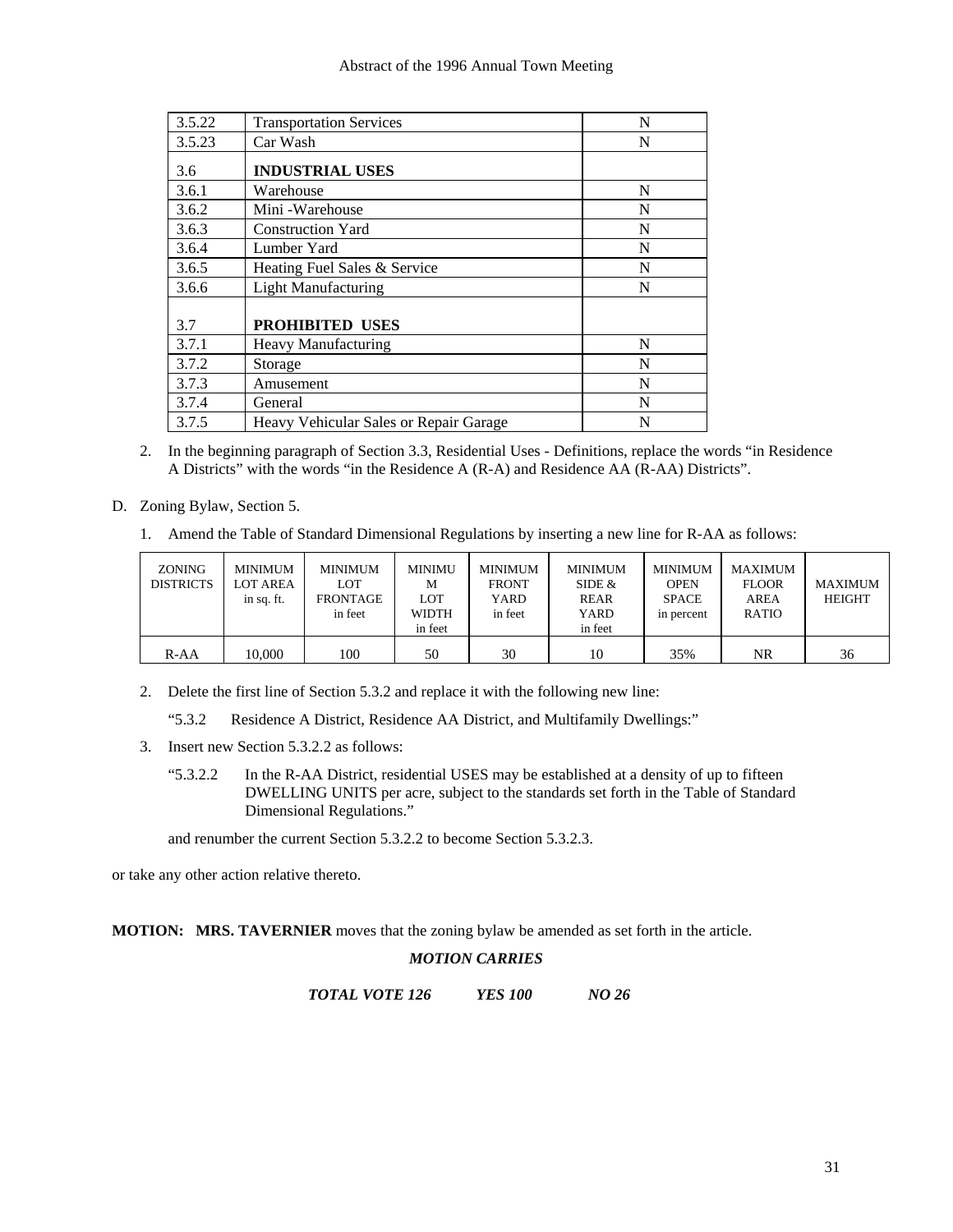#### **ARTICLE 33 PARKING AND DRIVEWAY REQUIREMENTS IN THE KELLEY'S CORNER DISTRICT** (2/3 Vote Required)

To see if the Town of Acton will vote to amend Section 6 of the Zoning Bylaw as follows:

- A. Delete the first paragraph of section 6.7 and replace it with the following new paragraph:
	- 6.7 All parking lots shall be designed in compliance with the following design standards, except as provided in Section 6.9. In addition, the following standards shall not apply to parking lots serving a single or two FAMILY residential USE or a religious USE, and to parking lots with up to 15 parking spaces serving a Conservation USE.
- B. Delete Section 6.8 and replace it with a new Section 6.8 as follows:

6.8 Structured Parking - Except in the KC, WAV and SAV Districts, the accommodation of required off-STREET parking spaces in a garage, deck or other STRUCTURE shall require, in addition to all other OPEN SPACE requirements of this Bylaw, the set-aside of OPEN SPACE of an area equal to the floor area of the structured parking facility in excess of one story. In all zoning districts structured parking facilities shall not be counted in calculating the NET FLOOR AREA of a BUILDING. In the SAV District, structured parking shall only be allowed if incorporated in a BUILDING occupied with other USES, and a separate detached parking STRUCTURES shall only be permitted if it qualifies as a municipal USE.

- C. Re-name the title of Section 6.9 to "Special Parking Provisions in the Village and Kelley's Corner Districts".
- D. Insert a new Section 6.9.3 as follows:
	- 6.9.3 KC District In the Kelley's Corner District, no BUILDING or STRUCTURE shall be located on a LOT and no activity shall be conducted upon any LOT unless off-STREET parking is provided in accordance with the following requirements:
	- 6.9.3.1 Required off-STREET parking for a USE may be provided on any LOT within the Kelley's Corner District, but not necessarily on the same LOT as the USE.
	- 6.9.3.2 Connection of Parking A Site Plan Special Permit Granting Authority shall require that all parking facilities be connected by a common driveway to the parking facilities of all adjacent USES and to all adjacent LOTS within the Kelley's Corner District, unless it finds that physical constraints, present site configuration, uncooperative abutters, or land vacancy precludes strict compliance. In such cases, the site and the parking facility shall be designed to provide for the future construction of common driveways. For the purposes of this section, common driveway shall be defined as a driveway that is shared by two or more LOTS and located at least partially within the required setback areas of such LOTS. Such a common driveway can be either a shared ACCESS driveway to a STREET or a driveway to a STREET leading to another LOT or a driveway connecting such LOTS with each other. See also Section 10.4.3.3 of this Bylaw regarding common driveways.
	- 6.9.3.3 Number of Parking Spaces The minimum number of required parking spaces shall be 70% of the requirements in Section 6.3.1. In the case of collective use of a parking facility in accordance with Section 6.9.3.4, the minimum number of required parking spaces shall be 50% of the requirements in Section 6.3.1.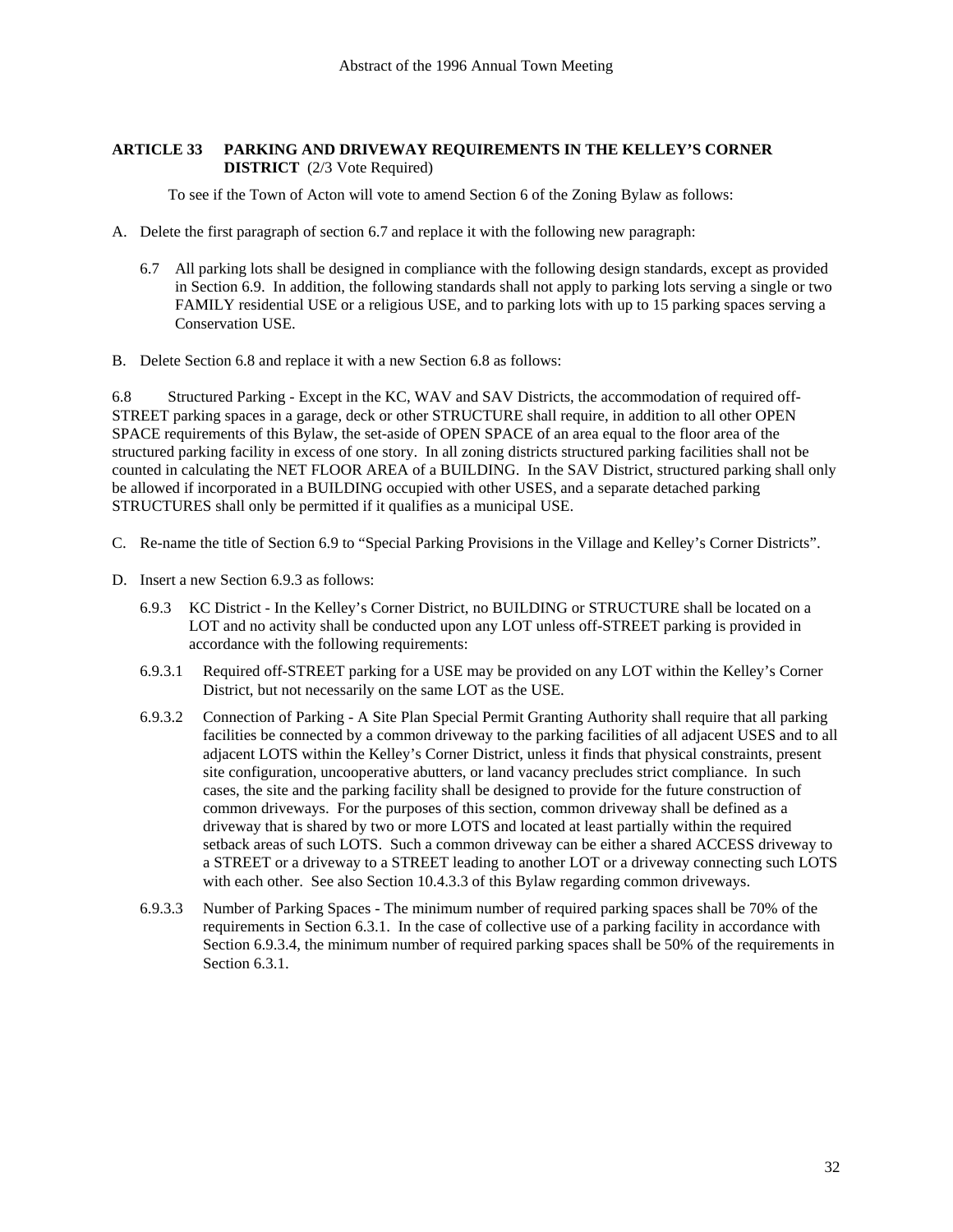- 6.9.3.4 Collective Use of Parking Facilities Off-STREET parking facilities may serve, collectively or jointly, different USES located throughout the Kelley's Corner District where such a collective use of the parking facility is based on a written agreement that: 1) assures the continued collective use; 2) states the number of parking spaces allocated to each participating USE; 3) assures ACCESS to and maintenance of the common parking facility, and 4) is filed with the Building Commissioner. Any change to such agreement shall also be filed with the Building Commissioner. The number of parking spaces allocated in the agreement to each participating USE shall be counted toward the minimum required number of parking spaces for such USE as determined under Section 6.9.3.3.
- 6.9.3.5 Design Requirements and Landscaping Off-STREET parking spaces, except spaces serving a single or two FAMILY residential USE, shall either be contained within a BUILDING or STRUCTURE, or be provided in accordance with the design requirements of Section 6.7 including all its subsections. In addition, no parking space or other paved surface, other than walkways and bike ways, shall be located within 20 feet of an abutting residential zoning district.
- E. In Section 10.4.3.5 insert a new sub-section 3) as follows:
	- 3) In the Kelley's Corner District where a business or industrial USE abuts a Residential District, the Board of Selectmen shall require a substantially opaque landscape buffer of at least 20 feet in depth that is designed to mitigate the impact of the business or industrial USE on abutting Residential Districts.

or take any other action relative thereto.

**MOTION: MR. CROSWELL** moves that the Zoning Bylaw be amended as set forth in the article, except that s. 10.4.3.5, sub-section (3) shall be amended as set forth in the handout distributed to the town meeting.

# **Amended Motion to Article 33**

**Replace Part E of the Article with the following:** 

- **E. In Section 10.4.3.5 insert a new sub-section 3) as follows:** 
	- **3) In the Kelley's Corner District where a business or industrial USE abuts a Residential District, the Board of Selectmen shall require a substantially opaque landscape buffer of at least 20 feet in depth that is designed to reduce noise and other impacts of the business or industrial USE on abutting Residential Districts.** 
		- **a) Where deemed appropriate and necessary to protect abutting residential USES, the Board of Selectmen may require an increase in the width of this landscape buffer to 30 feet.**
		- **b) In areas where abutting LOTS in Residential Districts have Single Family Dwellings on them, the Board of Selectmen may require that this buffer shall include a fence, up to eight feet in height, designed to prevent access to the abutting LOTS.**

*MOTION WITH AMENDMENT CARRIES UNANIMOUSLY*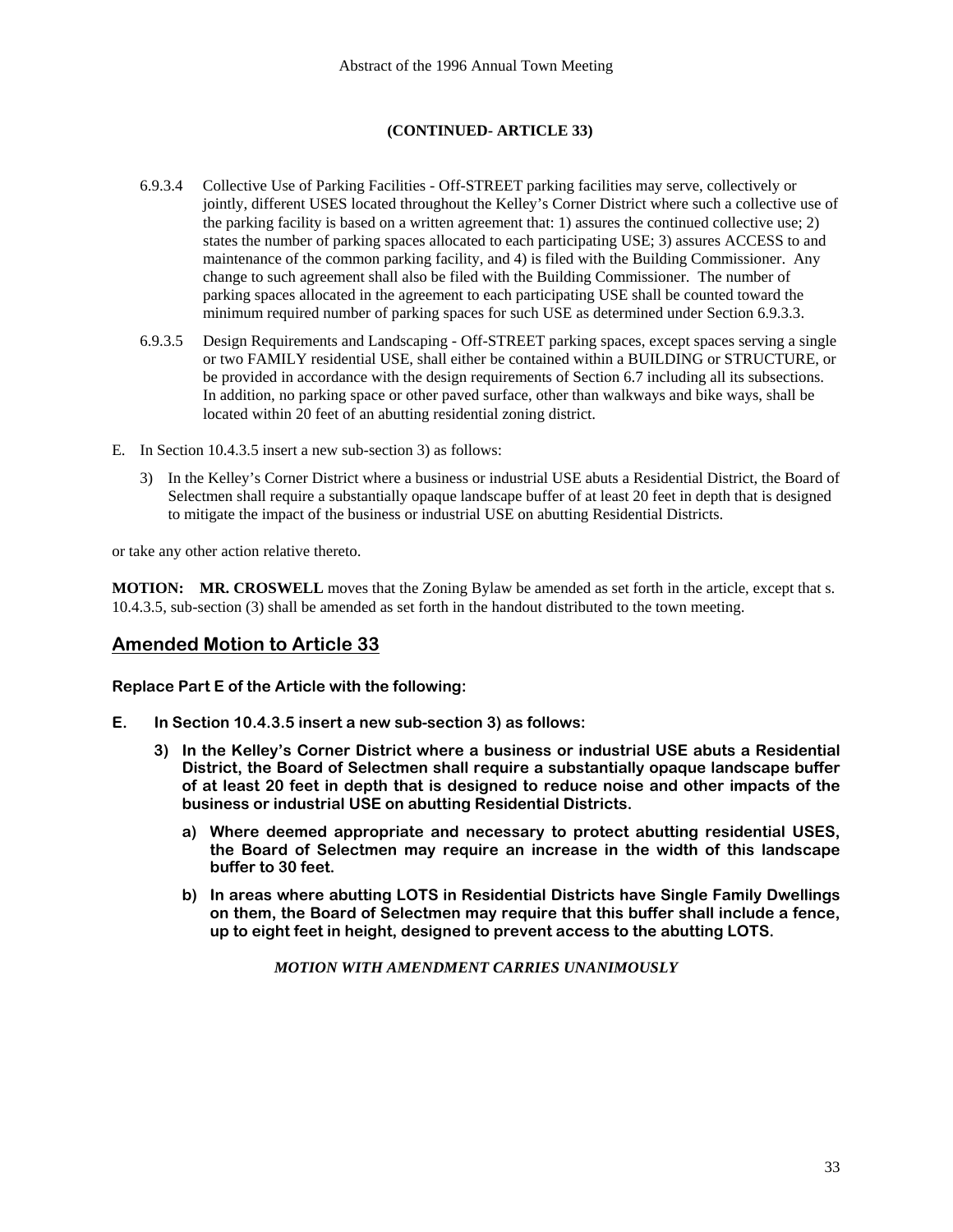#### **ARTICLE 34 WALKWAYS AND BIKE WAYS IN THE KELLEY'S CORNER DISTRICT**  (2/3 Vote Required)

 To see if the Town of Acton will vote to delete Section 10.4.3.4 of the Zoning Bylaw and replace it with the following new Section 10.4.3.4:

- 10.4.3.4 Sidewalks A sidewalk shall be required along the entire FRONTAGE of a LOT. The Board of Selectmen may also require other walkways and paths as it deems necessary to accommodate the safe movement of pedestrians and bicyclists.
	- a) Such a sidewalk or other walkways or paths may be located on the LOT or within the layout of the STREET and shall be designed to connect with existing sidewalks on adjacent LOTS, if any.
	- b) If a sidewalk or other walkway or path is authorized under a Site Plan Special Permit to lead onto an adjacent LOT, which is not subject to such Site Plan Special Permit, no separate Site Plan Special Permit shall be required for the adjacent LOT in order to permit the construction of such sidewalk or walkway or path.
	- c) Sidewalks, walkways or paths shall be designed and constructed according to standards established in the Town of Acton Subdivision Rules and Regulations, except when otherwise approved by the Board of Selectmen.
	- d) The Board of Selectmen may waive the sidewalk requirement provided it finds that such a sidewalk is not necessary for the safe movement of pedestrians and bicyclists.
	- e) Sidewalks, walkways or paths authorized under a Site Plan Special Permit and located on a LOT shall be OPEN SPACE.
	- f) The voluntary installation of sidewalks along the FRONTAGE of LOTS in the Business, Village and Industrial Districts shall not require a Site Plan Special Permit, although other permits may be required.
	- g) In the Kelley's Corner District, the Board of Selectmen shall require on-site and off-site sidewalks, walkways, bikeways and crosswalks consistent with the planning objectives set forth in the 1995 Kelley's Corner Plan, as amended. The Kelley's Corner Plan identifies necessary improvements designed to accommodate future growth in the Kelley's Corner District. Off-site improvements hereunder shall be made as determined by the Board of Selectmen to encourage pedestrian circulation and bicycle use within the Kelley's Corner District and to adjacent areas as a direct measure to help minimize traffic impacts from the proposed development. Off-site improvements shall be located on ways and land owned or controlled by the Town of Acton, or in other locations where their owner allows and agrees to the improvements. The cost of the required off-site improvements shall be kept in reasonable proportion to the anticipated pedestrian and vehicular traffic from the development.

or take any other action relative thereto.

**MOTION: MR. CROSWELL** moves that the zoning bylaw be amended as set forth in the article.

#### *MOTION CARRIES UNANIMOUSLY*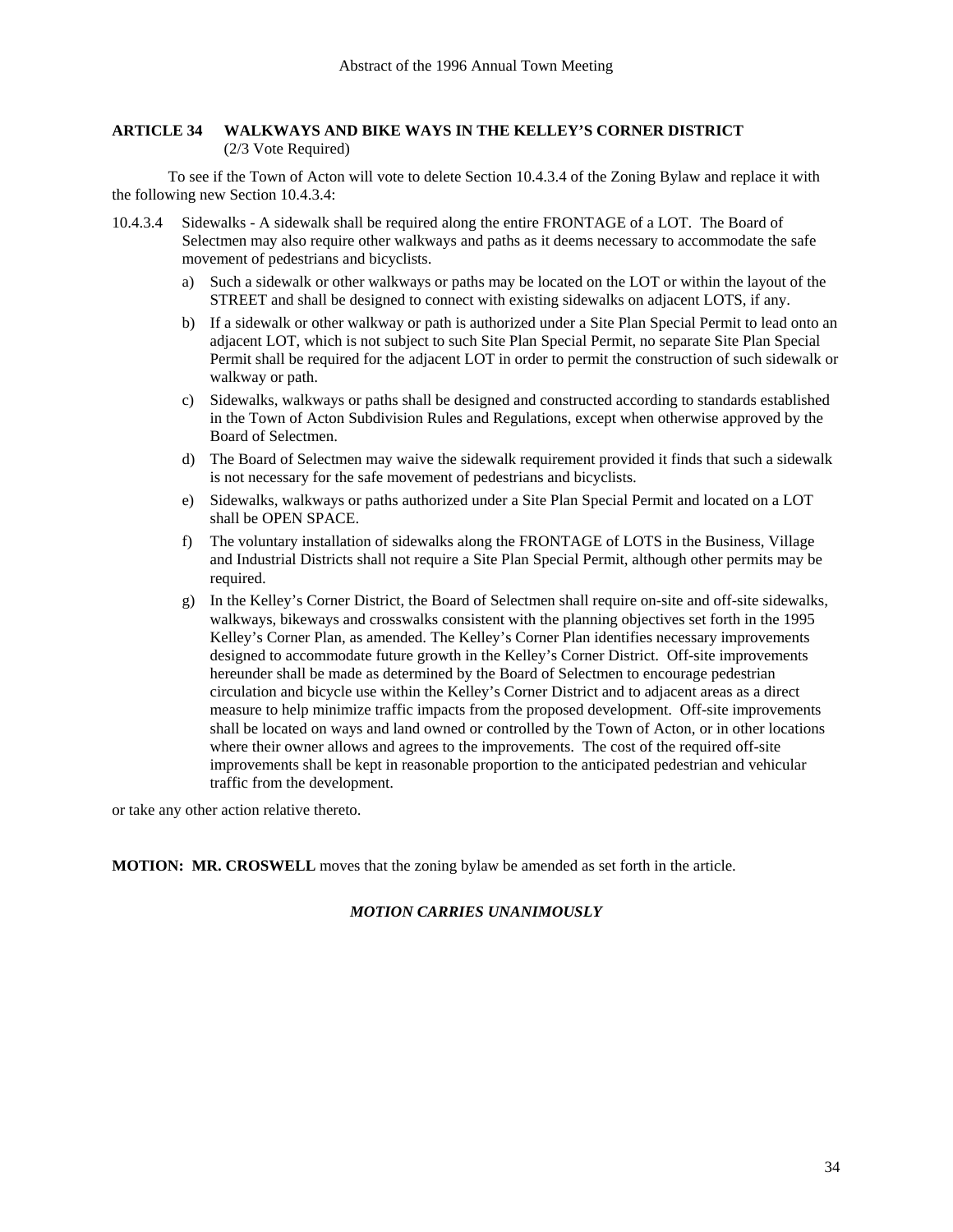#### **ARTICLE 35 CHANGES TO THE KELLEY'S CORNER DISTRICT BOUNDARY** (2/3 Vote Required)

To see if the Town of Acton will vote to amend the Zoning Map as follows:

Rezone to KC the following parcel of land identified by its map and parcel number as shown in the 1995 Town Atlas. *(Present zoning designations, shown in parenthesis, and street addresses are listed for reference purposes only).* 

| Map   | Parcel                                 | Present Zoning | <b>Street Address</b>    |
|-------|----------------------------------------|----------------|--------------------------|
|       |                                        |                |                          |
| $F-3$ | 99                                     | $(R-A)$        | 367 Massachusetts Avenue |
|       | (Only the southerly portion that is    |                |                          |
|       | within a distance of less than 80 feet |                |                          |
|       | from Massachusetts Avenue)             |                |                          |

Or take any other action relative thereto.

#### **MOTION: MS. WILLIAMS** moves that the Zoning Map be amended as set forth in the article.

#### *MOTION CARRIES UNANIMOUSLY*

#### **ARTICLE 36 CHANGES TO THE GENERAL INDUSTRIAL DISTRICT BOUNDARY**  (2/3 Vote Required)

 To see if the Town will vote to amend the zoning map by rezoning in its entirety to General Industrial (GI) the following parcel of land identified by its map and parcel number as shown in the 1995 Town Atlas. *(Present zoning designation, shown in parenthesis, and street address is listed for reference purposes only).*

|       |        | Present Zoning |                       |
|-------|--------|----------------|-----------------------|
| Map   | Parcel |                | <b>Street Address</b> |
| - E-3 | 101    | $(R-2 & GI)$   | 79-89 Hayward Road    |

or take any other action relative thereto.

**MOTION: MS. WILLIAMS** moves that the zoning bylaw be amended as set forth in the article.

#### *MOTION CARRIES*

*TOTAL VOTE 72 YES 70 NO 2*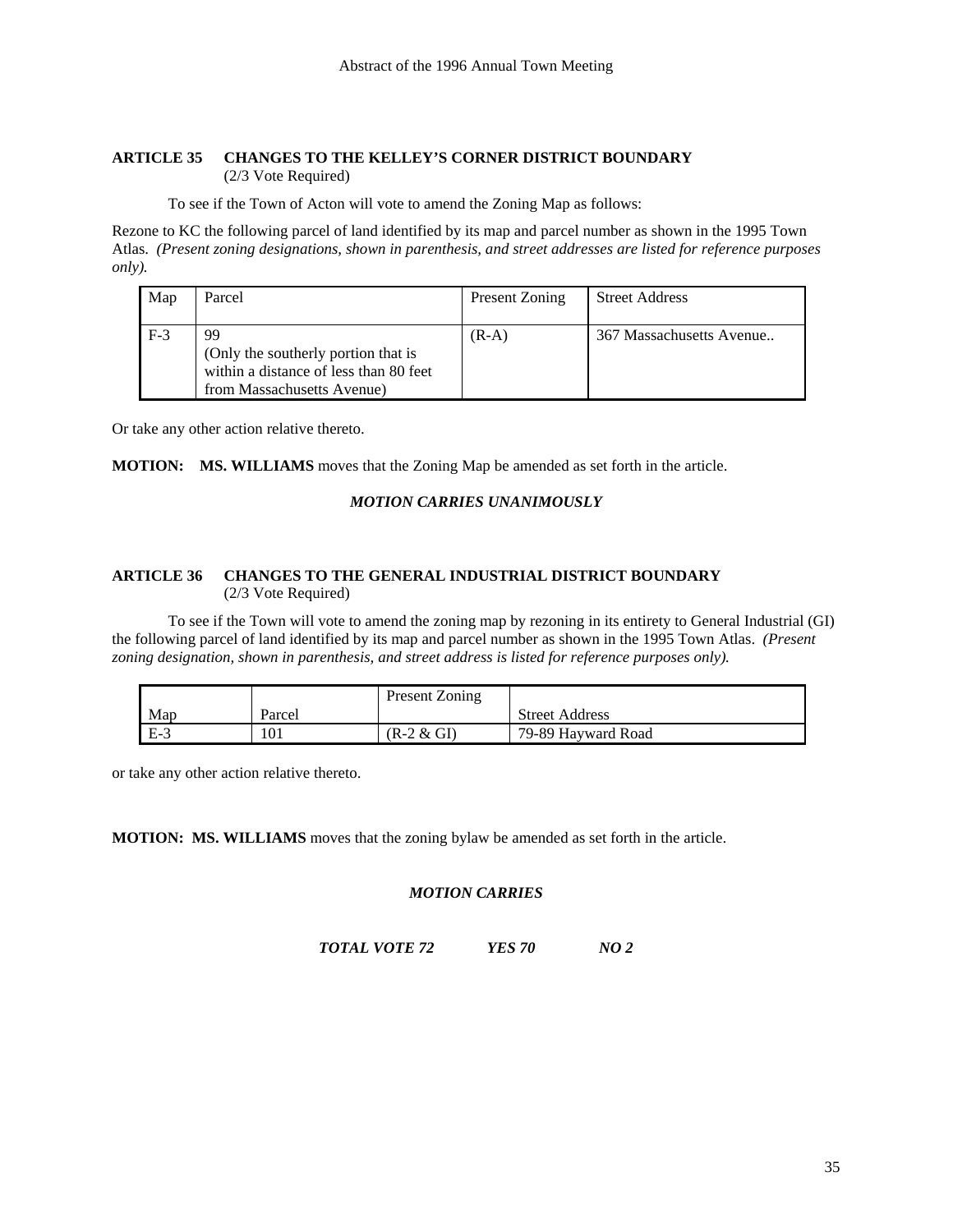# **ARTICLE 37 CHANGES TO THE OFFICE PARK 2 DISTRICT BOUNDARY**

(2/3 Vote Required)

To see if the Town of Acton will vote to amend the Zoning Map as follows:

 Rezone to Office Park 2 (OP-2) the following parcels of land identified by their map and parcel number as shown in the 1995 Town Atlas. *(Present zoning designations, shown in parenthesis, and street addresses are listed for reference purposes only).* 

|       |          | Present |                       |
|-------|----------|---------|-----------------------|
| Map   | Parcel   | Zoning  | <b>Street Address</b> |
| $G-3$ | 10       | (KC)    | 360 & 380 Mass. Ave   |
| $G-3$ | 11       | (KC)    | 342 Mass. Ave         |
| $G-3$ | $11 - 1$ | (KC)    | 344 Mass. Ave         |
| $G-3$ | 12       | $(R-2)$ | 332 Mass. Ave         |
| $G-3$ | 65       | $(R-2)$ | 84 Piper Road         |
| $G-3$ | 66       | $(R-2)$ | 92 Piper Road         |
| $G-3$ | 69       | $(R-2)$ | 80 Piper Road         |

or take any other action relative thereto.

**MOTION: MR. SUNDBERG** moves that the zoning map be amended as set forth in the article.

## *MOTION CARRIES*

*TOTAL VOTE 72 YES 70 NO 2* 

#### **ARTICLE 38 CHANGES IN OFFICE PARK 2 DISTRICT DIMENSIONAL REGULATIONS**  (2/3 Vote Required)

To see if the Town of Acton will vote to amend Section 5 of the Zoning Bylaw as follows:

- A. In the Table of Standard Dimensional Regulations, line OP-2, column MAXIMUM FLOOR AREA RATIO, add the following new footnote (16):
	- (16) Subject to certain provisions in Section 5.7, Special Provisions for the Office Park 2 District.
- B. Insert a new Section 5.7 as follows:
	- 5.7 Special Provisions for the Office Park 2 District
	- 5.7.1 Purpose The purpose of this Section is to set forth specific standards for the development in the Office Park 2 District to ensure that the prime location of this district on Route 2 is utilized to its optimum while ensuring adequate provisions for wastewater collection and treatment and vehicular access and circulation in the general area.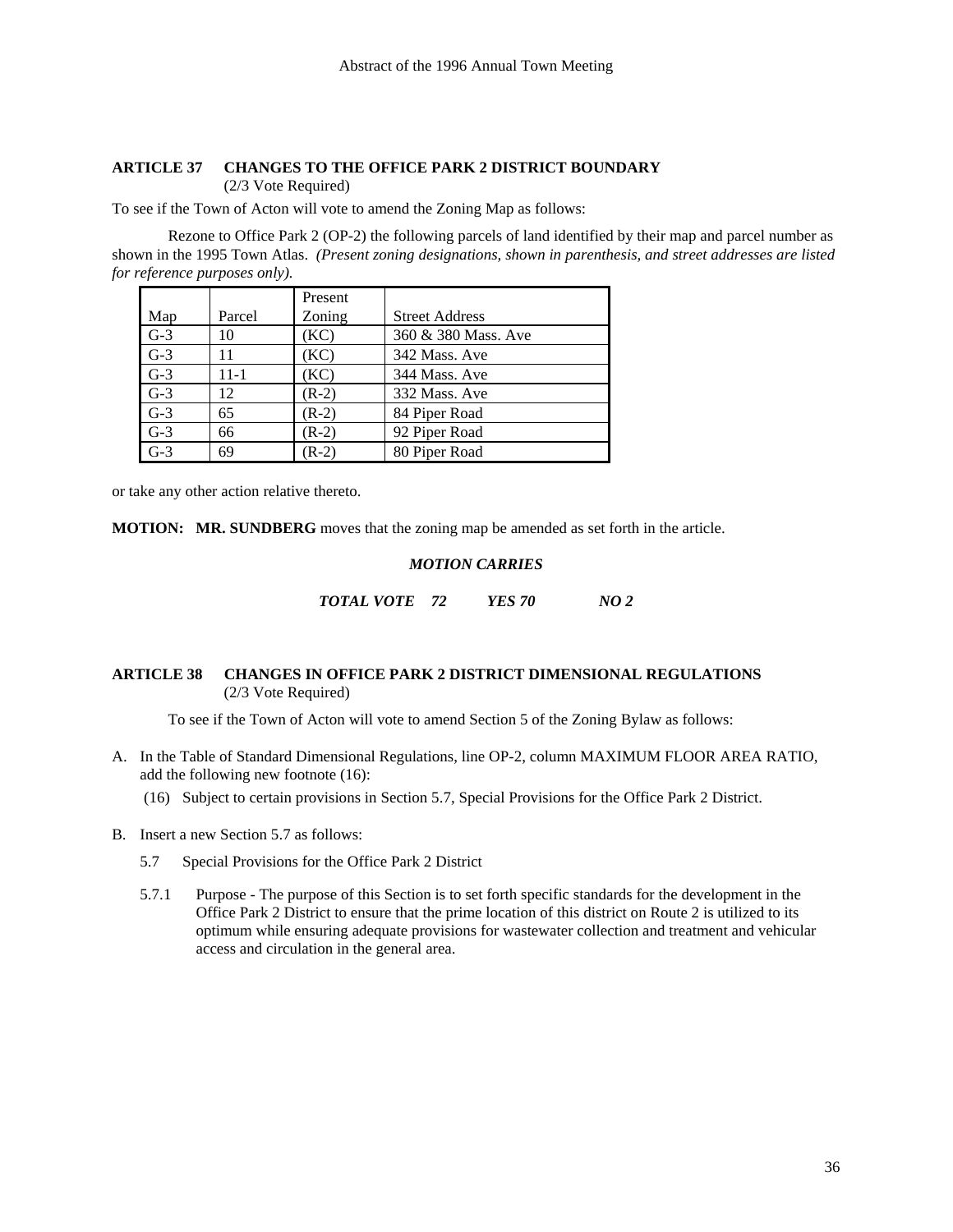- 5.7.2 On any LOT where a FLOOR AREA RATIO in excess of 0.10 is proposed, the Site Plan Special Permit Granting Authority may require, as a condition of a site plan approval, the following contributions to the Town of Acton:
- 5.7.2.1 An area of land suitable in size and location for the construction of a centralized wastewater collection, treatment and disposal system serving the OP-2 District and other areas within the Town of Acton. Where such a contribution of land is made, the maximum FLOOR AREA RATIO on the remaining land shall be calculated by including in the DEVELOPABLE SITE AREA the land contributed to the Town; and
- 5.7.2.2 An area of land suitable in size and location to be used for the construction of a Service Road (as defined in the Acton Subdivision Rules and Regulations) on the south side of Route 2 between Route 111 west of Route 2, and Route 2 just east of Hosmer Street. Where such a contribution of land is made, the maximum FLOOR AREA RATIO on the remaining land shall be calculated by including in the DEVELOPABLE SITE AREA the land dedicated to the Town.

or take any other action relative thereto.

**MOTION: MR. SUNDBERG** moves that the zoning bylaw be amended as set forth in the article.

#### *MOTION CARRIES UNANIMOUSLY*

# **ARTICLE 39 CHANGES TO OFFICE PARK 2 DISTRICT USE REGULATIONS** (2/3 Vote Required)

To see if the Town of Acton will vote to amend the Zoning Bylaw as follows:

- A. Section 3, Table of Principal Uses.
	- 1. Insert a new Section 3.4.8 Full Service Retirement Community as follows: *(Y = the use is allowed; N = the use is not allowed; SPA or SPS = the use may be allowed by special permit; R under Site Plan column = site plan special permit required)*

|       | PRINCIPAL                                      | <b>RESIDENTIAL DISTRICTS</b>                           |       |        | <b>VILLAGE DISTRICTS</b> |            |           |                | <b>OFFICE</b> |                  |            |
|-------|------------------------------------------------|--------------------------------------------------------|-------|--------|--------------------------|------------|-----------|----------------|---------------|------------------|------------|
|       | <b>USES</b>                                    |                                                        |       |        |                          |            |           |                |               | <b>DISTRICTS</b> |            |
|       |                                                | $R-2, R-4$<br>$R-8$<br>$R - 8/4$<br>$R-10$<br>$R-10/8$ | $R-A$ | $R-AA$ | VR                       | <b>SAV</b> | <b>WA</b> | <b>NA</b><br>V | EAV           | $OP-1$           | $OP-2$     |
| 3.4.8 | <b>Full Service</b><br>Retirement<br>Community | N                                                      | N     | N      | N                        | N          | N         | N              | N             | N                | <b>SPS</b> |

| <b>BUSINESS DISTRICTS</b> |    |     |    |        | <b>INDUSTRIAL DISTRICTS</b> |    |           |            | <b>SPECIAL</b><br><b>DISTRICTS</b> |                            |
|---------------------------|----|-----|----|--------|-----------------------------|----|-----------|------------|------------------------------------|----------------------------|
| <b>GB</b>                 | LB | KC. | LI | GI     | $LI-1$                      | IP | <b>SM</b> | <b>ARC</b> | <b>PCRC</b><br>&<br>PUD(1)         | <b>SITE</b><br><b>PLAN</b> |
|                           |    | N   | N  | N<br>N |                             |    |           | -          |                                    |                            |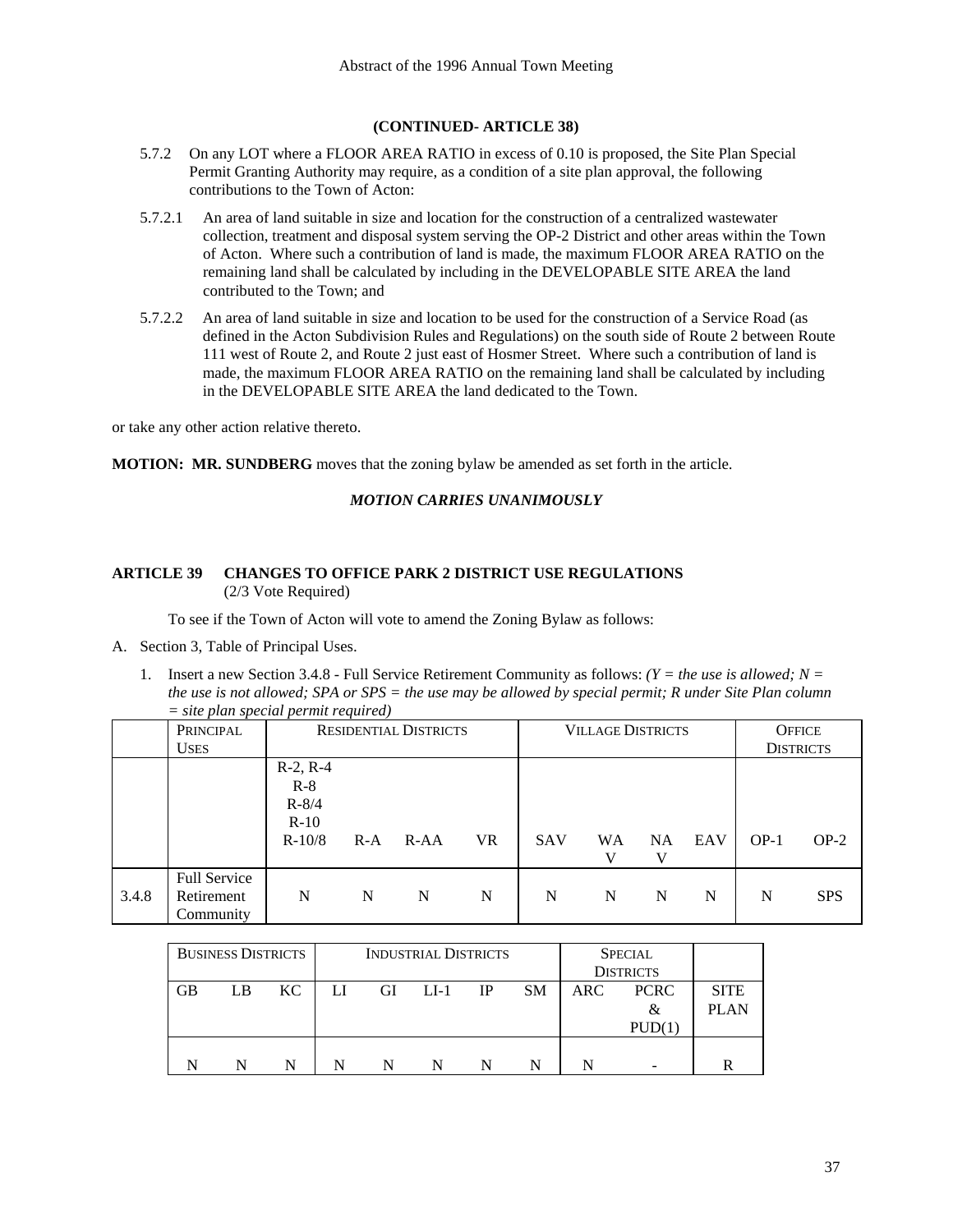2. Change the OP-2 column under Office Districts for the uses listed as follows:

 *(For reference purposes, the present designation is shown in brackets.)* 

|        | PRINCIPAL USE                  | <b>OFFICE DISTRICTS</b> |                |
|--------|--------------------------------|-------------------------|----------------|
|        |                                | $OP-2$                  |                |
|        |                                |                         |                |
| 3.2    | <b>GENERAL USES</b>            |                         |                |
| 3.2.3  | <b>Earth Removal</b>           | N                       | [SPA]          |
| 3.2.4  | Recreation                     | N                       | [SPS]          |
|        |                                |                         |                |
| 3.4    | GOVERNMENTAL, INSTITUTIONAL    |                         |                |
|        | AND PUBLIC SERVICE USES        |                         |                |
| 3.4.4  | Nursing Home                   | <b>SPS</b>              | ſΝl            |
|        |                                |                         |                |
| 3.5    | <b>BUSINESS USES</b>           |                         |                |
| 3.5.4  | Restaurant                     | <b>SPS</b>              | [SPS(4)]       |
| 3.5.15 | <b>Commercial Recreation</b>   | <b>SPS</b>              | $\mathsf{[N]}$ |
| 3.5.22 | <b>Transportation Services</b> | <b>SPS</b>              | ſΝl            |
|        |                                |                         |                |
| 3.6    | <b>INDUSTRIAL USES</b>         |                         |                |
| 3.6.1  | Warehouse                      | <b>SPS</b>              | ſΝl            |

- B. In Section 3.4, Governmental Institutional and Public Service Uses Definitions, insert a new use definition as follows:
	- 3.4.8 Full Service Retirement Community A facility that is designed and operated to provide its infirm or elderly residents with a broad range of accommodations and services to meet primarily the needs of the residents of the facility, including some or all of the following: independent or assisted living in singleor multi-unit dwellings; a Nursing Home; skilled nursing, medical and other health services; recreation and leisure facilities; a community center; and accessory food services, shops, personal care and other services. A Nursing Home by itself shall not be considered a Full Service Retirement Community.
- C. In Section 3.5, Business Uses Definitions, add the following sentence to the end of Section 3.5.4:

 In the OP-2 District, the minimum square footage for an individual restaurant shall be 5,000 square feet measured in NET FLOOR AREA, and no individual restaurant in the OP-2 District shall exceed 25,000 square feet measured in NET FLOOR AREA.

- D. In Section 9A Planned Unit Development, delete Sub-Section 9A.3 and replace with a new Sub-Section 9A.3 as follows:
	- 9A.3 Special PermitThe Planning Board may grant a special permit for the development and construction of a PUD in the Village, Business and Industrial Districts, and in the OP-1 District in accordance with this Section and M.G.L., Ch. 40A, s.9.

or take any other action relative thereto.

**MOTION: MR. SUNDBERG** moves that the zoning bylaw be amended as set forth in the article.

# *MOTION CARRIES UNANIMOUSLY*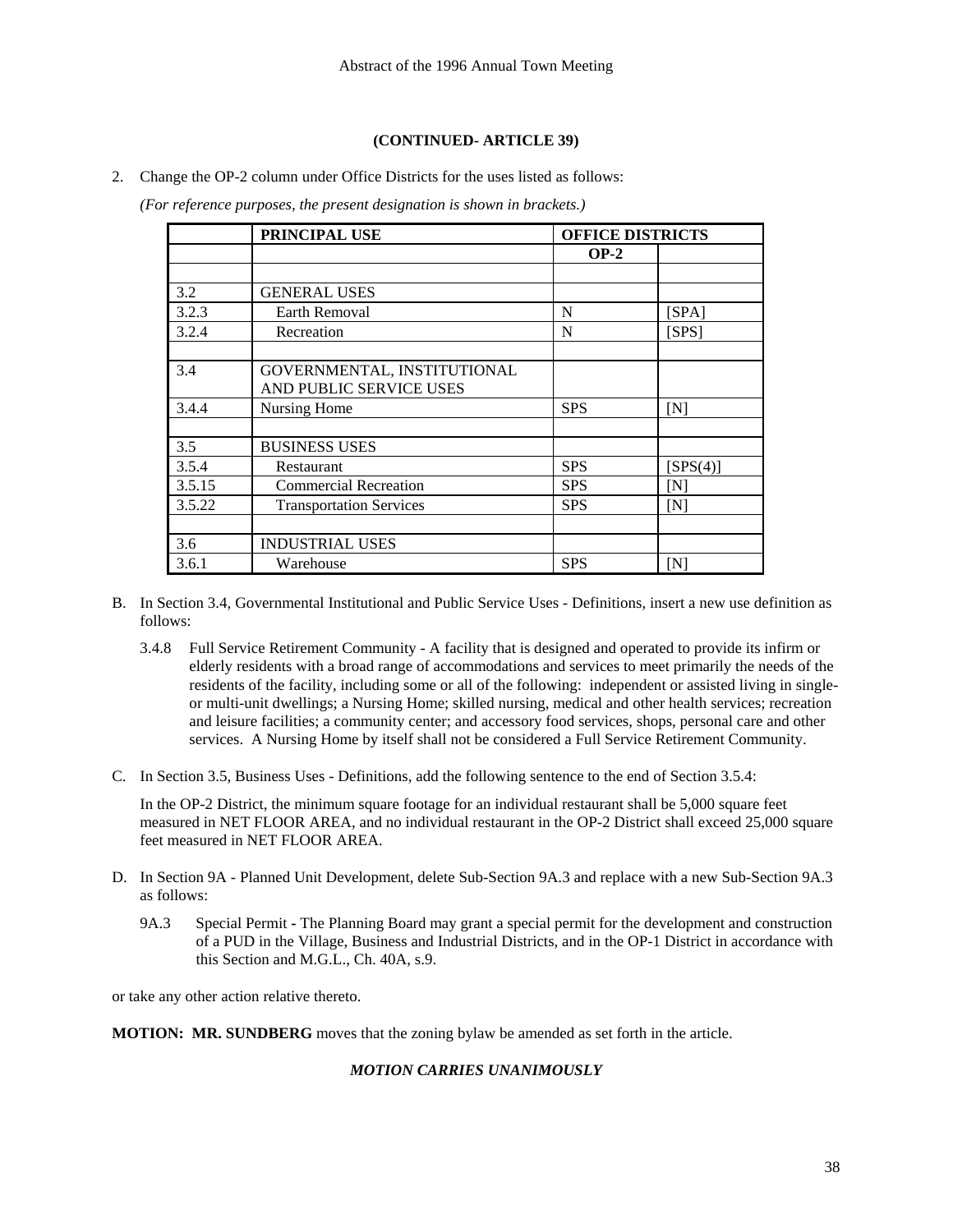**MOTION: MR. MULLIN** moves to adjourn the town meeting at 11:00 p.m. until Thursday, April 11, 1996, 7:30 p.m. at the Acton Boxborough Regional High School.

### *MOTION CARRIES*

# **ARTICLE 40# PETITION TO CHANGE ZONING OF LAND IN ACTON**

(2/3 Vote Required)

 To see if the Town will vote to amend the Acton Zoning Bylaw by amending the Table of Principal Uses contained in Section 3 of the Acton Zoning Bylaw so as to permit by right in the Office Park 2 District (OP-2) a Retail Store as defined in Section 3.5.1 of the Acton Zoning Bylaw, to wit: An establishment engaged in displaying and selling goods or merchandise within a BUILDING to the general public or to business establishments which goods or merchandise are not intended for resale; except that a garden center, florist or commercial greenhouse may have open air display of horticultural products; and, without limiting the foregoing, in connection therewith, amending the Table of Principal Uses contained in Section 3 of the Acton Zoning Bylaw by changing line 3.5.1, Retail Store, under Office Districts, OP-2, from N to Y,

or take any other action or actions relative thereto.

**MOTION:** MRS TOMASOVICH moves that the Zoning Bylaws be amended as set forth in the article.

# *MOTION CARRIES UNANIMOUSLY AGAINST THIS ARTICLE.*

# **ARTICLE 41 ADULT USES, SEXUALLY ORIENTED BUSINESSES**

(2/3 Vote Required)

To see if the Town of Acton will vote to amend the Zoning Bylaw as follows:

A. Section 3 - Table of Principal Uses

 $\overline{a}$ 

Insert a new Section 3.5.24 - Adult USES as follows: $(Y = the use is allowed; N = the use is not allowed;$ *SPA or SPS = the use may be allowed by special permit; R under Site Plan column = site plan special permit required)*

|        | PRINCIPAL         |           | <b>RESIDENTIAL DISTRICTS</b> | <b>VILLAGE DISTRICTS</b> |           |            |            | <b>OFFICE</b> |     |            |                  |
|--------|-------------------|-----------|------------------------------|--------------------------|-----------|------------|------------|---------------|-----|------------|------------------|
|        | <b>USES</b>       |           |                              |                          |           |            |            |               |     |            | <b>DISTRICTS</b> |
|        |                   | $R-2$     |                              |                          |           |            |            |               |     |            |                  |
|        |                   | $R-4$     |                              |                          |           |            |            |               |     |            |                  |
|        |                   | $R-8$     |                              |                          |           |            |            |               |     |            |                  |
|        |                   | $R - 8/4$ |                              |                          |           |            |            |               |     |            |                  |
|        |                   | $R-10$    |                              |                          |           |            |            |               |     |            |                  |
|        |                   | $R-10/8$  | $R-A$                        | $R$ -AA <sup>1</sup>     | <b>VR</b> | <b>SAV</b> | <b>WAV</b> | <b>NAV</b>    | EAV | $OP-1$     | $OP-2$           |
|        |                   |           |                              |                          |           |            |            |               |     |            |                  |
| 3.5.24 | <b>Adult USES</b> | N         | N                            | N                        | N         | N          | N          | N             | N   | <b>SPS</b> | N                |

| <b>BUSINESS DISTRICTS</b> |    |  |    | <b>INDUSTRIAL DISTRICTS</b> | <b>SPECIAL</b> |    |     |                  |       |
|---------------------------|----|--|----|-----------------------------|----------------|----|-----|------------------|-------|
|                           |    |  |    |                             |                |    |     | <b>DISTRICTS</b> |       |
| GВ                        | LB |  | GI | LI-1                        | IΡ             | SΜ | ARC | <b>PCRC</b>      | SITE  |
|                           |    |  |    |                             |                |    |     |                  | PI AN |

<span id="page-38-0"></span><sup>1</sup> Only if **ARTICLE 32** is adopted, otherwise column R-AA will be omitted.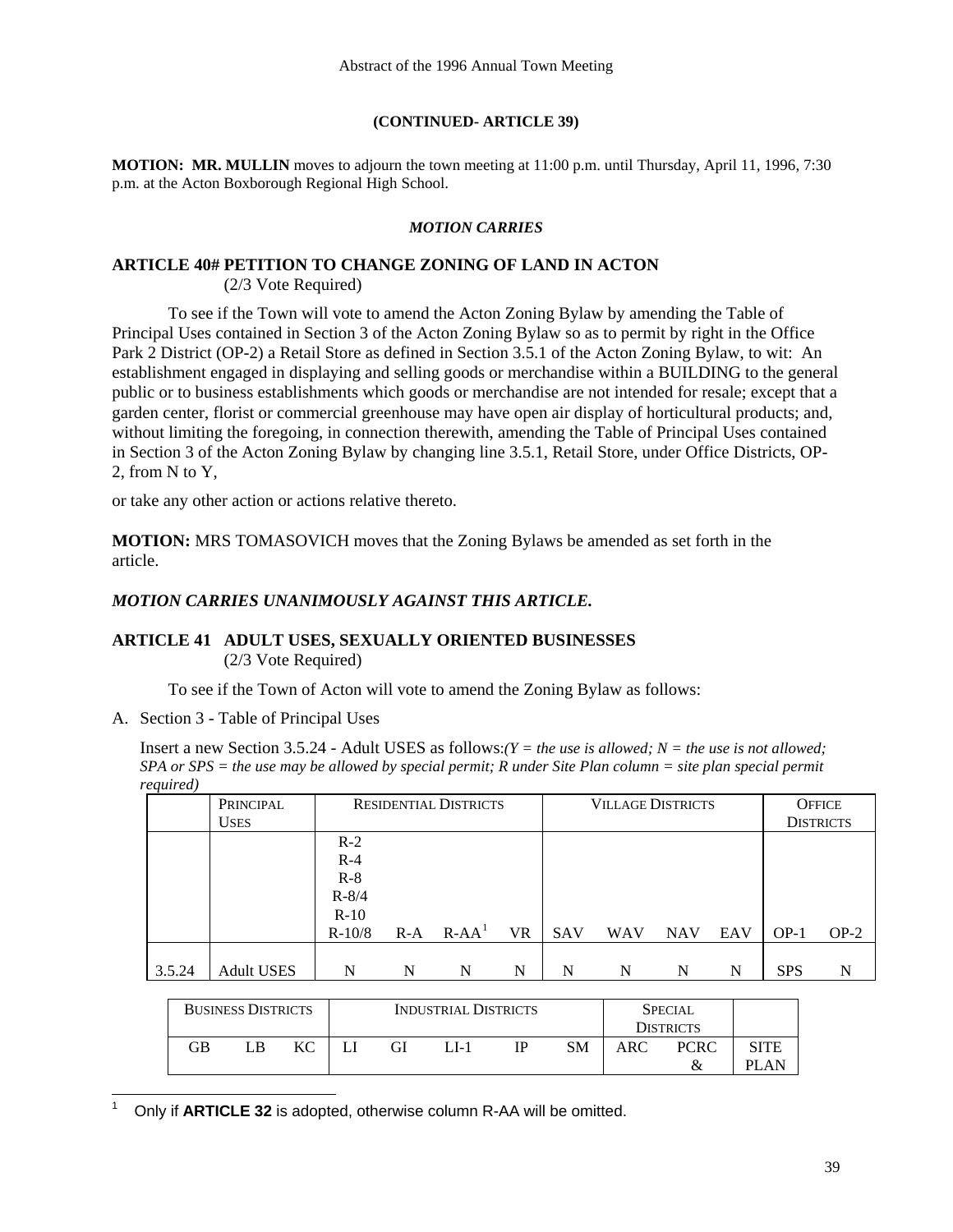|   |               |     |   |                   |          | DI I $D(1)$ |  |
|---|---------------|-----|---|-------------------|----------|-------------|--|
|   |               |     |   |                   |          |             |  |
| N | $\sim$ $\sim$ | . . | N | <b>CDC</b><br>ນ⊥ມ | N<br>. . | $\sim$      |  |

- B. In Section 3.5, Business Uses Definitions, add new Section 3.5.24 as follows:
	- 3.5.24 Adult USES An establishment having a substantial or significant portion of its stock in trade or other materials for sale, rental or display, which are distinguished or characterized by their emphasis on matter depicting, describing, or relating to sexual conduct as defined in M.G.L. ch. 272, s. 31, such as but not limited to an adult bookstore, adult paraphernalia store, adult video store, or adult motion picture theater. Also, adult entertainment, which shall be an establishment in which workers or performers appear in a state of nudity or in a manner intended to arouse sexual excitement, as defined in M.G.L. ch. 272, s. 31, for a substantial or significant portion of the time the establishment is open for business, or which derives a substantial or significant portion of its revenues from such occasions. The terms "substantial or significant portion" as used herein shall mean either ten percent or more of the business inventory or stock of merchandise for sale or rental at any point in time; or ten percent or more of the annual number of sales, rentals or other business transactions; or ten percent or more of the annual business revenue; or ten percent or more of the hours during which the establishment is open to the public. No Special Permit for an Adult USE shall be issued to any person convicted of violating the provisions of M.G.L., ch. 119, s. 63 or ch. 272, s. 28. Any Adult USE in existence prior to the adoption of this Section 3.5.24, shall apply for a Special Permit from the Board of Selectmen within ninety days following the adoption of this Section.
- C. Section 5 Dimensional Regulations

Add new Section 5.3.10 as follows:

- 5.3.10 Adult USES No Special Permit for an Adult USE shall be granted unless the USE complies with the following standards:
	- 5.3.10.1 No LOT containing an Adult USE shall be located within 750 feet of a Residential District, a Village District, the KC District, or the ARC District.
	- 5.3.10.2 No LOT containing an Adult USE shall be located within 750 feet of the Acton town boundary.
	- 5.3.10.2 No LOT containing an Adult USE shall be located within 1,500 feet of any BUILDING or LOT owned or operated by the Acton Public Schools or the Acton-Boxborough Regional School District, or any public school operated by any abutting Town or abutting Regional School District.
	- 5.3.10.3 No LOT containing an Adult USE shall be located within 2,000 feet of any other LOT containing an Adult USE, and no Adult USE establishment shall be located within 2,000 feet of any other Adult USE establishment.
	- 5.3.10.4 The hours in which Adult USES are open to the public shall be limited as follows: adult bookstore, adult paraphernalia store, adult video store or similar Adult USE between the hours of 9:00 AM and 9:00 PM; adult motion picture theater, adult entertainment or similar Adult USE between the hours of 3:00 PM and 12:00 midnight.
- D. In Section 7.3, Signs Prohibited in All Districts, add a new Section 7.3.13 as follows:
	- 7.3.13 Any SIGN that depicts, describes or relates to nudity or sexual conduct as defined in M.G.L., ch. 272, s. 31, and that is visible from the outside of a BUILDING.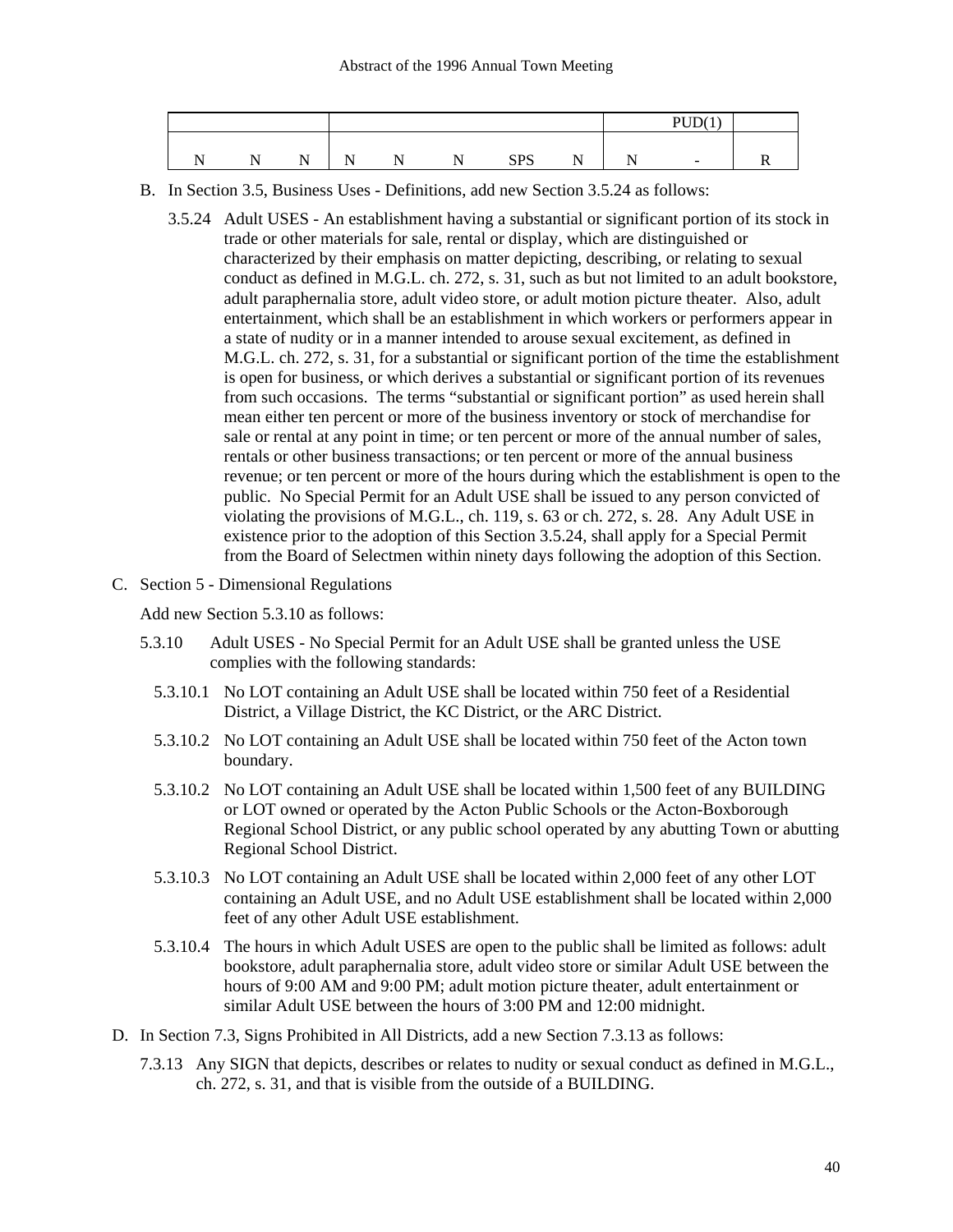or take any other action relative thereto.

**MOTION: MR. SHUPERT** moves that the Town amend the zoning bylaw as set forth in the article.

# *MOTION CARRIES*

TOTAL VOTE 74 YES 70 NO 4

# **ARTICLE 42 NONCONFORMING LOTS, USES, STRUCTURES AND PARKING; EXEMPTIONS**

(2/3 Vote Required)

To see if the Town of Acton will vote to amend Section 8 of the Zoning Bylaw as follows:

A. Delete the title of Section 8 and replace it with the following new title: NONCONFORMING LOTS, USES, STRUCTURES AND PARKING; EXEMPTIONS

- B. Amend Section 8.1 as follows:
	- 1. Delete the first paragraph of Section 8.1 and replace it with a new first paragraph as follows:
		- 8.1 Any LOT which complied with the minimum area, FRONTAGE, LOT width, yard and depth requirements, if any, in effect at the time the boundaries of the LOT were defined by recorded deed or plan, may be built upon or used for single FAMILY, or where permitted two-FAMILY, residential USE, notwithstanding the adoption of new or increased LOT area, FRONTAGE, LOT width, yard or depth requirements, provided that:
	- 2. Delete Section 8.1.1 and replace with a new section 8.1.1 as follows:
		- 8.1.1 At the time of the adoption of such new or increased requirements such LOT was held, and has continued to be held, in ownership separate from that of adjoining land; and
- C. Amend Section 8.2 as follows:
	- 1. Delete Section 8.2.2 and replace with the following new section 8.2.2 as follows:
		- 8.2.2 Changing a Nonconforming USE A nonconforming USE may not be changed to another nonconforming USE except in accordance with the following requirements. The Board of Appeals may authorize by special permit a change from a nonconforming USE to another nonconforming USE provided the Board of Appeals finds that the proposed USE is in harmony with the character of the neighborhood and the applicable requirements of the zoning district, and provided further that in the Residential, Village and Office Districts the Board of Appeals may authorize a change only to one of the following other nonconforming USES (all USES as listed in the Table of Principal USES):
			- a) In Residential Districts: Multifamily Dwelling, Retail Store, Business or Professional Office, Financial, Veterinary Care, Personal Services, General Services, Studio, Commercial & Trade School; except that a nonconforming Multifamily Dwelling may not be changed to another nonconforming USE;
			- b) In Village Districts: Multifamily Dwelling, Funeral Home, Veterinary Care, Amusement Facility; Light Manufacturing; and
			- c) In Office Districts: Hotel, Inn or Motel.
	- 2. Delete Section 8.2.3 and replace with the following new section 8.2.3 as follows: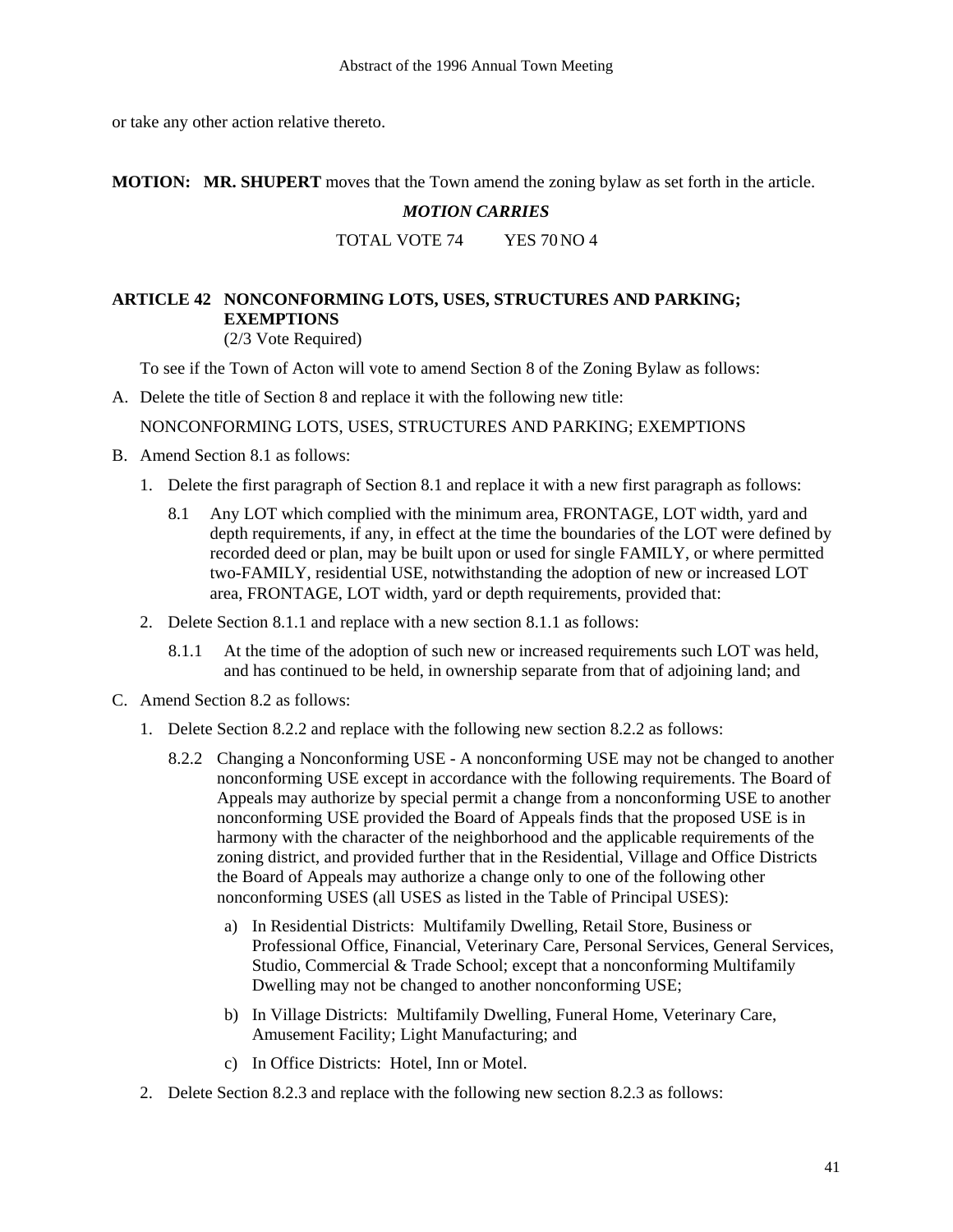- 8.2.3 Extending a Nonconforming USE In a Residential District a nonconforming USE may not be extended in area. In all other Districts a nonconforming USE may be extended in area by special permit from the Board of Appeals.
- D. Amend Section 8.3 as follows:
	- 1. Add at the end of Section 8.3.2 the following sentence:

 A vertical extension of a nonconforming BUILDING, which does not expand the BUILDING horizontally so as to violate any applicable yard requirement, shall be deemed not to increase the nonconforming nature of the BUILDING and shall not require a special permit under Section 8.3.3.

- 2. Delete Section 8.3.3 and replace it with a new Section 8.3.3 as follows:
	- 8.3.3 A BUILDING, which is nonconforming with regard to any minimum yard requirement may be extended horizontally within the dimension of its existing nonconformity by special permit from the Board of Appeals, provided that the extension otherwise conforms to all the dimensional requirements of this Bylaw, and provided further that the Board of Appeals finds that such an extension is not substantially more detrimental to the neighborhood than the existing nonconforming condition of the BUILDING.
- 3. Delete Section 8.3.4 and replace with a new Section 8.3.4 as follows:
	- 8.3.4 Restoration If a nonconforming STRUCTURE, or a STRUCTURE on a nonconforming LOT that cannot be built on under the requirements of Section 8.1, is damaged by fire, flood or similar disaster to an extent greater than 50% of its fair market value before it was damaged, it shall not be rebuilt or reconstructed without a special permit from the Board of Appeals. No such special permit shall be granted unless the application for such special permit is filed within two years from the date on which the damage occurred and the Board of Appeals finds that 1) such rebuilding or reconstruction will not be detrimental to the neighborhood, and 2) to the extent possible the STRUCTURE will be rebuilt or reconstructed in conformity with the dimensional requirements of this Bylaw.

or take any other action relative thereto.

**MOTION: MR. NIEMYSKI** moves to amend the zoning bylaw as set forth in the article.

# *MOTION CARRIES UNANIMOUSLY*

# **ARTICLE 43 CORRECTIONS, CLARIFICATIONS AND MINOR ADJUSTMENTS**  (2/3 Vote Required)

To see if the Town of Acton will vote to amend the Zoning Bylaw as follows:

- A. Delete Section 7.2.5 and replace with a new Section 7.2.5 as follows:
	- "7.2.5 ERECTING Any installing, constructing, reconstructing, replacing, relocating or extending of a SIGN, but ERECTING shall not include repairing, maintaining, re-lettering, or repainting of an existing SIGN.

B. In the Table of Principal Uses of Section 3, add a new footnote (9) to Sub-Section 3.5.4 so that 3.5.4 reads as follows  $(Y = the use is allowed; N = the use is not allowed; SPA or SPS = the use may be allowed by$ *special permit; R under Site Plan column = site plan special permit required, footnotes (4) and (8) are existing footnotes)*: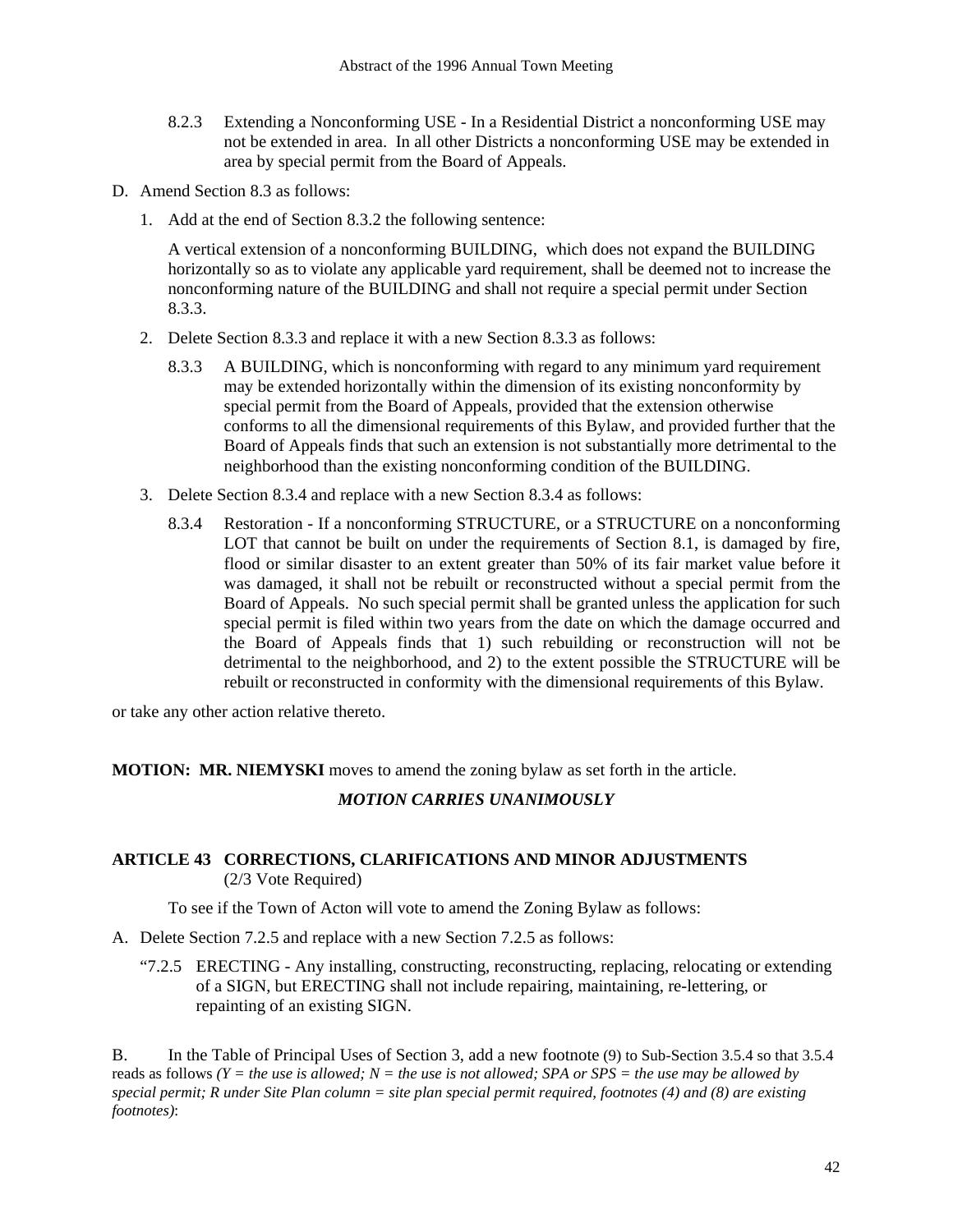#### Abstract of the 1996 Annual Town Meeting

|       | PRINCIPAL<br><b>USES</b> | <b>RESIDENTIAL DISTRICTS</b>                               |       |          | <b>VILLAGE DISTRICTS</b> |                        |                   |                   | <b>OFFICE DISTRICTS</b> |        |                     |
|-------|--------------------------|------------------------------------------------------------|-------|----------|--------------------------|------------------------|-------------------|-------------------|-------------------------|--------|---------------------|
|       |                          | $R-2$<br>$R-4$<br>$R-8$<br>$R - 8/4$<br>$R-10$<br>$R-10/8$ | $R-A$ | $R-AA^2$ | <b>VR</b>                | <b>SAV</b>             | <b>WA</b><br>v    | <b>NAV</b>        | EAV                     | $OP-1$ | $OP-2$              |
| 3.5.4 | Restau-rant              | N                                                          | N     | N        | SPS <sub>(</sub><br>8,9) | SPS <sub>(</sub><br>9) | <b>SPS</b><br>(9) | <b>SPS</b><br>(9) | <b>SPS</b><br>(9)       | SPS(4) | SPS(4) <sup>3</sup> |

| <b>BUSINESS DISTRICTS</b> |        |        | <b>INDUSTRIAL DISTRICTS</b> |    |      |      |           | <b>SPECIAL</b><br><b>DISTRICTS</b> |                            |                            |
|---------------------------|--------|--------|-----------------------------|----|------|------|-----------|------------------------------------|----------------------------|----------------------------|
| <b>GB</b>                 | LB     | KC.    | LI                          | GI | LI-1 | - IP | <b>SM</b> | <b>ARC</b>                         | <b>PCRC</b><br>&<br>PUD(1) | <b>SITE</b><br><b>PLAN</b> |
| SPS(9)                    | SPS(9) | SPS(9) |                             | N  | N    | N    | N         | N                                  |                            | R                          |

and insert a new footnote (9) as follows:

- (9) No Special Permit shall be required for a Restaurant with 10 seats or less.
- C. Delete the last sentence of Section 3.8.1.3 and replace it with the following new sentence:

"In either case, the service shall be operated by a resident owner of the premises."

D. In the table of Standard Dimensional Regulations of Section 5, change the field in column "MINIMUM OPEN SPACE in percent" of line "OP-1" from 50% to 35%.

or take any other action relative thereto.

**MOTION: MR. PAVAN** moves that the zoning bylaw be amended as set forth in the article

# *MOTION CARRIES UNANIMOUSLY***.**

 $\frac{1}{2}$ Only if **ARTICLE 32** is adopted, otherwise column R-AA will be omitted.

<span id="page-42-1"></span><span id="page-42-0"></span><sup>3</sup> Footnote (4) will be omitted if **ARTICLE 39** is adopted.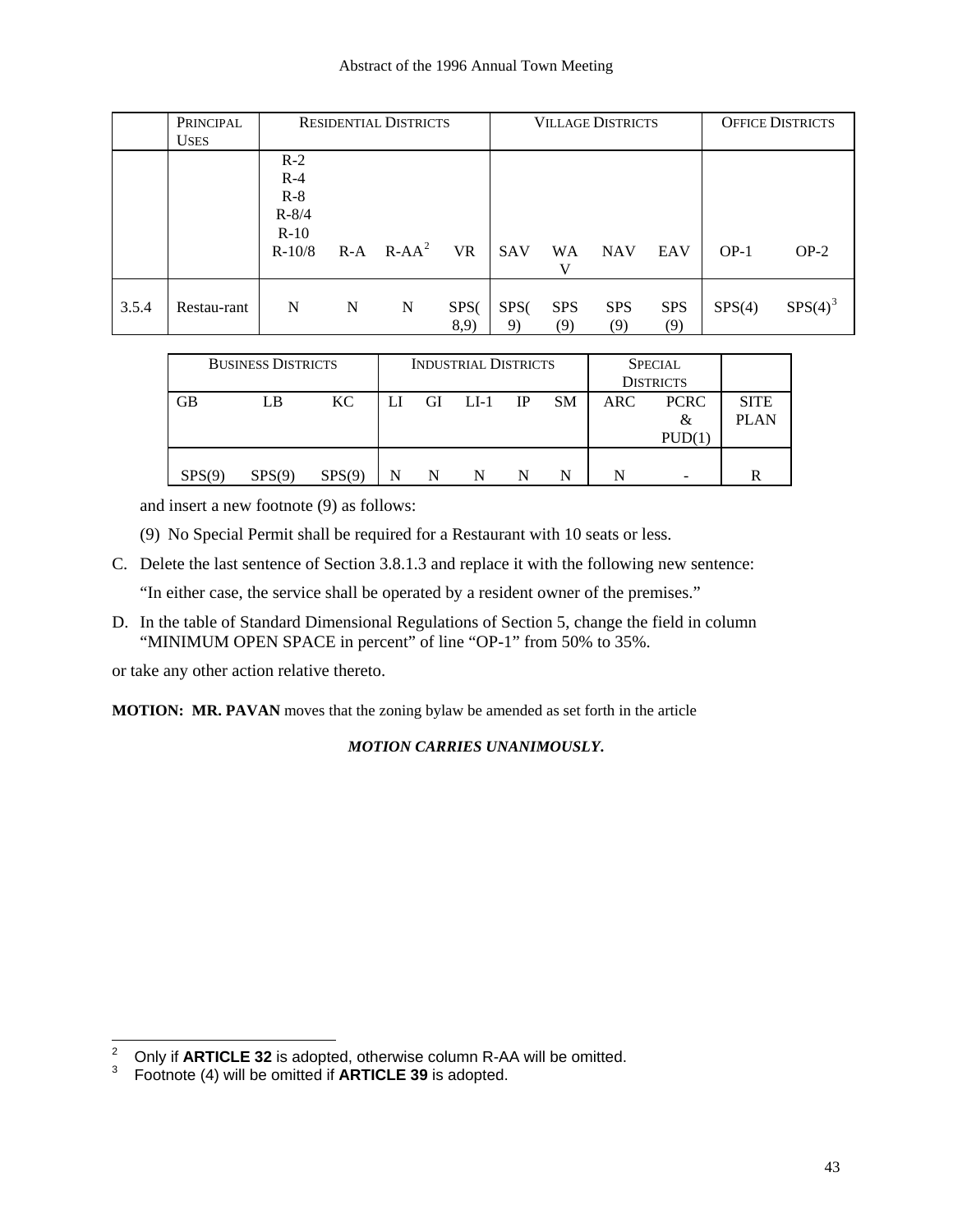# *THURSDAY, APRIL 11, 1996*

The moderator called the meeting to order at 7:34 p.m.

Mr. Peter Shanahan introduced Brian Butler who is a non-resident to present Article 44.

#### **ARTICLE 44 AMEND TOWN BYLAWS - ENVIRONMENTAL PROTECTIONS**  (Majority Vote Required)

# *\*\*\*\* SEE CHANGES IN ARTICLE 44 FROM ATTORNEY GENERAL'S APPROVAL AT END OF DOCUMENT \*\*\*\**

To see if the town will vote to amend Chapter F of the Town Bylaws by deleting the existing wording and replacing it with the wording as follows:,

#### **CHAPTER F ENVIRONMENTAL PROTECTION**

#### **WETLAND PROTECTION**

Section F1 Purpose

 The purpose of this Bylaw is to protect the wetlands, vernal pools, and adjoining buffer zones of the Town of Acton by controlling activities deemed to have a significant impact upon wetland values, including but not limited to the following: public or private water supply, groundwater, flood control, erosion control, storm damage prevention, water pollution prevention, fisheries, and wildlife habitat (collectively, the "interests protected by this Bylaw"). The Town of Acton Wetlands Map shows the approximate location of most of the Town's wetlands and shall be used as a guide to wetland location.

Section F2 Provisions

 No person shall remove, dredge, fill, or alter any bank, wetland, vernal pool, or land within the 100 foot buffer zone of a wetland, vernal pool, or any brook, stream, river, pond or lake, or land subject to flooding, except as provided in Section 4, without first filing a Determination of Applicability, or a written Notice of Intent under this Bylaw and obtaining and complying with the terms of said Determination or with an Order of Conditions.

Section F3.1 Definitions

 The term "person" as used in this Bylaw shall include any individual, group of individuals, association, partnership, corporation, or business organization, trust or estate, the Commonwealth, or any political subdivision thereof, administrative agency, public or quasipublic corporation or body, or any other legal entity or its legal representatives, agents or assigns.

#### (**CONTINUED - ARTICLE 44)**

Section F3.2

 The term "abutter" as used in this Bylaw shall include all property owners, determined by the most recent maps in the Assessors Office, that abut the land on which the proposed activity is to take place and such other persons as the Commission may determine.

Section F3.3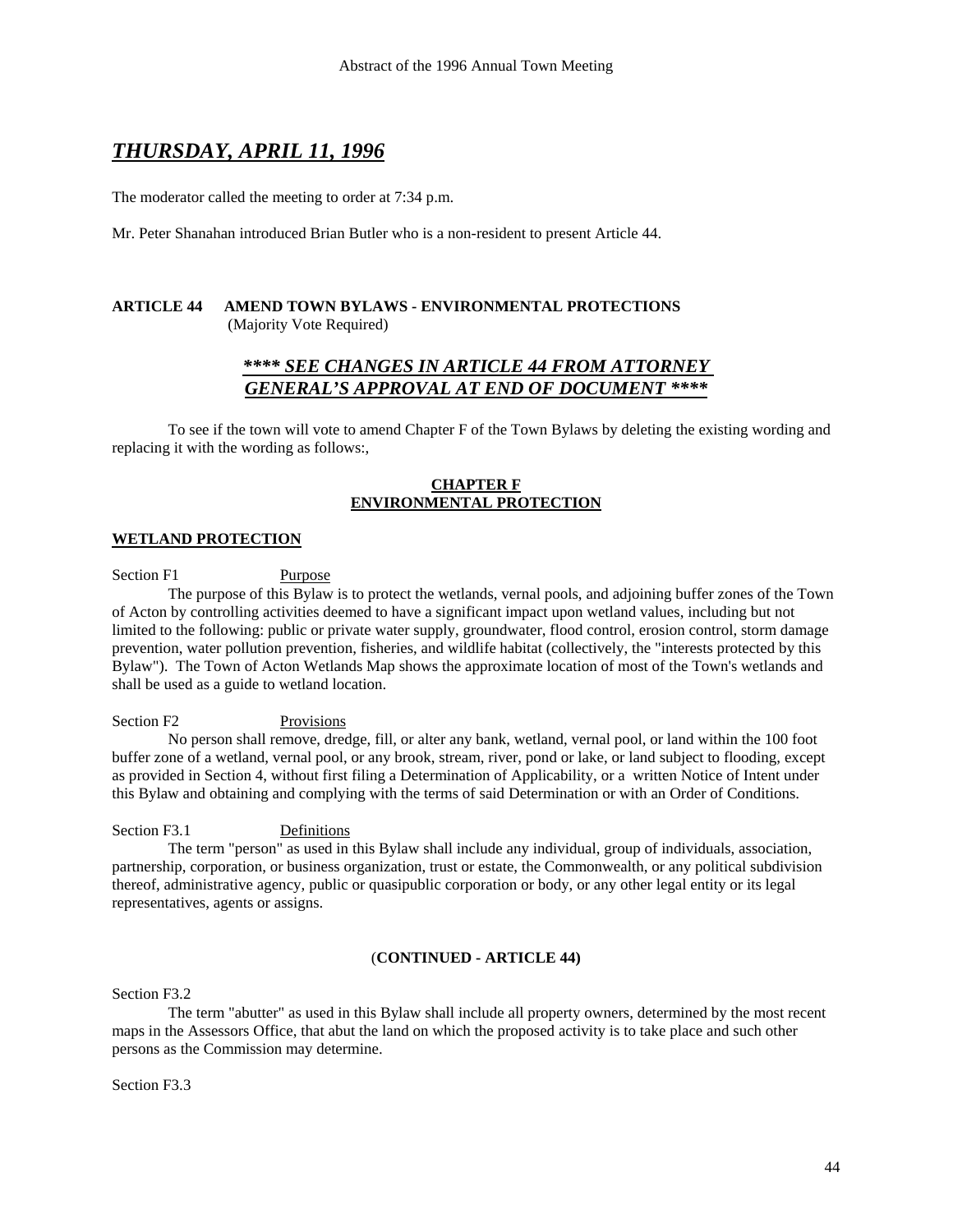The term "activity" shall mean any form of draining, dumping, dredging, damming, discharging, excavating, filling or grading; any form of construction, reconstruction, or expansion of any building, structure, road or other way; or alteration or any changing of the physical, chemical, or biological characteristics of an area of land or water.

# Section F3.4

 The term "alter" as used in this Bylaw shall include, without limitation, the following actions when undertaken in areas subject to this Bylaw:

- (a) Removal, excavation, or dredging of soil, sand, gravel, or aggregate materials of any kind;
- (b) Changing of drainage characteristics, flushing characteristics, sedimentation patterns, flow patterns and flood retention characteristics;
- (c) Drainage or other disturbance of water level or water table;
- (d) Dumping, discharging or filling with any material which may degrade water quality;
- (e) Driving of piles, erection of buildings or structures of any kind;
- (f) Placing of obstructions whether or not they interfere with the flow of water;
- (g) Destruction of plant life, including the cutting of trees, which may significantly impact the interests protected by this Bylaw;
- (h) Changing of water temperature, biochemical oxygen demand or other physical or chemical characteristics of the water;
- (I) Application of pesticides, herbicides, or fertilizers.

# *\*\*\*\* SEE CHANGES IN ARTICLE 44 FROM ATTORNEY GENERAL'S APPROVAL AT END OF DOCUMENT \*\*\*\**

# Section F3.5

 "Buffer zone" shall mean that area of uplands within 100 feet horizontally outward from the boundary of a wetland, vernal pool, brook, stream, river, pond or lake.

# Section F3.6

"Certificate of Compliance" shall mean a written determination by the Commission verifying that work has been completed in accordance with an Order of Conditions.

# Section F3.7

 "Commission" shall mean the Acton Conservation Commission, that body of members lawfully appointed pursuant to M.G.L. Chapter 40, Section 8c, for the purposes of administering and enforcing the Wetlands Protection Act, M.G.L. Chapter 131, Section 40, and the Town of Acton Wetland Protection Bylaw.

#### Section F3.8

 "Determination Of Applicability" shall mean any review and written finding by the Conservation Commission as to whether a site or the work proposed thereon is subject to the jurisdiction of the Bylaw. See also Section F5 of the Bylaw.

#### Section F3.9

"Dredge" shall mean to clean, deepen, widen or excavate, either temporarily or permanently.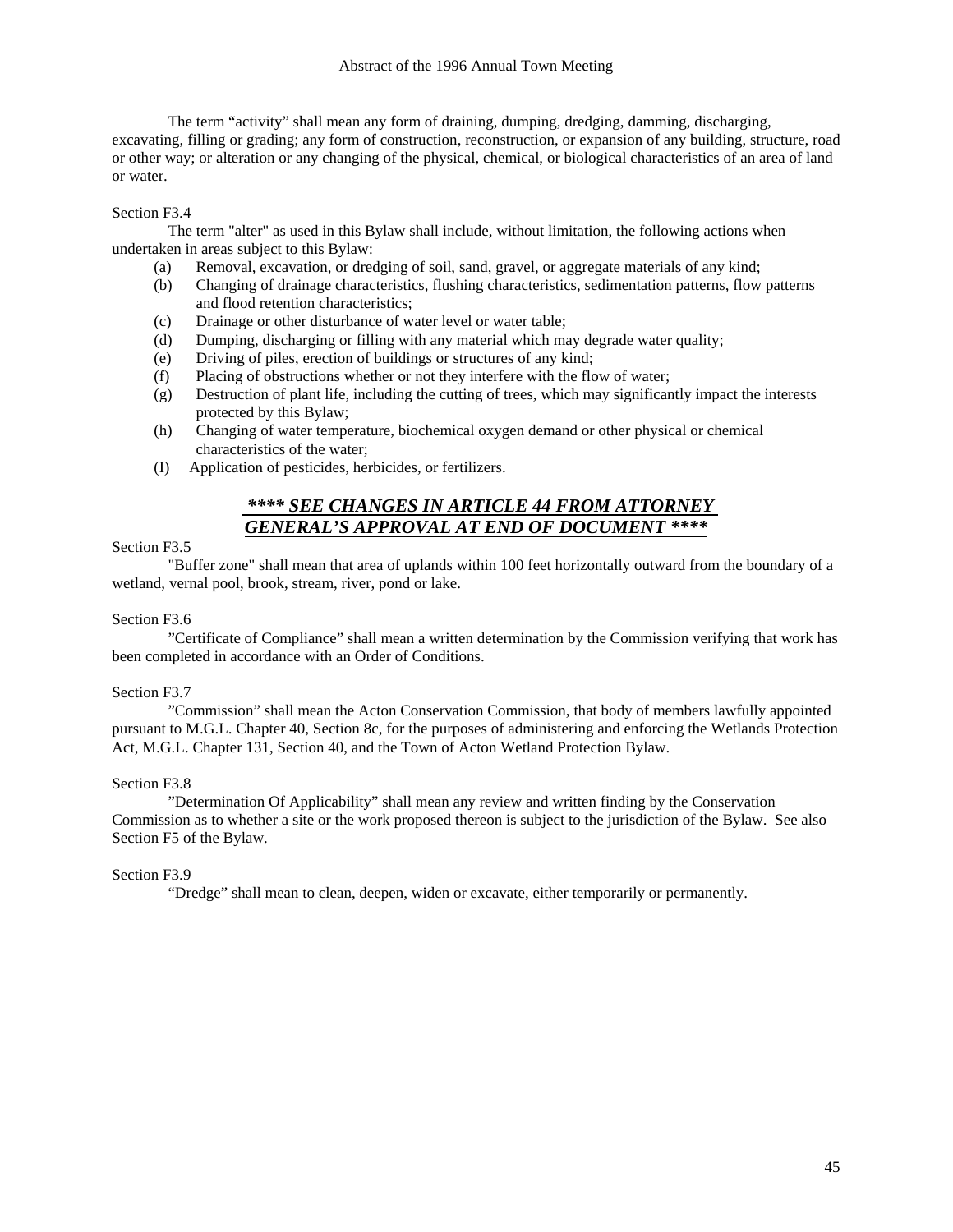#### Section F3.10

# (**CONTINUED - ARTICLE 44)**

 "Extension Permit" shall mean a written extension of time granted by the Conservation Commission once for a period of up to 3 (three) years, within which time authorized work shall be completed. Section F3.11

"Fill" shall mean either of the following, whichever is applicable:

(a) to deposit or place any material so as to raise in elevation, either temporarily or permanently;

(b) anything that fills or is used to fill - especially earth or gravel used for filling a hole,

#### Section F3.12

 "Notice of Intent" shall be a written notice filed by any person intending to alter, or in any way change, the physical or chemical properties of land subject to protection under the Bylaw.

#### Section F3.13

 "Order of Conditions" shall mean the document issued by the Conservation Commission or the courts containing conditions which regulate or prohibit any activity subject to the Bylaw, which is to be recorded in the Registry of Deeds or Land Court.

#### Section F3.14

 The term "vernal pool" as used in this Bylaw shall include, in addition to that already defined under the Massachusetts Wetlands Protection Act and regulations (310 CMR 10.00), any confined basin or depression not occurring in existing lawns, gardens, landscaped areas, or driveways which, in most or all years, is free of adult fish populations and provides essential breeding and rearing habitat functions for amphibian, reptile, or invertebrate vernal pool community species, regardless of whether the site has been certified by the Massachusetts Division of Wildlife and Fisheries. The presumption of essential habitat value may be overcome by the presentation of credible evidence which in the judgment of the Commission demonstrates that the basin or depression does not provide the habitat functions as specified by the Bylaw regulations. The buffer zone for vernal pools shall extend the smaller of 1) 100 horizontal feet from the mean annual high-water line defining the depression, or 2) one half of the distance between the mean annual high-water line and any existing house foundation. Existing lawns, gardens, or landscaped or developed areas are excluded from the buffer zone.

# *\*\*\*\* SEE CHANGES IN ARTICLE 44 FROM ATTORNEY GENERAL'S APPROVAL AT END OF DOCUMENT \*\*\*\**

#### Section F3.15

 The term "wetland" as used in this Bylaw includes any area where 50% or more of the vegetative community consists of wetland plant species as defined in Massachusetts Wetlands Protection Act (M.G.L. Ch. 131, s. 40) and any non-vegetated area such as a creek, brook, stream, river, pond, lake, or lands under said waters, or certified vernal pools, also as defined in M.G.L. Ch. 131, s.40.

#### Section F4.1 Exemptions

 No Notice of Intent hereunder need be filed in connection with an emergency project necessary for the protection of health or safety of the citizens of Acton to be performed or ordered to be performed by an administrative agency of the Commonwealth or by the Town. An emergency project shall mean any project certified to be an emergency by the Town of Acton Conservation Commission or its agents within 24 hours. In no case shall any removal, dredging, filling or altering commence prior to such emergency certification nor extend beyond the time necessary to abate the emergency.

#### Section F4.2

 No Notice of Intent hereunder need be filed in connection with maintaining, repairing, or replacing, but not substantially changing or enlarging, an existing and lawfully located structure or facility used in the service of the public to provide electric, gas, water, telephone, or telecommunication services.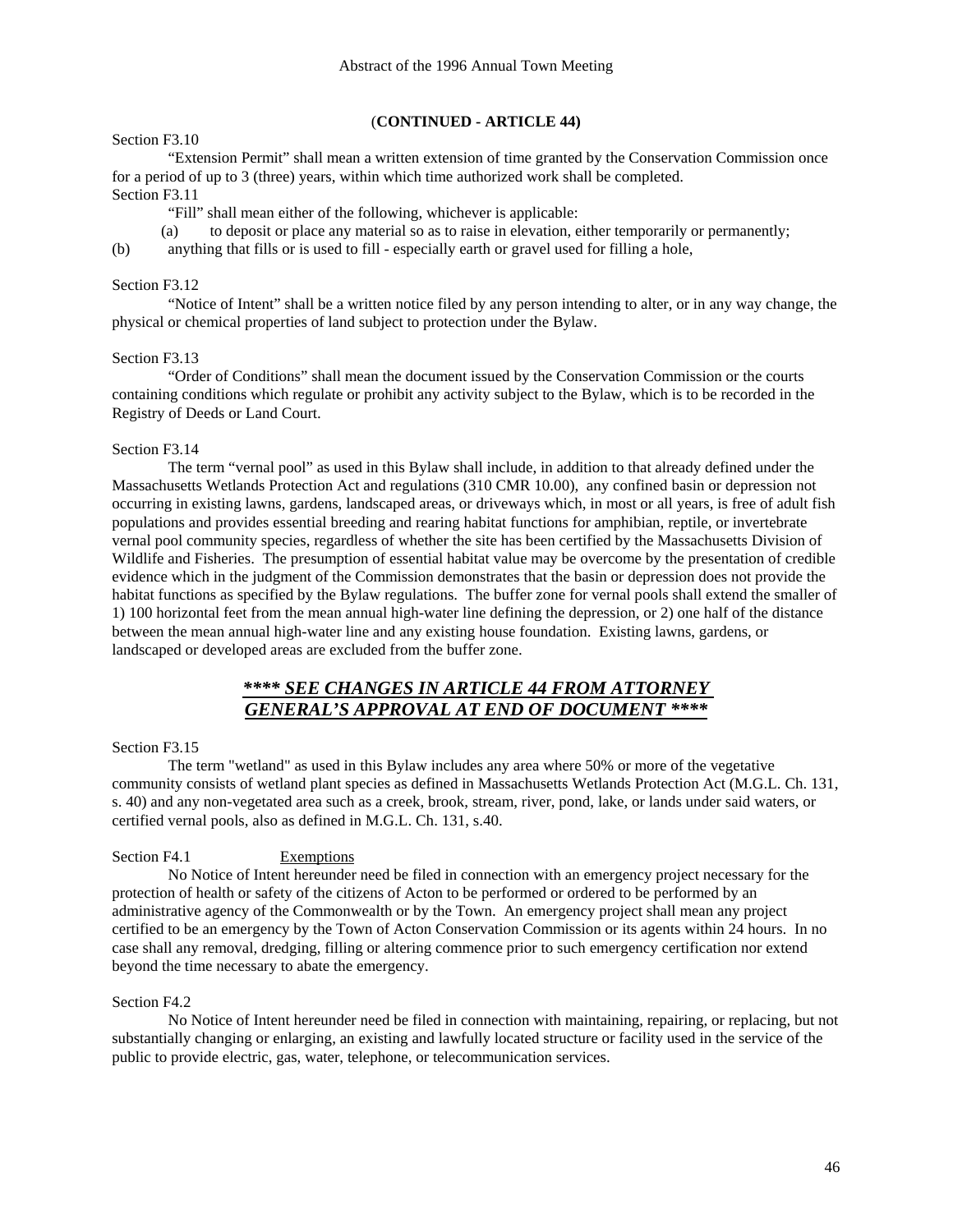#### Section F<sub>4</sub>3

 No Notice of Intent need be filed in connection with normally accepted maintenance procedures on land in agricultural use. The term "land in agricultural use" shall mean any qualifying wetland within a farm which is qualified or eligible to be qualified under the Farmland Assessment Act, Massachusetts General Laws, Ch. 61A ss. 1 & 2. Any proposed changes to land in agricultural use which may have a significant impact on any of the interests protected by this Bylaw must be submitted to the Conservation Commission for a Determination of Applicability.

#### Section F4.4 Septic Systems Meeting State Title V

 No Notice of Intent need be filed for the replacement, repair, or installation of a residential septic system that meets the requirements of Title V of the State Environmental Code (310 CMR 15.00), that has received a permit from the Acton Board of Health, and that meets the setback requirements of this Bylaw. Any such septic system replacement, repair, or installation that may have a significant impact on any of the interests protected by this Bylaw must be submitted to the Conservation Commission for a Determination of Applicability.

#### Section F4.5 Limited Projects

 Notwithstanding the other provisions of this Bylaw, the Commission may issue an Order of Conditions for limited projects listed under Section 10.53(3) of the Wetland Protection regulations promulgated under the Massachusetts Wetland Protection Act (310 CMR 10.53(3)).

#### Section F4.6 Waivers

 Strict compliance with this Bylaw may be waived when, in the judgment of the Conservation Commission, such action is in the public interest and is consistent with the intent and purpose of the Bylaw. Any request for a waiver must be submitted to the Commission in writing. The waiver shall be presented at the time of filing along with a written justification stating why a waiver is desired or needed, is in the public benefit, and is consistent with the intent and purpose of the Bylaw.

#### Section F5 Determination of Applicability

 Any person may request the Conservation Commission to make a determination as to whether or not a proposed project in the wetland or "buffer zone" is significant to the interests protected by the Bylaw. This request for a Determination of Applicability shall be sent by certified mail, or hand delivered to the Acton Conservation Commission or its authorized representative. A person delivering this request by hand shall be given a dated receipt. The Commission shall make such a determination within 21 days of the receipt of said request, and it shall notify the applicant by certified mail, of the results of the determination. If the Conservation Commission determines that the subject area is significant to the interests protected by this Bylaw, and said interests are not fully protected by the project as proposed, the Commission will require the applicant to file a Notice of Intent, or will attach such Orders of Conditions to ensure protection of the interests of this Bylaw. The Commission, or its agents, may, for the purpose of carrying out its duties under this Bylaw, request such plans or information as may be necessary for its evaluation, may enter upon the subject land, and may make or require to be made such examination or survey as it deems necessary.

### Section F6.1 Filing Procedure for a Notice of Intent

 The Notice of Intent shall be sent by certified mail, or hand delivered to the Acton Conservation Commission or its authorized representative, and shall include plans and specifications as required of an applicant by the Commission. A person delivering this Notice by hand shall be given a dated receipt. This Notice shall also include a filing fee to be designated in the rules and regulations of the Commission payable to the Town of Acton. No filing fee is required when the Town of Acton files an application. These plans shall also show the location of the wetland boundaries and shall be at a scale of  $1'' = 40'$  or any such scale that adequately depicts the area. The applicant shall also notify the clerk of the Town of Acton by hand delivery or certified mail, that such plans have been submitted to the Conservation Commission. Provided that the Notice of Intent fulfills the requirements of this Bylaw and M.G.L. Ch. 131, s. 40, only one Notice of Intent need be submitted.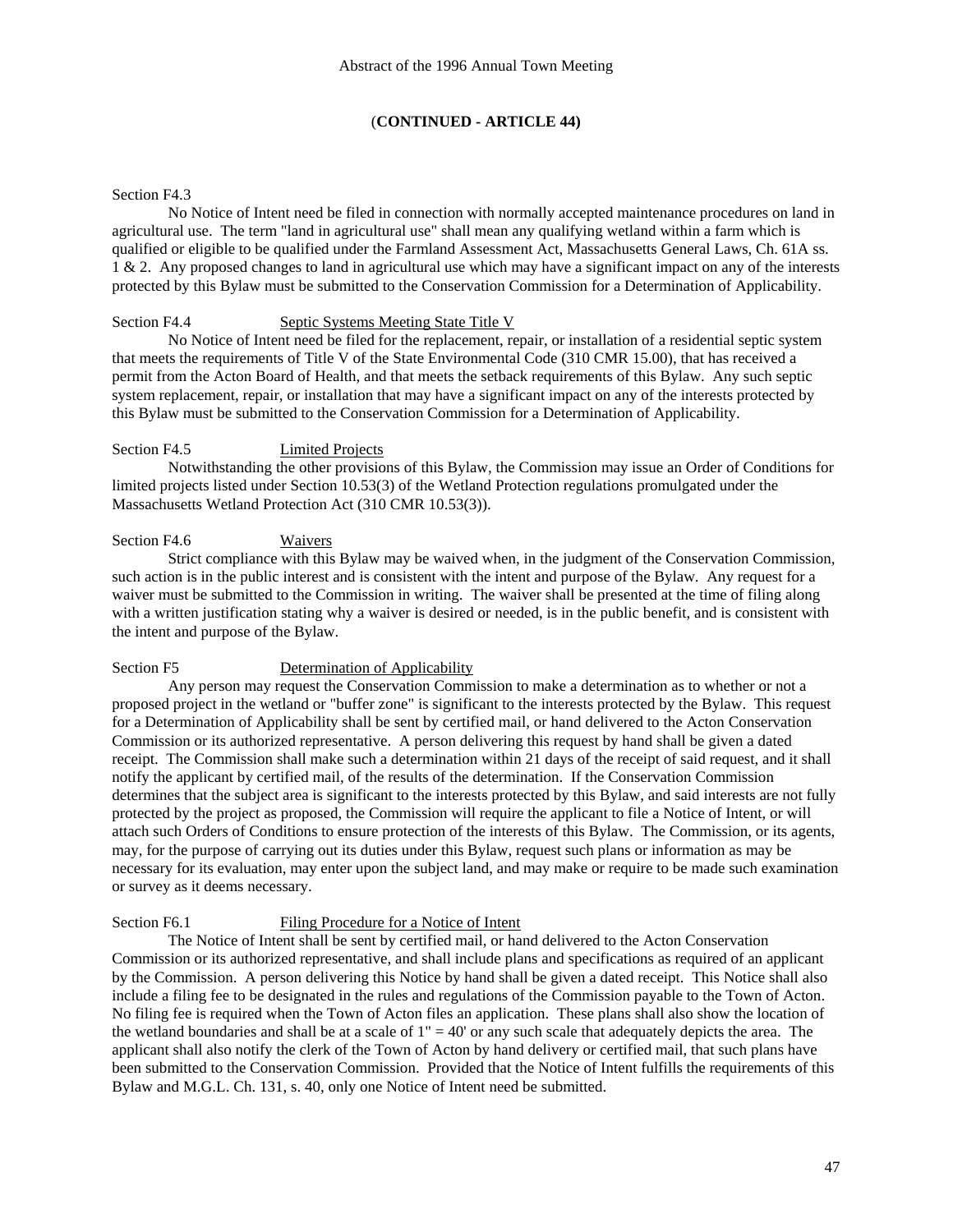#### Section F6.2 Notification of Filing

 Any person filing a Notice of Intent under this Bylaw shall also notify by certified mail all abutters and the owner of the subject property, if different from the applicant, of the filing of such Notice of Intent. Such Notice shall clearly identify the land on which the work is to be done and describe the general nature of the work. Notice shall include the date, place, and time of said public hearing, and where plans may be reviewed. A list of persons so notified and proof of such notification shall be filed with the Conservation Commission prior to the Public Hearing.

#### Section F6.3 Extension Permits

 The Commission may extend an Order of Conditions once for a period of up to three years. Written requests for an Extension Permit shall be made not less than thirty calendar days prior to the expiration of said Order of Conditions.

The Commission may deny an Extension Permit under any of the following circumstances:

- (1) Where no activity has begun on the project, except where such failure is due to unavoidable delay such as appeals in obtaining other necessary permits.
- (2) Where new information not available at the time of the original permit filing has become available and indicates that the Order of Conditions is insufficient to protect the areas subject to protection.
- (3) Where activity is causing damage to areas subject to protection.
- (4) Where there has been activity in violation of the Order of Conditions.
- (5) Where an Extension Permit has been previously granted for the Order of Conditions.

#### Section F7.1 Public Hearing

 Prior to issuing any Order of Conditions (Section 8.2) the Conservation Commission shall hold a public hearing within 21 days of the filing of said Notice of Intent. Notice of the time and place of such hearing shall be given by the Conservation Commission not less than five days prior to the public hearing, by publication in a newspaper of general circulation in the Town and by mailing a notice to the applicant, the Board of Health and the Planning Board. Such hearing may be held at the same time and place as any public hearing required to be held under M.G.L. Ch. 131, s. 40. If the Commission determines that additional data or information is necessary, the hearing may be continued to a future date time certain, agreeable to both the Applicant and the Commission, and shall be posted not less than five (5) days prior to said continuation.

# Section F7.2 Failure to Act

 If the Conservation Commission has failed to hold a public hearing within the 21 day period as required, or if after holding such a hearing, has failed within 21 days from the date of the close of the public hearing to issue an Order of Conditions, an appeal may be made to the Board of Selectmen, who within ten days, shall instruct the Commission to act within a period not to exceed ten days. If, after this ten day period, no action has been taken by the Conservation Commission, the application shall be considered approved.

#### Section F8.1 Burden of Proof

 The applicant shall bear the burden of proving that the work proposed in the application will not harm the interests protected by this Bylaw. Failure to provide adequate evidence to the Commission that the proposed work will not harm any of the interests protected by this Bylaw shall be sufficient cause for the Commission to deny the application or to grant a permit with an Order of Conditions, or, at the Commission's discretion, to continue the hearing to another date to enable the applicant or others to present additional evidence.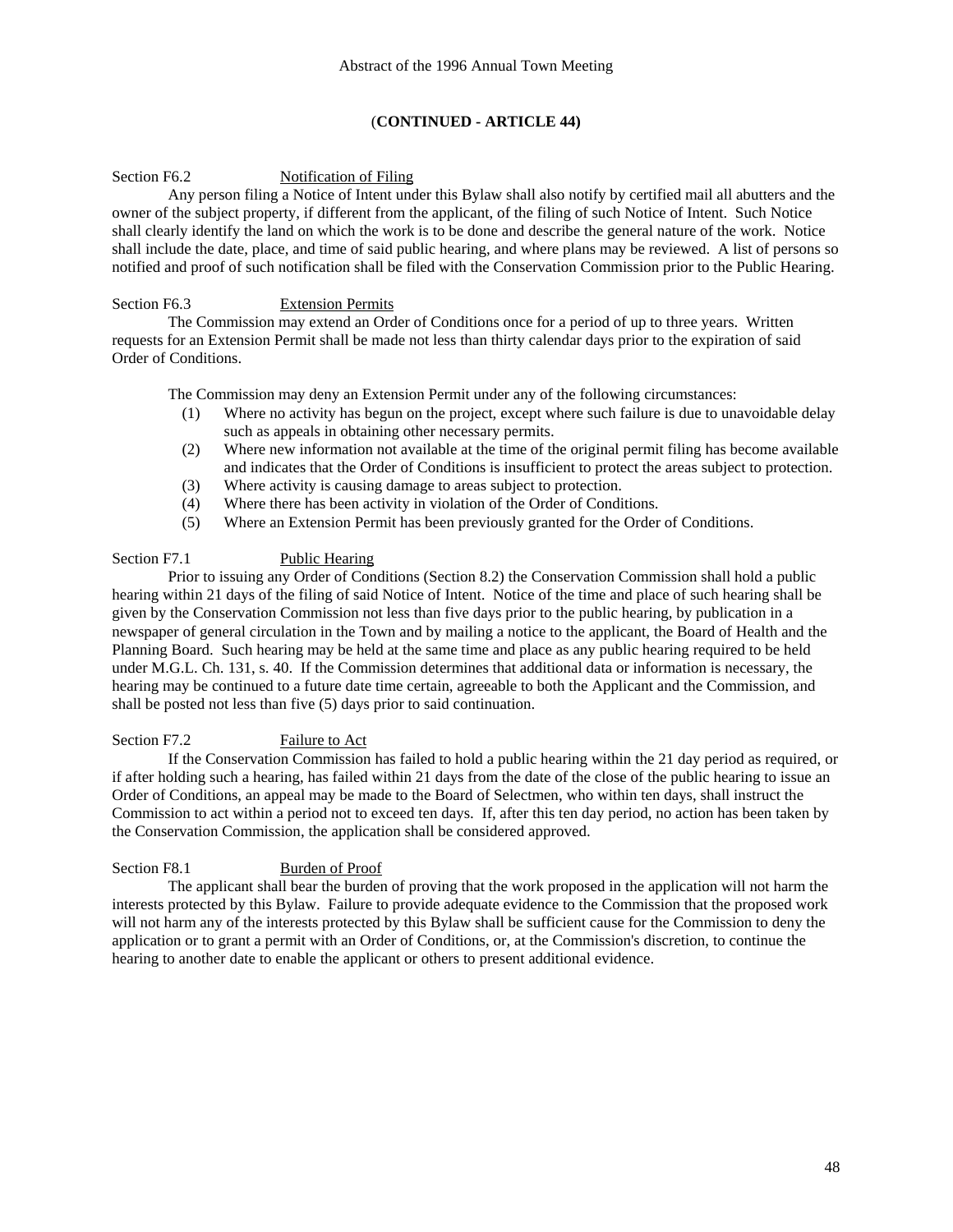#### Section F8.2 Order of Conditions

 The Conservation Commission may impose such conditions on any proposed removing, dredging, filling or altering as it deems necessary to protect and preserve the interests covered by this Bylaw. Such Order of Conditions shall be in writing and may be subject to the same constraints and be identical to any such order issued by the Acton Conservation Commission under the provisions of M.G.L. Ch. 131, s. 40, or successor statutes, and shall be issued within 30 days after the public hearing. Such Order of Conditions will expire three years from the date of issuance, unless renewed prior to expiration. No proposed work governed by an Order of Conditions shall be undertaken until all permits, approvals, and variances required by local Bylaws have been obtained and all applicable appeal periods have expired. The final Order of Conditions issued under this Bylaw shall be recorded with the Registry of Deeds for the district in which the land is located. However, if said Order is identical to the final Order of Conditions issued under the provisions of M.G.L. Ch. 131, s. 40, only one Order of Conditions need be recorded. The Conservation Commission shall have the right to file the Order of Conditions with the Registry of Deeds should the applicant fail to do so within 60 days. If a wetlands replication is required, the applicant will adhere to replication procedures established by the Commission or as set down in the Commission's Rules and Regulations.

#### Section F8.3 Setbacks for New Construction

 The following are the minimum distances (setbacks) of activity from the edge of wetlands or vernal pools. No activity shall be allowed within these setbacks except as provided below. These setbacks are the minimum and may be extended further if deemed necessary for the protection of the interests of the Bylaw by the Commission. The setbacks shall be as follows:

- (1) 0-foot setback for wetland-dependent structures (drain outfalls, weirs, etc.), fences, and structures necessary for upland access where reasonable alternative access is unavailable.
- (2) 25-foot buffer of undisturbed natural vegetation.
- (3) 40-foot setback to the edge of driveways, roadways, and structures.
- (4) 40-foot chemical-free area within which no pesticides, herbicides, or fertilizers shall be used.
- (5) 100-foot setback for underground storage of gasoline, oil, or other fuels and hazardous materials.

# *\*\*\*\* SEE CHANGES IN ARTICLE 44 FROM ATTORNEY GENERAL'S APPROVAL AT END OF DOCUMENT \*\*\*\**

 When in the opinion of the Commission compliance with these setbacks will result in greater harm to the interests of this Bylaw than would waiver of the setbacks, the Commission is permitted to grant such waivers.

 Pre-existing activities or structures not meeting the setbacks set forth above need not be discontinued or removed [but shall be deemed to be nonconforming]. No new activity shall be commenced and no new structure shall be located closer to the edge of wetlands or vernal pools than existing non-conforming like activities or structures, but the Commission may permit new activity or structures as close to the edge of wetlands or vernal pools if it finds that such activity or structure will not affect the interests protected by the Bylaw no more adversely than the existing activity or structure.

#### Section F8.4 Erosion and Sedimentation Control

 Where activities are proposed within the buffer zone, erosion and sedimentation barriers and other erosion controls as necessary shall be installed between the area of activity and the wetlands or vernal pool to prevent the transport of sediment into wetlands or vernal pools. Similarly, erosion and sedimentation controls shall be installed when activities outside the buffer zone create a significant potential for transport of sediment into wetlands or vernal pools.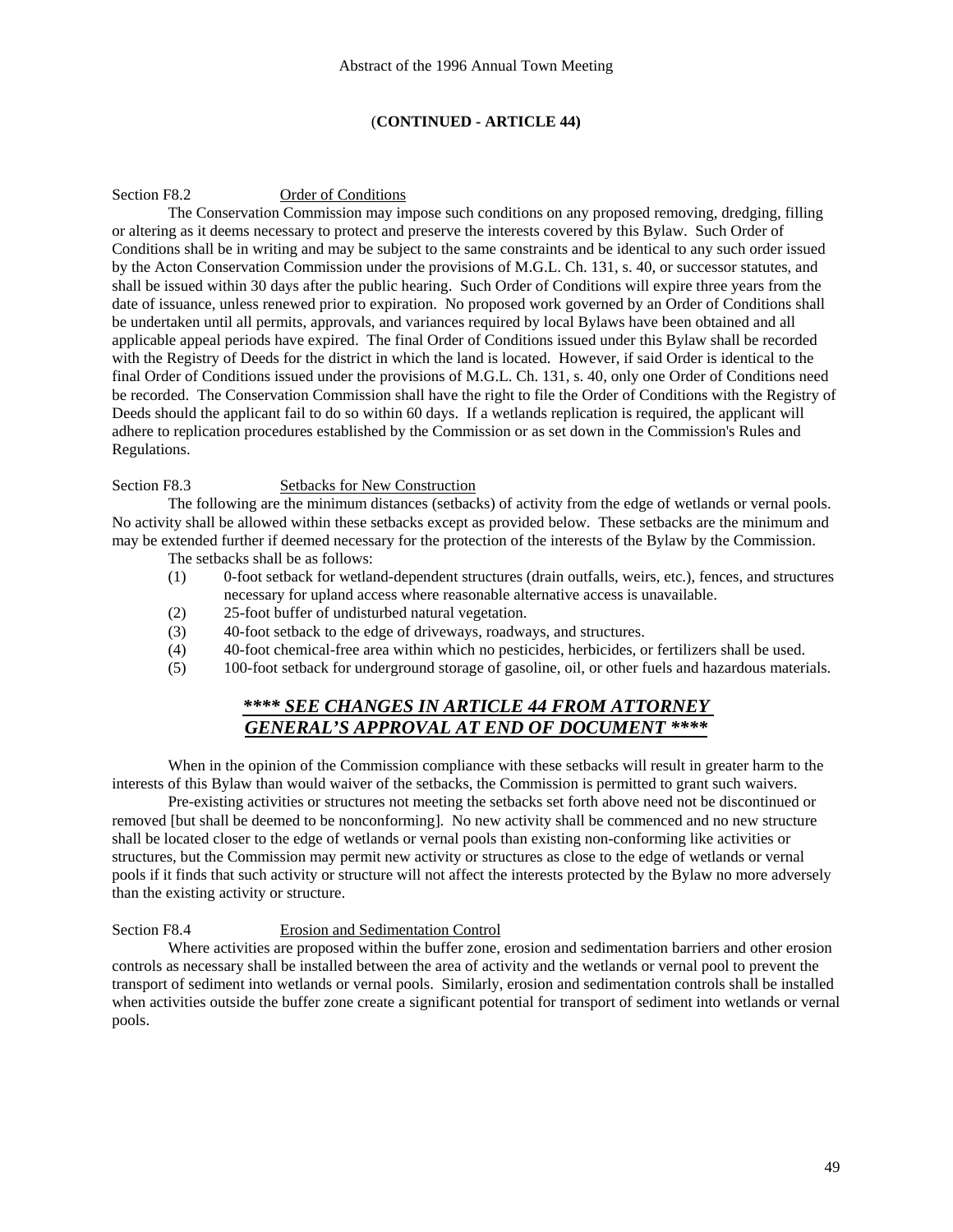#### Section F8.5 Storage of Fill or Materials

 If any fill is to be stored on site, it shall be stored outside of the buffer zone and/or it shall be surrounded by staked haybales to prevent erosion and sedimentation.

 There shall be no storage, disposal or burial of construction debris (for example, scrap lumber, metals, concrete, asphalt, piping, logs, stumps, etc.) within the buffer zone without the express permission of the Commission in an Order of Conditions.

#### Section F9.1 Wetlands Replacement

 Wetlands or vernal pools that are altered shall in all instances be replaced by replacement wetlands of similar character. Replacement wetlands shall include, at minimum, equal area as the altered wetlands or vernal pool in a hydrologically connected location to the unaltered remainder of the wetlands or vernal pool.

#### Section F9.2 Requirements for Wetlands Replacement

 Projects involving the filling and/or permanent alteration of wetlands or vernal pools shall meet the following requirements:

- (1) The proposed replacement area design must be submitted to the Commission for approval as part of the Notice of Intent.
- (2) The replacement area must be shown to duplicate sufficiently the functions of the wetland proposed to be altered.
- (3) The replacement area shall be constructed, to the extent possible, immediately after alteration of the existing wetland and during the same growing season.
- (4) If after three growing seasons, the Commission determines that the replacement area has not satisfactorily developed into a wetland or vernal pool, the applicant or owner may be required to submit new plans to successfully replicate the original altered wetland. No Certificate of Compliance shall be issued until the Commission has determined that a satisfactory replacement area has been completed.

#### Section F10 Denial

 The Conservation Commission may deny permission for any removing, dredging, filling, or altering if, in its judgment such denial is necessary to protect and preserve the interests identified in Section F1 of this Bylaw. Due consideration shall be given to possible effects of the proposal on such interests and to any demonstrated hardship on the petitioner by reason of denial as brought forth at the public hearing.

#### Section F11 Prior Violation

 Any person who purchases, inherits or otherwise acquires real estate upon which work has been done in violation of any order pursuant to this Bylaw, shall forthwith comply with any such order, or restore such real estate to its condition prior to any such violation; provided however that no such action, civil or criminal shall be brought against such person unless commenced within three years following the date of acquisition of the real estate by such person.

#### Section F12 Bond

 The Conservation Commission may require the posting of a bond with surety, running to the Town of Acton, and sufficient as to form and surety in the opinion of the Town Counsel, to secure the faithful and satisfactory performance of work required by any final Order of Conditions, in such sum and upon such conditions as the Commission may require. Other evidence of financial responsibility which is satisfactory to the Commission may be accepted in lieu of a bond. Notwithstanding the above, the amount of such bond shall not exceed either the estimated cost of the work required by the final Order of Conditions, or the estimated cost of the work required for the restoration of affected lands and properties if the work is not performed as required, whichever is greater.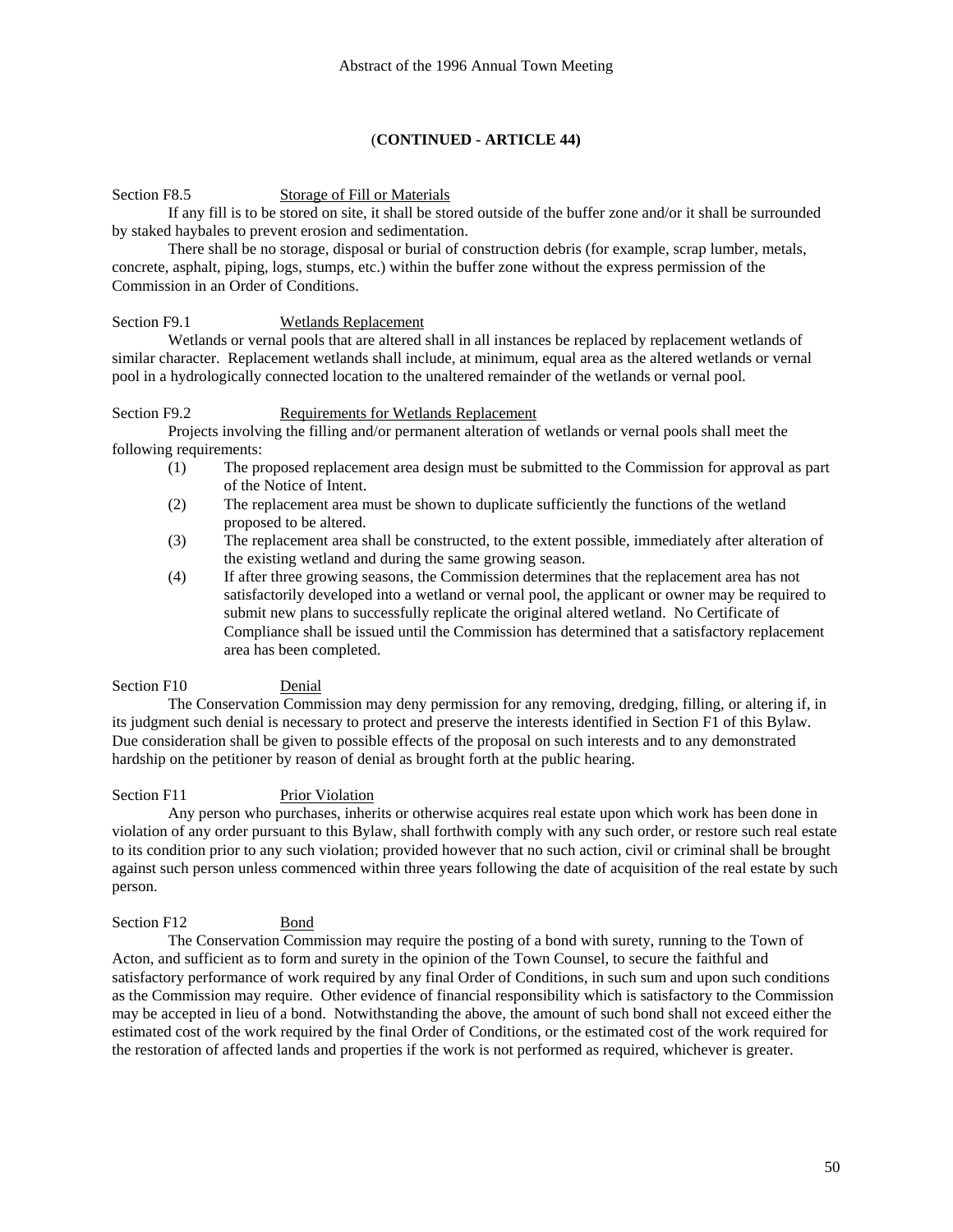#### Section F13 Rules and Regulations

 After due notice and public hearing, the Commission may promulgate procedural rules and regulations to effectuate the purposes of this bylaw. However, failure to promulgate such rules and regulations or a legal declaration of their invalidity by a court of law shall not act to suspend or invalidate the effect of this bylaw.

#### Section F14 Enforcement

 Any person who violates any provision of this bylaw or of any condition of a permit issued pursuant to it may be subject to a fine of not more than \$300. Each day during which a violation continues may constitute a separate violation. This bylaw may be enforced pursuant to Mass. General Laws Chapter 40, Section 21D, by the Constable, Police Chief, Police Officer, Conservation Administrator, or other agent allowed by law. Upon request of the Commission, the Board of Selectmen or Town Counsel may take such other legal action as may be necessary to enforce this bylaw and permits pursuant to it.

The following provides a schedule of fines for specific violations.

Alteration of a wetland or vernal pool without an Order of Conditions issued pursuant to this Bylaw - \$300 Work within the buffer zone without prior submittal of Request for Determination or Notice of Intent - \$200

Failure to provide sedimentation controls required by an Order of Conditions - \$200 Disposal of construction debris within the buffer zone - \$300 Failure to construct stormwater or drainage structure according to plans - \$300

Removal of trees designated for protection - \$10 per inch of circumference

Storage of fill within the buffer zone - \$150

#### Section F15 Appeals

 A decision of the Commission may be reviewed by the Superior Court in an action filed within 60 days thereof, in accordance with Massachusetts General Law 249, Section 4.

Section F16 Severability

 The invalidity of any section or provision of this bylaw shall not invalidate any other section or provision thereof.

And amend Section E45 of the Town Bylaws schedule of fines for violation of Chapter F, by incorporating the Schedule of fines above, or take any other action relative thereto.

**MOTION: MR. MULLIN** moves to amend Chapter F and Section E45 of the Town Bylaws as set forth in the article, except that Section F3.14 and F8.3 be amended as set forth in the hand out distributed to the Town Meeting.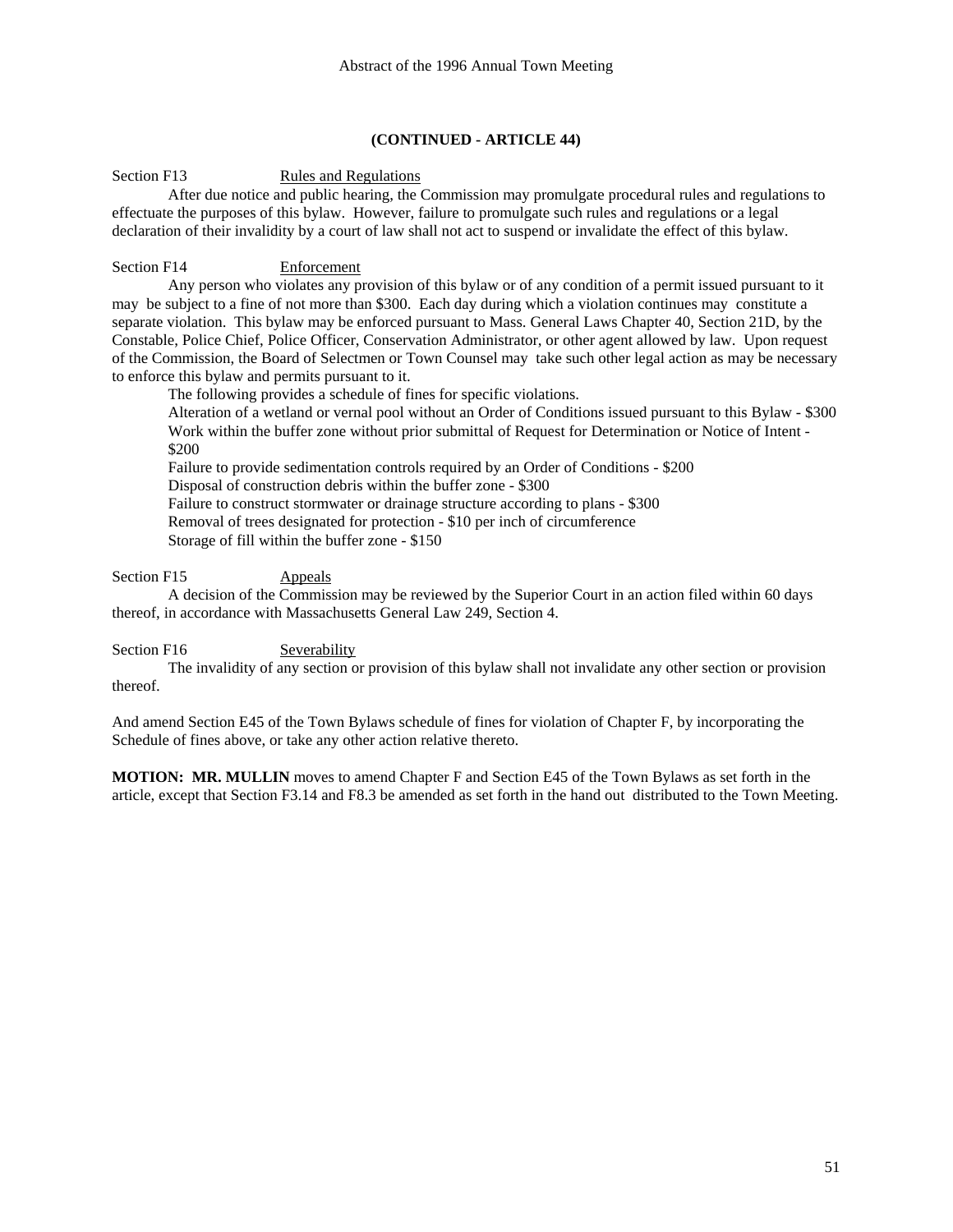# **Amended Motion to Article 44**

Replace Section F3.14 of the Bylaw with the following:

The term "vernal pool" as used in this Bylaw shall include, in addition to that already defined under the Massachusetts Wetlands Protection Act and regulations (310 CMR 10.00), any confined basin or depression not occurring in existing lawns, gardens, landscaped areas, or driveways that meets the certification criteria established in the Guidelines for Certification of Vernal Pool Habitat published by the Massachusetts Division of Fisheries and Wildlife, regardless of whether the site has been certified by the Massachusetts Division of Fisheries and Wildlife. The buffer zone for vernal pools shall extend the smaller of 1) 100 horizontal feet from the mean annual high-water line defining the depression, or 2) one half of the distance between the mean annual high-water line and any existing house foundation. Existing lawns, gardens, or landscaped or developed areas are excluded from the buffer zone.

and, replace the title of Section F8.3 with the following:

Section F8.3 Setbacks for Activities

# *MOTION WITH AMENDMENT CARRIES*

# **ARTICLE 45: AMEND TOWN BYLAW - SALE OF TOBACCO AND SMOKING PRODUCTS (Majority Vote Required)**

 To see if the Town will amend Chapter E Section 51, Subsection B2, of the Town Bylaws by deleting the existing wording and replacing it with the wording as follows:

B2. The vending machine is located within ten (10) feet and in plain view of the regular location of a person designated to supervise the purchase of Tobacco from the vending machine.

or take any other action relative thereto.

.

**MOTION: MS. PATTON** moves that the Town amend Chapter E, Section 51, Subsection B2 of the Town Bylaws as set forth in the article.

*MOTION CARRIES*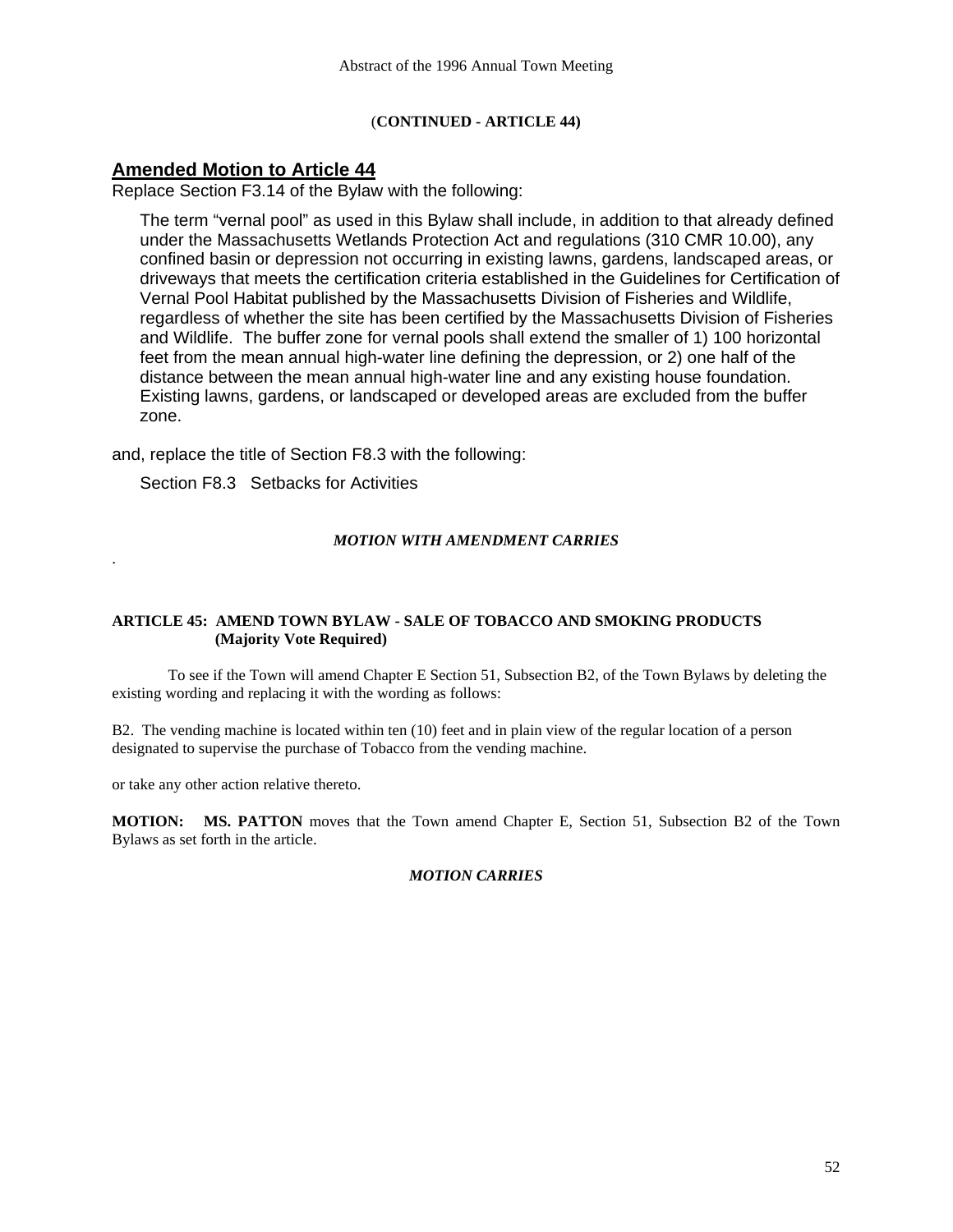#### **ARTICLE 46 AMEND TOWN BYLAWS - USE OF TOBACCO AND SMOKING PRODUCTS** (Majority Vote Required

To see if the Town will amend Chapter E Section 30, Subsection B Restaurants, of the Town Bylaws by deleting the existing wording and replacing it with the wording as follows:

#### B. Restaurants

1. Effective on July 1, 1996 no less than 80% of the total seating capacity of a food service establishment shall be a nonsmoking area. Thereafter the nonsmoking area shall increase to 90% on July l, 1997 and 100% on July l, 1998. This section when effective shall supersede any and all previous regulations controlling the percent of nonsmoking seats to be provided by establishments.

 1.1 Establishments which provide ventilation such that air from a smoking area does not enter or mix with air from the nonsmoking area may remain with no less than 75% of the total seating capacity as a nonsmoking area.

2. This regulation shall also include the lounge/ bar service areas, in a food service establishment, unless ventilation is provided such that air from this area does not enter the restaurant portion of the establishment and the nonsmoking area (including any nonsmoking areas within the restaurant) remains at least 75% of the total seating capacity of the facility.

3. Each restaurant shall conspicuously post signs to indicate nonsmoking areas and the areas where smoking is allowed.

4. The proprietor, manager or person in charge shall ensure that all patrons conform to the conditions of this bylaw.

5. All outdoor seating shall be exempt from the provisions of this bylaw. or take any other action relative thereto.

**MOTION: MS. PATTON** moves that the Town amend Chapter E, Section 30, Subsection B Restaurants of the Town Bylaws as set forth in the article,.

> *MOTION LOST*  TOTAL VOTE 182 YES 85 NO 92

### **ARTICLE 47\* AMEND CHARTER - CHANGE NAME - ACTON-BOXBOROUGH ARTS COUNCIL**  (2/3 Vote Required)

 To see if the Town will vote to amend the Charter to change the name of the Acton Boxborough Arts Council to Acton Boxborough Cultural Council, or take any other action relative thereto.

**CONSENT MOTION: MRS. TAVERNIER** moves to amend the Charter as set forth in the article.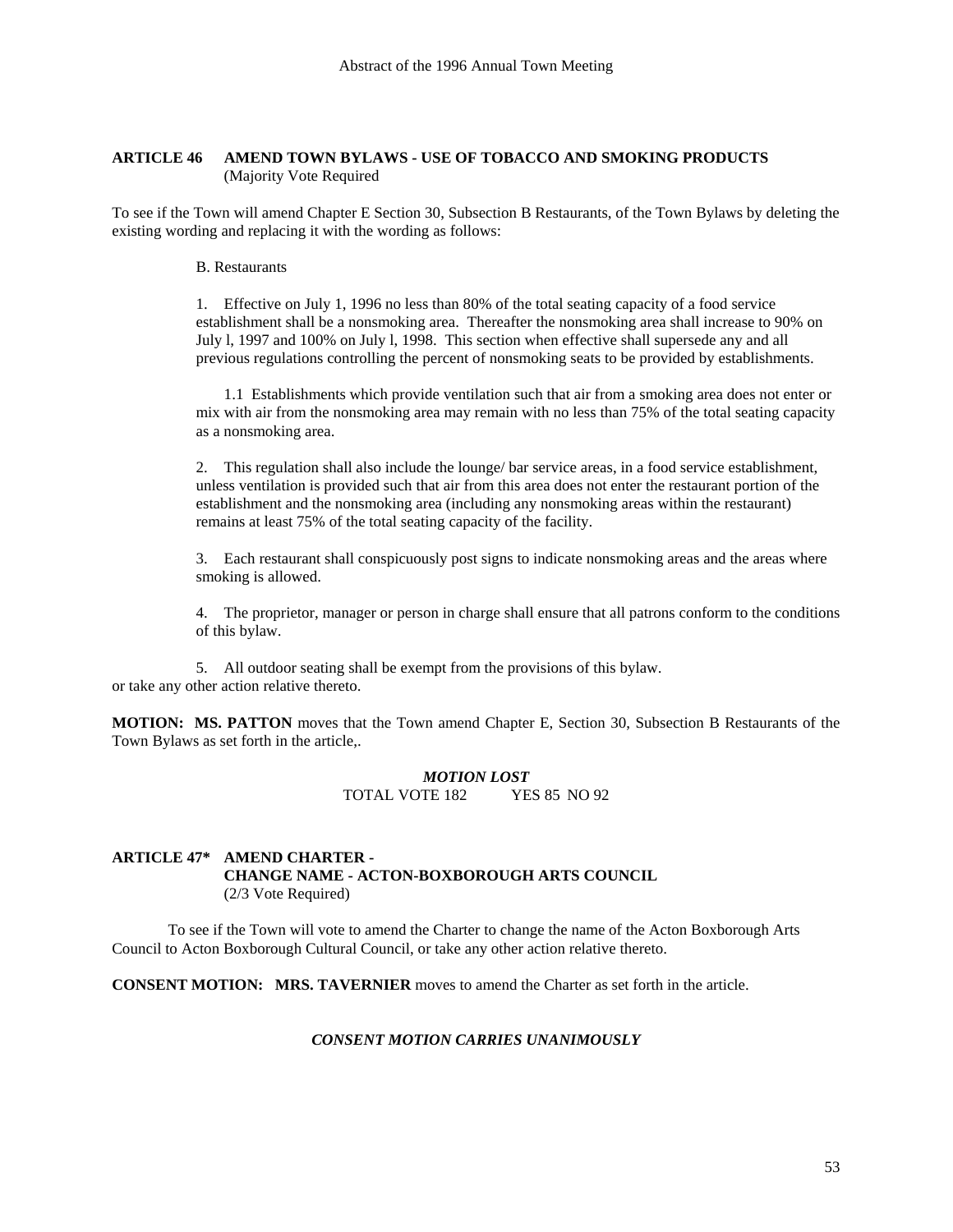# **THIS ARTICLE WAS "HELD" FROM THE CONSENT CALENDAR**

# **ARTICLE 48\* AMEND CHARTER - VARIOUS SECTION REVISIONS**

(2/3 Vote Required)

To see if the Town will vote to amend the Charter as follows:

NOTE: (additions are underlined deletions are [Bracketed])

#### **SECTION 4-1 Board of Selectmen, (b) Powers and duties:**

"The selectmen ...may make appointments to temporary posts and advisory committees they create for special purposes."

#### **SECTION 4-2 Appointment Powers, Selectmen**

|      |                                        | Number of<br>members | Length of<br>Term (years) |
|------|----------------------------------------|----------------------|---------------------------|
| Add: |                                        |                      |                           |
|      | Acton/Boxborough Cultural Council      | 7 Acton              |                           |
|      | Board of Assessors (Alternate Members) | 1 or more            |                           |
|      | Hanscom Field Advisory Commission      | $1 (+ 1$ Alternate)  |                           |
|      | <b>Historic District Commission</b>    | O                    |                           |

#### **SECTION 5-3 [Operating Manual] Policies and Procedures:**

"The town manager shall be responsible for the development [and publication of a Town of Acton Operating Manual. The manual shall be approved by the selectmen before its initial publication] of policies and procedures, subject to the approval of the selectmen. [The first issue of the manual shall be published within one year of the adoption of this charter. The manual shall be updated by the town manager and approved by the selectmen. The manual] These shall include town goals, policies, operating practices, procedures, and such other information as is [deemed] necessary."

The town manager shall be responsible for the development of polices and procedures, subject to the approval of the selectmen. These shall include town goals, policies, operating practices, procedures, and such other information as is necessary.

#### **SECTION 5-4 Organizational Planning:**

"To improve communication, [enhance span of control] and increase operating efficiency, similar functions may be combined into integrated agencies under a single head."

"The annual report shall contain [a joint report] reports from the selectmen and town manager describing any yearly changes, the reasons for the changes and noting organizational plans for the future."

#### **SECTION 7-7 Record Keeping:**

 "All agencies shall keep records of meetings which must be filed with the Town Clerk and made available to the public for examination. Copies may be made at individual's expense." or take any other action relative thereto.

**MRS. TAVERNIER** moves to take no action.

#### *MOTION CARRIES TO TAKE NO ACTION UNANIMOUSLY*

**ARTICLE 49 EARTH DAY RESOLUTION** (Majority Vote Required)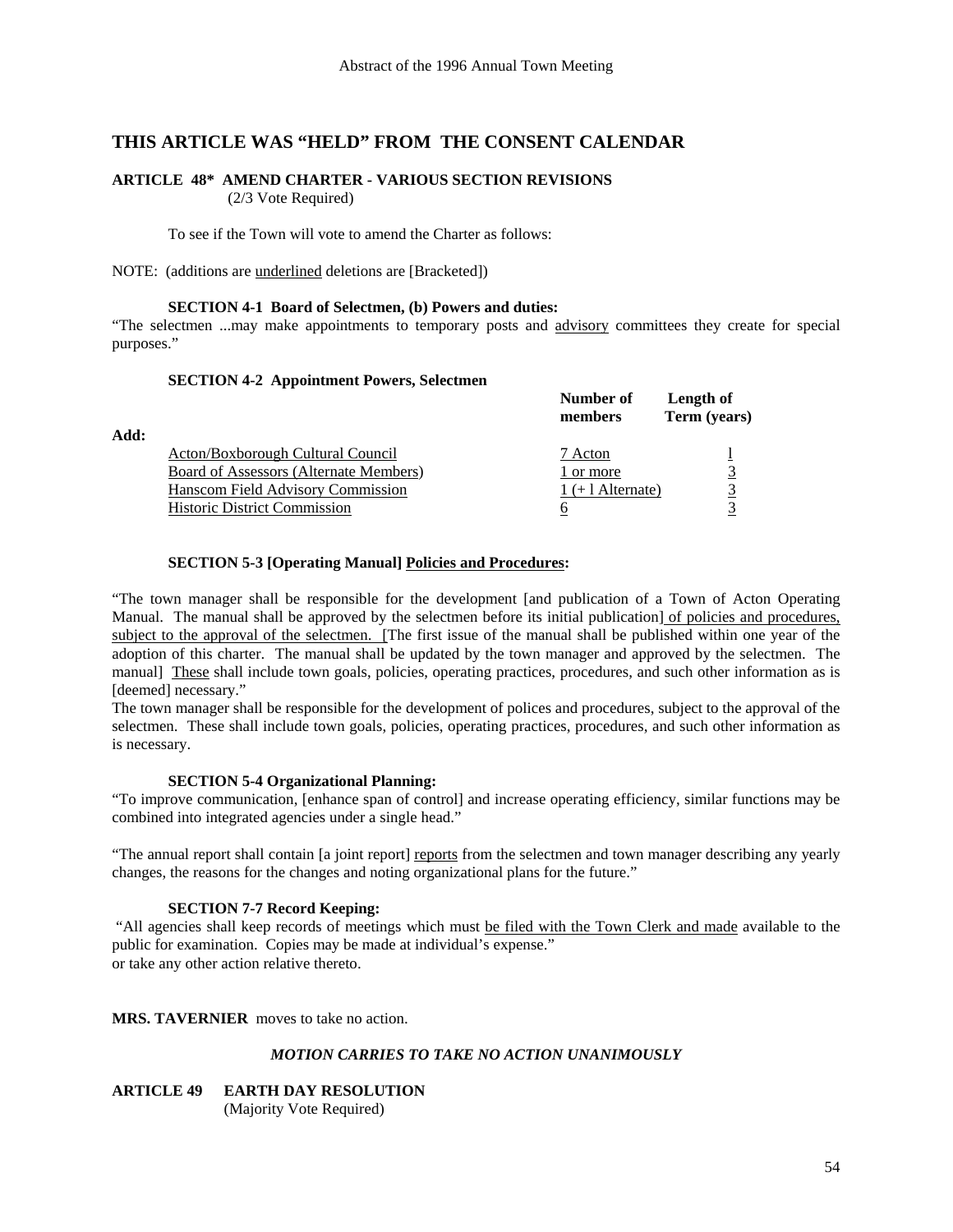To see if the Town will vote to support the following Resolution:

Whereas for the past 25 years, Earth Day has been an occasion both to celebrate the Earth and raise awareness of what we need to do to keep our world clean, peaceful, and self-sustaining.

Whereas Acton's Earth Day 1996 Committee plans an Earth Day celebration on April 27, 1996 at the Acton Arboretum, to acknowledge citizen and Town actions, and to challenge ourselves to even greater efforts.

And whereas the Town of Acton and its citizens share in the bounty of, and responsibility to, the natural world.

Therefore, be it resolved that the citizens of the Town of Acton and the Board of Selectmen hereby support the efforts of the Earth Day Committee and endorse the goals and celebration of Earth Day 1996. or take any other action relative thereto.

**MOTION: MR. MULLIN** moves that the Town support the Resolution as set forth in the article.

#### *MOTION CARRIES UNANIMOUSLY*

#### **ARTICLE 50\* REPURCHASE CEMETERY LOT**

(Majority Vote Required)

 To see if the Town will authorize the Cemetery Commissioners to repurchase a two-grave lot (#54), located in Section 8, Mount Hope Cemetery, said lot having originally been purchased by Mr. and Mrs. John A. Gilbert on May 13, 1988, and to see if the Town will authorize the appropriation of \$160 from the Cemetery Land fund and \$640 from the New Perpetual Care Fund for this purpose, or take any other action relative thereto.

**CONSENT MOTION: MR. FRIEDRICHS** moves to appropriate \$800.00 for the purposes of this article, and to raise such amount, \$160.00 be transferred from the Cemetery Land Fund, and \$640.00 be transferred from the new Perpetual Care Fund.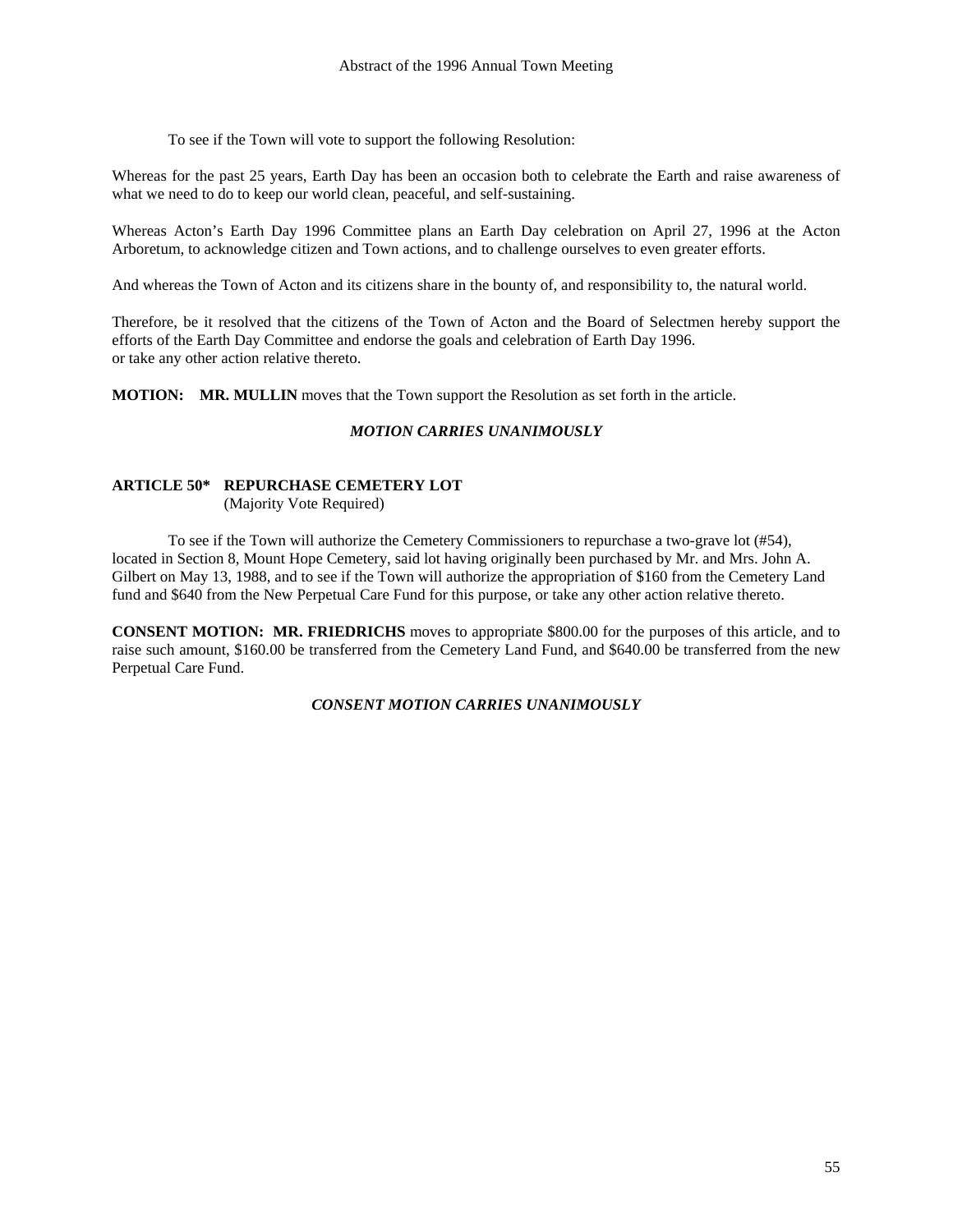# **THIS ARTICLE WAS "HELD" FROM CONSENT**

# **ARTICLE 51\* STREET ACCEPTANCE**

(2/3 Vote Required)

 To see if the Town will accept as public ways the following streets or portions thereof, as laid out by the Board of Selectmen according to plans on file with the Town Clerk and authorize the Board of Selectmen to take the fee or easement in said streets by eminent domain or otherwise, including easements for drainage, utility, sidewalks, or other purposes where shown on said plans or described in the Order of Layout:

Prescott Road - In the Meadow View Subdivision, from the northeasterly sideline of Robbins Street, a distance of 1371 feet, more or less, in a northerly direction to the southerly sideline of Overlook Drive, this being the entire road.

Overlook Drive - In the Meadow View Subdivision, from the easterly sideline of Prescott Road, a distance of 1237 feet, more or less, in a generally northerly direction to the end, this being the entire road.

Overlook Drive Extension - In the McGovern Estates Subdivision, from the westerly end of Overlook Drive, a distance of 214 feet, more or less, in a westerly direction to the end of the 75 foot radius turnaround (including the turnaround), this being the entire road.

Jay Lane - In the Hearthstone Farm Subdivision, from the northerly sideline of Strawberry Hill Road a distance of 722 feet, more or less, in a northerly and northeasterly direction to the northeasterly sideline of a 70.00 foot radius cul-de-sac (including the cul-de-sac), this being the entire road, or take any other action relative thereto.

**MOTION: MR. FRIEDRICHS** moves that the Town accept as a public way the streets listed in this Article, as laid out by the Board of Selectmen according to plans on file with the Town Clerk, and authorize the Board of Selectmen to take the fee or easements for drainage, utility, or other purposes where shown on said plan or described in the Order of Layout.

#### *MOTION CARRIES UNANIMOUSLY*

# **ARTICLE 52\* ACCEPTANCE OF LAND GIFTS**

(Majority Vote Required)

 To see if the Town will vote to accept as gifts two parcels of vacant land from Kavanagh Homes, Inc. located on Prescott Road and shown as parcels  $A \& B$  on a plan recorded in the Middlesex South District Registry of Deeds as Plan #358 of 1992, said parcels together total  $22,035+$  s.f. of land and are identified on the Town Atlas as map H-2 parcels 7-6 and 7-7, for general municipal purposes; or take any other action relative thereto.

**CONSENT MOTION: MR. HUNTER** moves in the words of this article.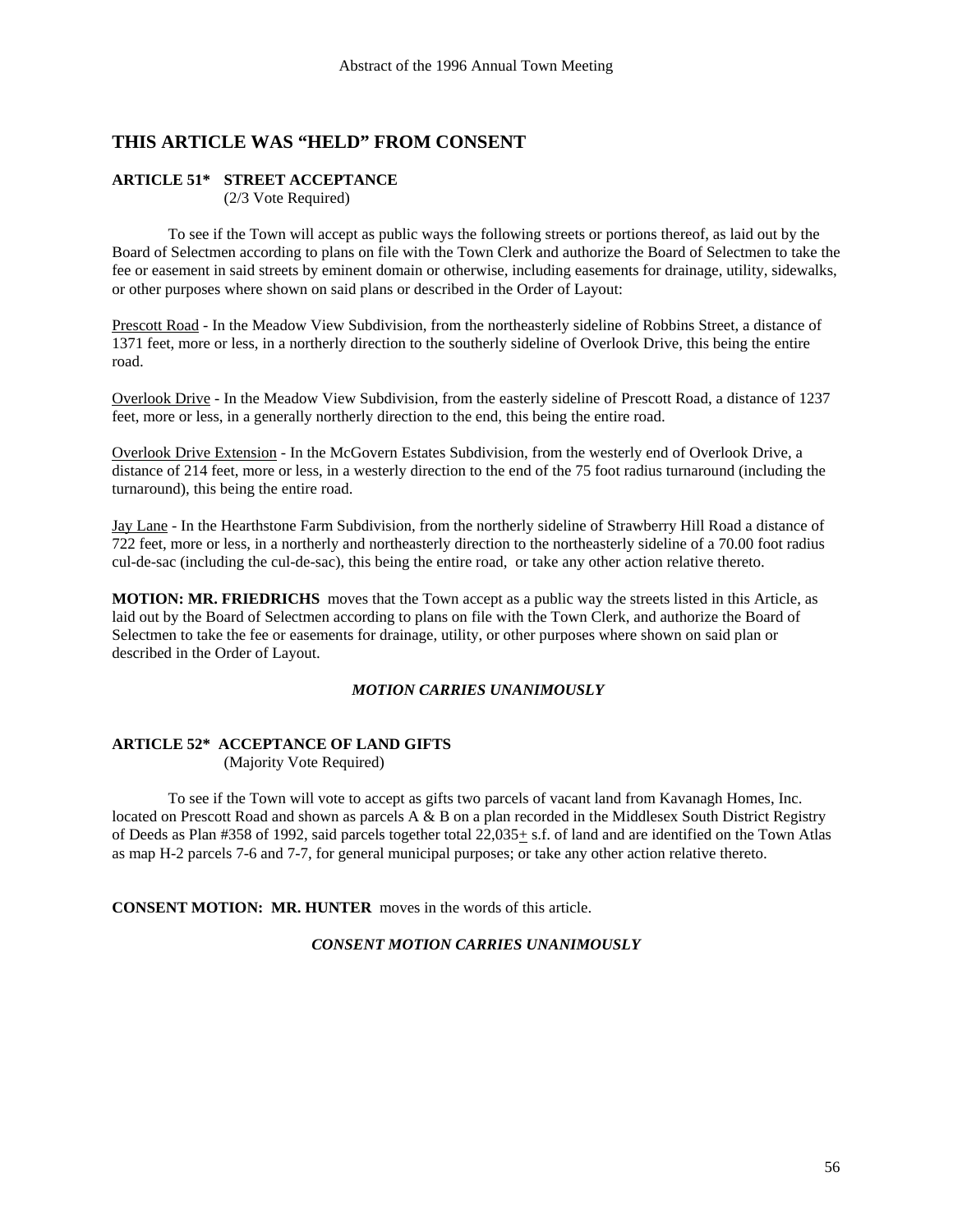#### **ARTICLE 53\* STRAWBERRY HILL ROAD EASEMENT - DUNLAP, YOUNGMAN (Majority Vote Required)**

 To see if the Town will vote to accept as a gift from Kathy L. Dunlap and Deborah J. Youngman sidewalk and construction easements on portions of their property located at 105 Strawberry Hill Road. Said easements are up to 15 feet wide and run alongside Strawberry Hill Road. The approximate boundaries of the easements are shown on a plan entitled "Approximate Easement Plan of Land in Acton", dated February 12, 1996, revised February 22, 1996, drawn by Lancewood Engineering, Inc., or take any other action relative thereto.

**CONSENT MOTION: MRS. TAVERNIER** moves in the words of the article.

#### *CONSENT MOTION CARRIES UNANIMOUSLY*

# **ARTICLE 54\* CHAPTER 90 HIGHWAY REIMBURSEMENT PROGRAM** (Majority Vote Required)

 To see if the Town will raise and appropriate or appropriate from available funds a sum of money for highway improvements under the authority of Chapter 90 of the Mass General Laws and any other applicable Laws, or take any other action relative thereto.

**CONSENT MOTION: MRS. TAVERNIER** moves that the Selectmen are authorized to accept Highway Funds from all sources and such funds are hereby appropriated for highway purposes.

# *CONSENT MOTION CARRIES UNANIMOUSLY*

# **ARTICLE 55\* EMERGENCY/DISASTER AID APPROPRIATIONS**

(Majority Vote Required)

 To see if the Town will vote to appropriate any Federal Government and State Government reimbursement for costs incurred as a result of any declared emergencies or other unusual occurrences during Fiscal Year 1997; or take any other action relative thereto.

**CONSENT MOTION: MR. HUNTER** moves in the words of the article.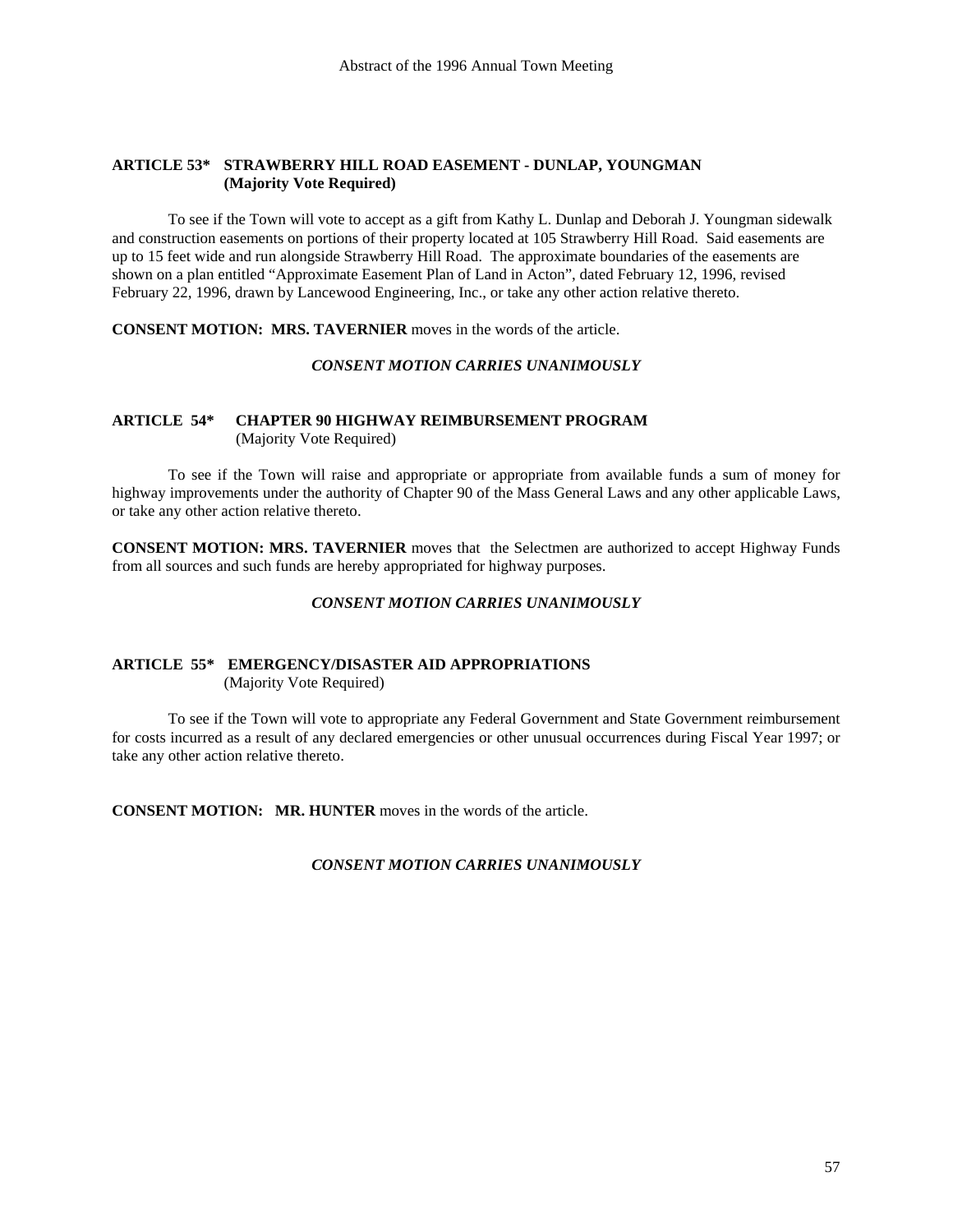# **ARTICLE 56. USE OF FUNDS TO REDUCE THE TAX RATE**

(Majority Vote Required)

 To see if the Town will determine an amount of free cash which shall be used for the purpose of reducing the tax rate for the fiscal year beginning July 1, 1996, or take any other action relative thereto.

**MOTION: MR. MULLIN** moves to take no action.

**MOTION: MR. KADLEC** moves to amend the motion to take no action and substitute them with the words "to appropriate One Million Dollars from Free Cash to reduce the tax rate for fiscal year beginning July 1, 1997."

#### *MR. KADLEC'S MOTION IS LOST*

### *MOTION AS ORIGINALLY READ CARRIES*

**MOTION: MR. MULLIN** moves to dissolve the annual town meeting at 10:03 p.m.

#### *MOTION CARRIES*

# **Tellers for the Annual Town Meeting were as follows**:

#### April 1, 1996 session:

Belle Choate, head teller; Bill Cady, Dick Swenson, Jack Whittier, Moe Joyal, Don Perkins, Andrea Miller, Margaret Richter, Bill Smith, Charles Husbands, Charles Kadlec, Brewster Conant, Charlene Sotolongo, Midge Brown, Tom Geagan, Ed Ellis.

#### April 2, 1996 session:

Belle Choate, head teller; Bill Cady, Tony Ammendolia, Jack Whittier, Eldon Fisher, Don Perkins, Andrea Miller, Ed Richter, Bill Smith, Anne Ridley, Charles Kadlec, Brewster Conant, Charlene Sotolongo, Midge Brown, Tom Geagan, Ed Ellis.

#### April 8, 1996 session:

Belle Choate, head teller; Bill Cady, Connie Huber, Jack Whittier, Eldon Fisher, Al Warner, Andrea Miller, Margaret Richter, Bill Smith, Loretta Roscoe, Charles Kadlec, Brewster Conant, Charlene Sotolongo, Midge Brown, Dick Swenson, Carolyn Gray, Charles Husbands, Tom Geagan, Ed Ellis.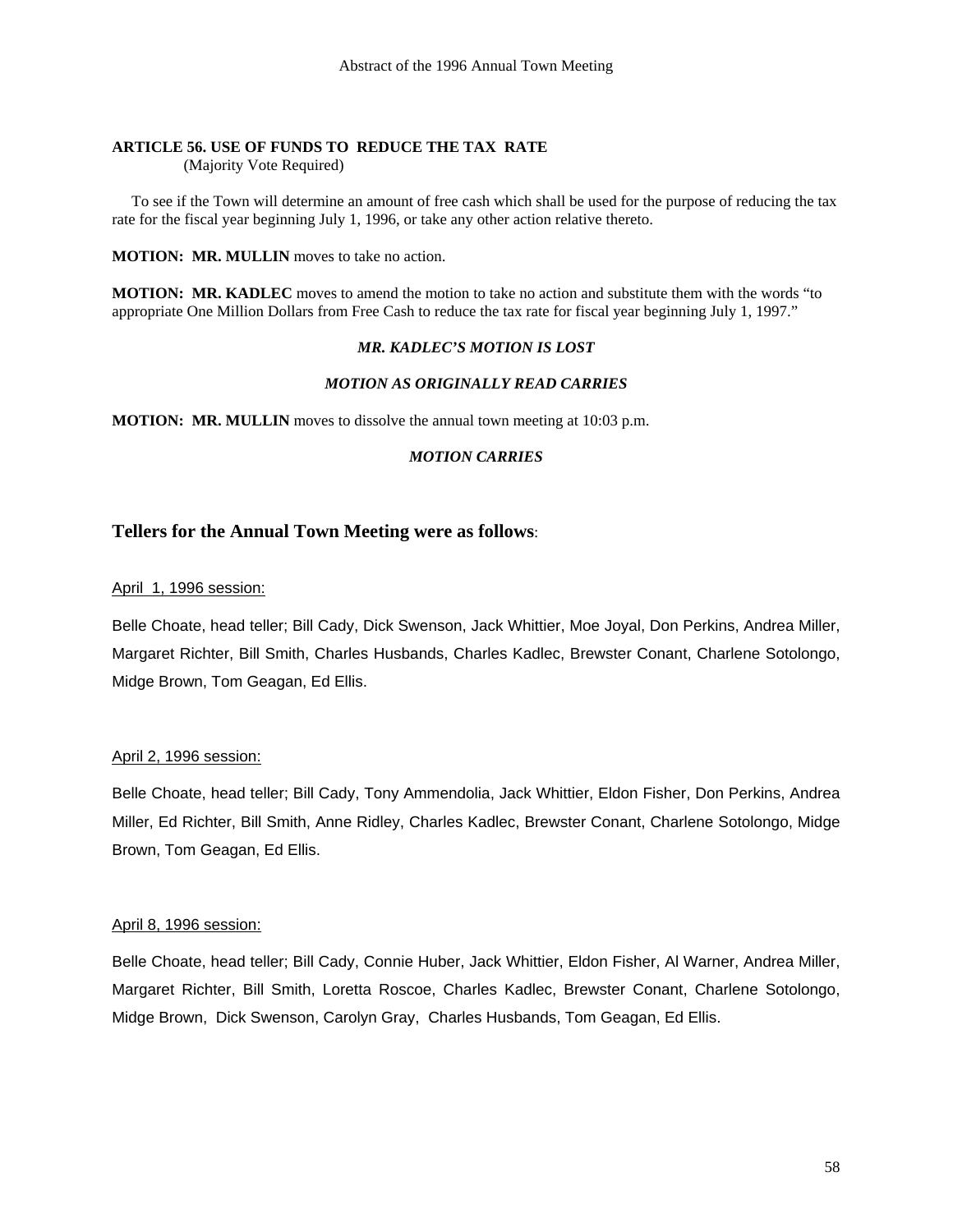# (Tellers for the Annual Town Meeting continued)

# April 9, 1996 session:

Belle Choate, head teller; Bill Cady, Connie Huber, Dick Swenson, Eldon Fisher, Al Warner, Andrea Miller, Ed Richter, Jack Whittier, Loretta Roscoe, Charles Kadlec, Brewster Conant, Charlene Sotolongo, Midge Brown, Tom Geagan, Ed Ellis.

# April 10, 1996 session:

Belle Choate, head teller; Bill Cady, Connie Huber, Dick Swenson, Jack Whittier, Phil Lemieux, Andrea Miller, Ed Richter, Anne Ridley, Loretta Roscoe, Charles Kadlec, Brewster Conant, Charlene Sotolongo, Midge Brown, Tom Geagan, Ed Ellis.

# April 11, 1996 session:

Belle Choate, head teller; Bill Cady, Connie Huber, Dick Swenson, Andrea Miller, Ed Richter, Bill Smith, Loretta Roscoe, Charles Kadlec, Brewster Conant, Charlene Sotolongo, Midge Brown, Ed Ellis.

#### **The Town Clerk's office received approval from the Attorney General's Office on the following articles:**

#### **Article 30, 31, 33, 34, 35, 36, 37, 38, 42, and 43. Article 44 was approved with amendments.**

**Article 47 -** To change the name of the Acton Boxborough Arts Council to the Acton Boxborough Cultural Council will be voted on at the next annual town election - 1997.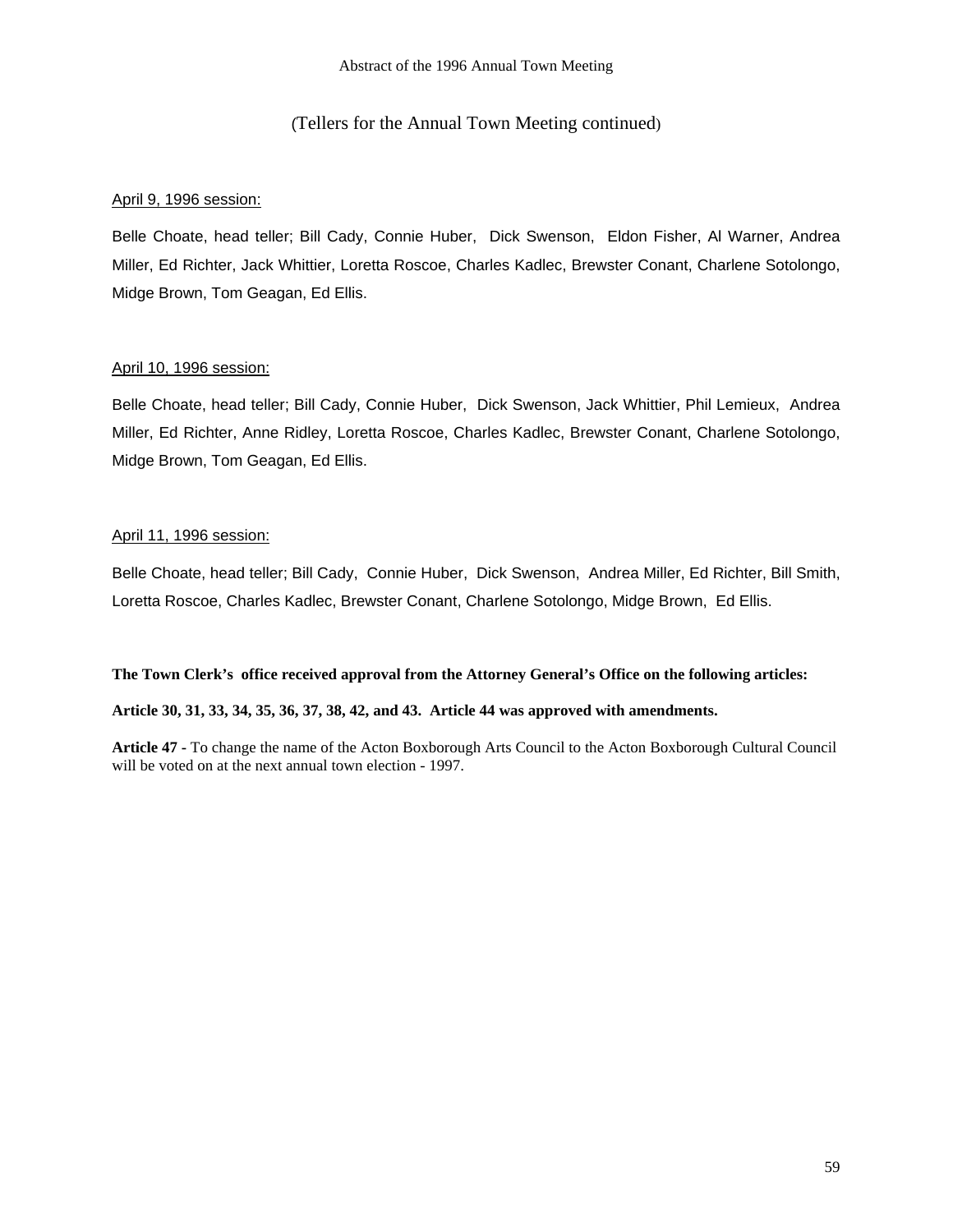Article 44 - Wetland Protection was approved. Except that the following subsection is deleted and disapproved F3.4 (I) .

#### **The Wetland Protection Bylaw now reads as follows:**

### **ARTICLE 44 AMEND TOWN BYLAWS - ENVIRONMENTAL PROTECTIONS**  (Majority Vote Required)

To see if the town will vote to amend Chapter F of the Town Bylaws by deleting the existing wording and replacing it with the wording as follows:,

#### **CHAPTER F ENVIRONMENTAL PROTECTION**

#### **WETLAND PROTECTION**

#### Section F1 Purpose

 The purpose of this Bylaw is to protect the wetlands, vernal pools, and adjoining buffer zones of the Town of Acton by controlling activities deemed to have a significant impact upon wetland values, including but not limited to the following: public or private water supply, groundwater, flood control, erosion control, storm damage prevention, water pollution prevention, fisheries, and wildlife habitat (collectively, the "interests protected by this Bylaw"). The Town of Acton Wetlands Map shows the approximate location of most of the Town's wetlands and shall be used as a guide to wetland location.

# Section F2 Provisions

 No person shall remove, dredge, fill, or alter any bank, wetland, vernal pool, or land within the 100 foot buffer zone of a wetland, vernal pool, or any brook, stream, river, pond or lake, or land subject to flooding, except as provided in Section 4, without first filing a Determination of Applicability, or a written Notice of Intent under this Bylaw and obtaining and complying with the terms of said Determination or with an Order of Conditions.

#### Section F3.1 Definitions

 The term "person" as used in this Bylaw shall include any individual, group of individuals, association, partnership, corporation, or business organization, trust or estate, the Commonwealth, or any political subdivision thereof, administrative agency, public or quasipublic corporation or body, or any other legal entity or its legal representatives, agents or assigns.

#### Section F3.2

 The term "abutter" as used in this Bylaw shall include all property owners, determined by the most recent maps in the Assessors Office, that abut the land on which the proposed activity is to take place and such other persons as the Commission may determine.

#### Section F3.3

 The term "activity" shall mean any form of draining, dumping, dredging, damming, discharging, excavating, filling or grading; any form of construction, reconstruction, or expansion of any building, structure, road or other way; or alteration or any changing of the physical, chemical, or biological characteristics of an area of land or water.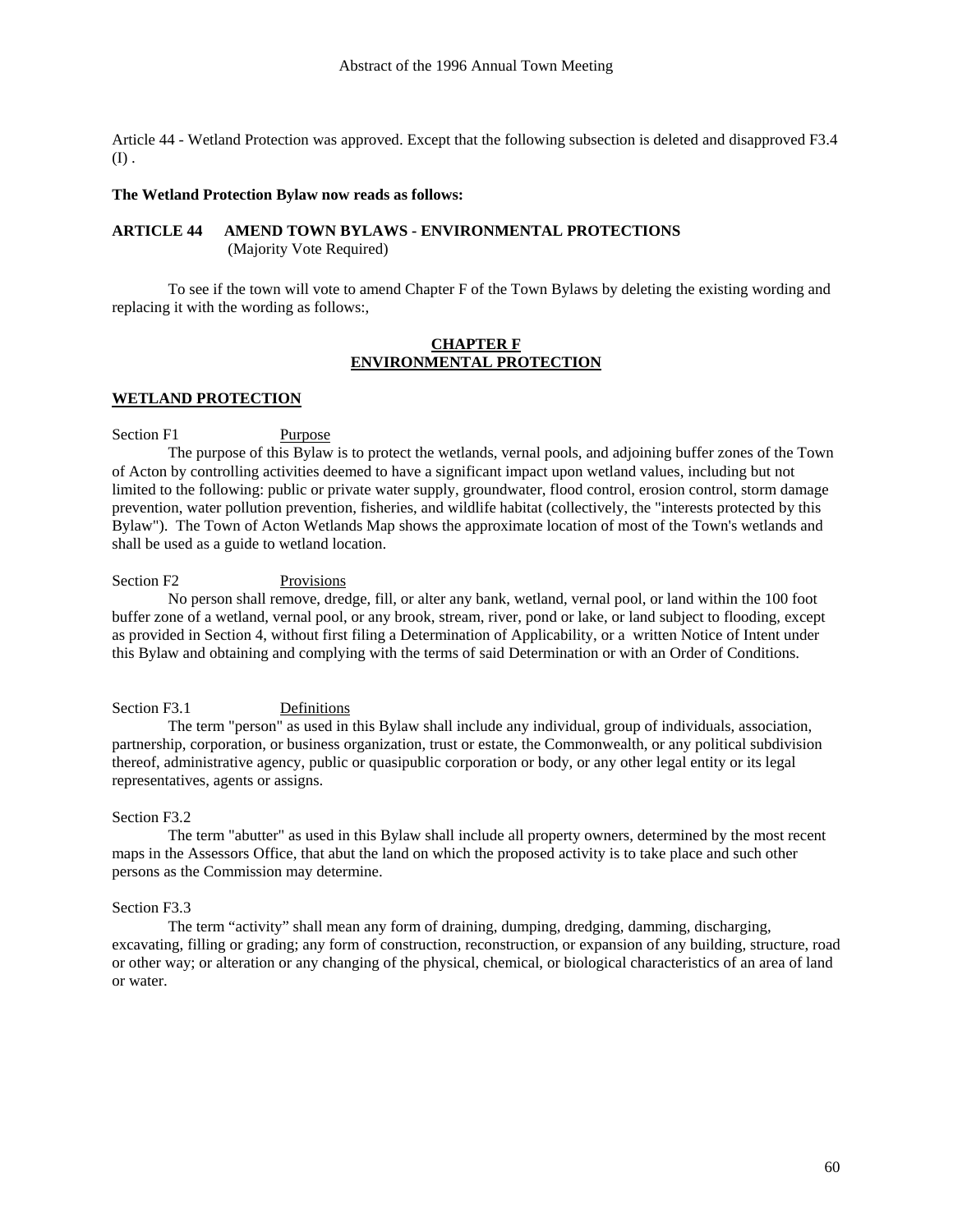#### Section F3.4

# **(CONTINUED- ARTICLE 44, AS APPROVED )**

 The term "alter" as used in this Bylaw shall include, without limitation, the following actions when undertaken in areas subject to this Bylaw:

- (a) Removal, excavation, or dredging of soil, sand, gravel, or aggregate materials of any kind;
- (b) Changing of drainage characteristics, flushing characteristics, sedimentation patterns, flow patterns and flood retention characteristics;
- (c) Drainage or other disturbance of water level or water table;
- (d) Dumping, discharging or filling with any material which may degrade water quality;
- (e) Driving of piles, erection of buildings or structures of any kind;
- (f) Placing of obstructions whether or not they interfere with the flow of water;
- (g) Destruction of plant life, including the cutting of trees, which may significantly impact the interests protected by this Bylaw;
- (h) Changing of water temperature, biochemical oxygen demand or other physical or chemical characteristics of the water;

#### Section F3.5

 "Buffer zone" shall mean that area of uplands within 100 feet horizontally outward from the boundary of a wetland, vernal pool, brook, stream, river, pond or lake.

#### Section F3.6

"Certificate of Compliance" shall mean a written determination by the Commission verifying that work has been completed in accordance with an Order of Conditions.

#### Section F3.7

 "Commission" shall mean the Acton Conservation Commission, that body of members lawfully appointed pursuant to M.G.L. Chapter 40, Section 8c, for the purposes of administering and enforcing the Wetlands Protection Act, M.G.L. Chapter 131, Section 40, and the Town of Acton Wetland Protection Bylaw.

#### Section F3.8

 "Determination Of Applicability" shall mean any review and written finding by the Conservation Commission as to whether a site or the work proposed thereon is subject to the jurisdiction of the Bylaw. See also Section F5 of the Bylaw.

#### Section F3.9

"Dredge" shall mean to clean, deepen, widen or excavate, either temporarily or permanently.

#### Section F3.10

 "Extension Permit" shall mean a written extension of time granted by the Conservation Commission once for a period of up to 3 (three) years, within which time authorized work shall be completed.

#### Section F3.11

"Fill" shall mean either of the following, whichever is applicable:

- (a) to deposit or place any material so as to raise in elevation, either temporarily or permanently;
- (b) anything that fills or is used to fill especially earth or gravel used for filling a hole,

#### Section F3.12

 "Notice of Intent" shall be a written notice filed by any person intending to alter, or in any way change, the physical or chemical properties of land subject to protection under the Bylaw.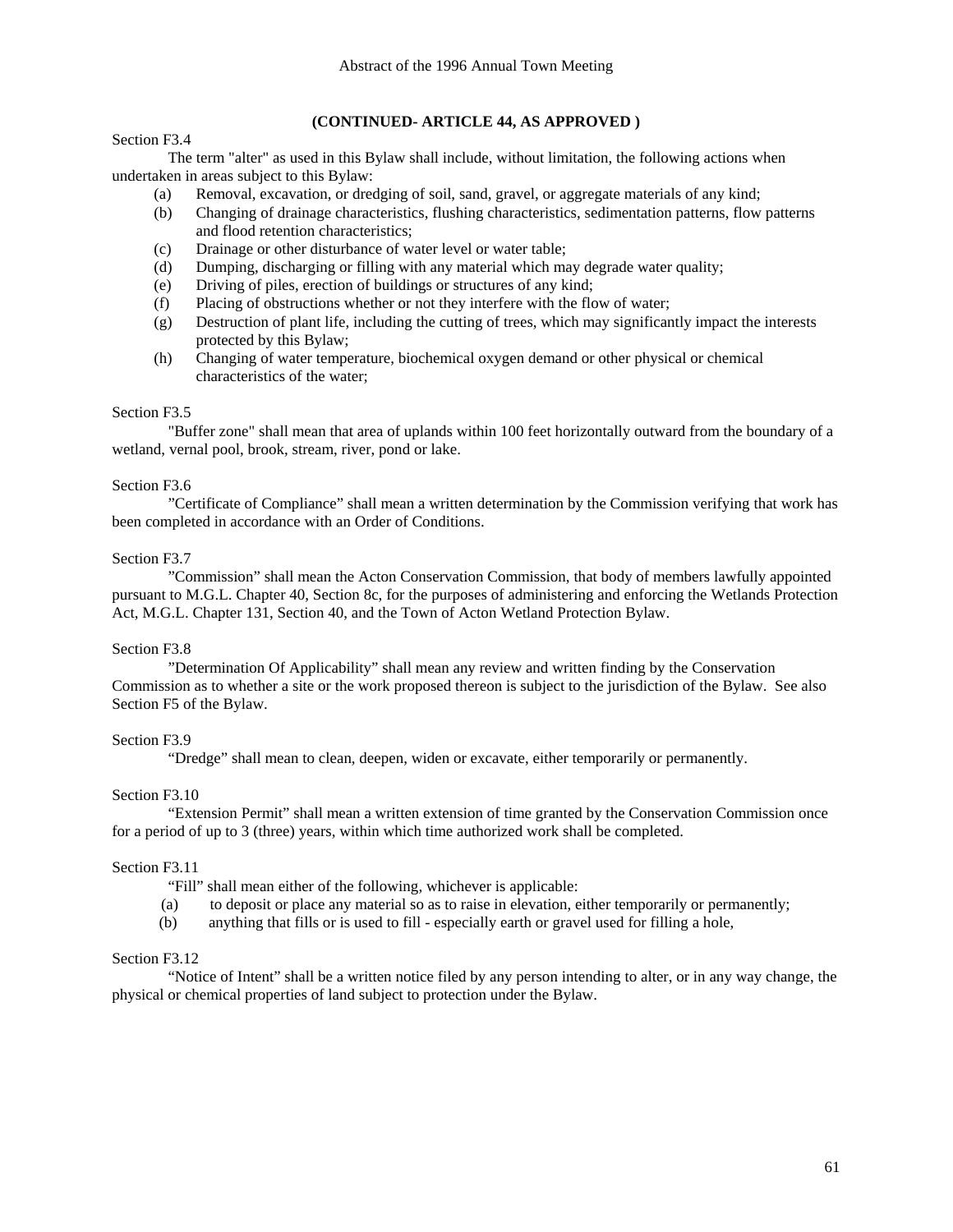#### Section F3.13

 "Order of Conditions" shall mean the document issued by the Conservation Commission or the courts containing conditions which regulate or prohibit any activity subject to the Bylaw, which is to be recorded in the Registry of Deeds or Land Court.

#### Section F3.14

 The term "vernal pool" as used in this Bylaw shall include, in addition to that already defined under the Massachusetts Wetlands Protection Act and regulations (310 CMR 10.00), any confined basin or depression not occurring in existing lawns, gardens, landscaped areas, or driveways that meets the certification criteria established in the Guidelines for Certification of Vernal Pool Habitat published by the Massachusetts Division of Fisheries and Wildlife, regardless of whether the site has been certified by the Massachusetts Division of Fisheries and Wildlife. The buffer zone for vernal pools shall extend the smaller of 1) 100 horizontal feet from the mean annual high-water line defining the depression, or 2) one half of the distance between the mean annual high-water line and any existing house foundation. Existing lawns, gardens, or landscaped or developed areas are excluded from the buffer zone.

#### Section F3.15

 The term "wetland" as used in this Bylaw includes any area where 50% or more of the vegetative community consists of wetland plant species as defined in Massachusetts Wetlands Protection Act (M.G.L. Ch. 131, s. 40) and any non-vegetated area such as a creek, brook, stream, river, pond, lake, or lands under said waters, or certified vernal pools, also as defined in M.G.L. Ch. 131, s.40.

#### Section F4.1 Exemptions

 No Notice of Intent hereunder need be filed in connection with an emergency project necessary for the protection of health or safety of the citizens of Acton to be performed or ordered to be performed by an administrative agency of the Commonwealth or by the Town. An emergency project shall mean any project certified to be an emergency by the Town of Acton Conservation Commission or its agents within 24 hours. In no case shall any removal, dredging, filling or altering commence prior to such emergency certification nor extend beyond the time necessary to abate the emergency.

#### Section F4.2

 No Notice of Intent hereunder need be filed in connection with maintaining, repairing, or replacing, but not substantially changing or enlarging, an existing and lawfully located structure or facility used in the service of the public to provide electric, gas, water, telephone, or telecommunication services.

# Section F4.3

 No Notice of Intent need be filed in connection with normally accepted maintenance procedures on land in agricultural use. The term "land in agricultural use" shall mean any qualifying wetland within a farm which is qualified or eligible to be qualified under the Farmland Assessment Act, Massachusetts General Laws, Ch. 61A ss. 1 & 2. Any proposed changes to land in agricultural use which may have a significant impact on any of the interests protected by this Bylaw must be submitted to the Conservation Commission for a Determination of Applicability.

# Section F4.4 Septic Systems Meeting State Title V

 No Notice of Intent need be filed for the replacement, repair, or installation of a residential septic system that meets the requirements of Title V of the State Environmental Code (310 CMR 15.00), that has received a permit from the Acton Board of Health, and that meets the setback requirements of this Bylaw. Any such septic system replacement, repair, or installation that may have a significant impact on any of the interests protected by this Bylaw must be submitted to the Conservation Commission for a Determination of Applicability.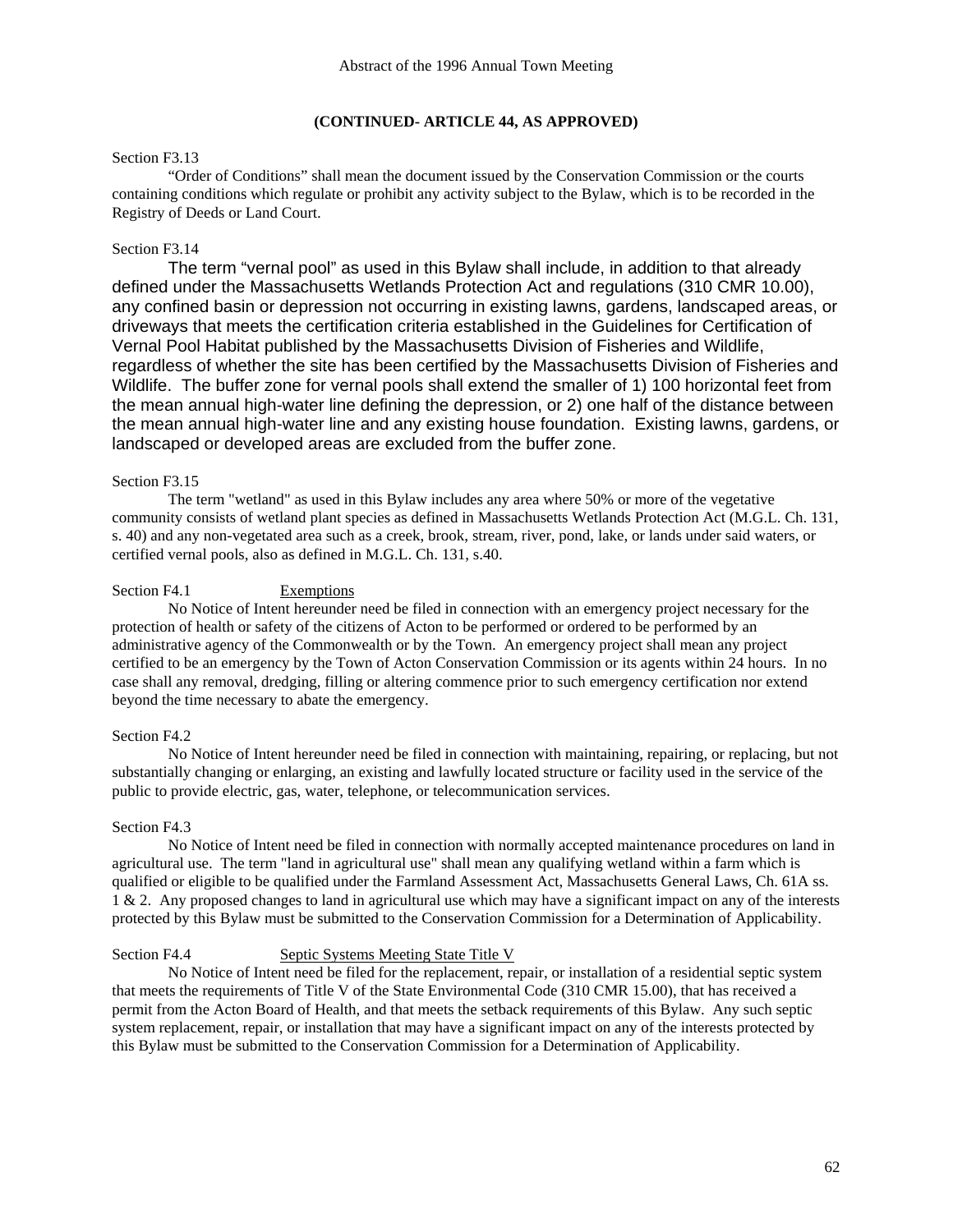Section F4.5 Limited Projects

 Notwithstanding the other provisions of this Bylaw, the Commission may issue an Order of Conditions for limited projects listed under Section 10.53(3) of the Wetland Protection regulations promulgated under the Massachusetts Wetland Protection Act (310 CMR 10.53(3)).

#### Section F4.6 Waivers

 Strict compliance with this Bylaw may be waived when, in the judgment of the Conservation Commission, such action is in the public interest and is consistent with the intent and purpose of the Bylaw. Any request for a waiver must be submitted to the Commission in writing. The waiver shall be presented at the time of filing along with a written justification stating why a waiver is desired or needed, is in the public benefit, and is consistent with the intent and purpose of the Bylaw.

# **(CONTINUED- ARTICLE 44)**

#### Section F5 Determination of Applicability

 Any person may request the Conservation Commission to make a determination as to whether or not a proposed project in the wetland or "buffer zone" is significant to the interests protected by the Bylaw. This request for a Determination of Applicability shall be sent by certified mail, or hand delivered to the Acton Conservation Commission or its authorized representative. A person delivering this request by hand shall be given a dated receipt. The Commission shall make such a determination within 21 days of the receipt of said request, and it shall notify the applicant by certified mail, of the results of the determination. If the Conservation Commission determines that the subject area is significant to the interests protected by this Bylaw, and said interests are not fully protected by the project as proposed, the Commission will require the applicant to file a Notice of Intent, or will attach such Orders of Conditions to ensure protection of the interests of this Bylaw. The Commission, or its agents, may, for the purpose of carrying out its duties under this Bylaw, request such plans or information as may be necessary for its evaluation, may enter upon the subject land, and may make or require to be made such examination or survey as it deems necessary.

#### Section F6.1 Filing Procedure for a Notice of Intent

 The Notice of Intent shall be sent by certified mail, or hand delivered to the Acton Conservation Commission or its authorized representative, and shall include plans and specifications as required of an applicant by the Commission. A person delivering this Notice by hand shall be given a dated receipt. This Notice shall also include a filing fee to be designated in the rules and regulations of the Commission payable to the Town of Acton. No filing fee is required when the Town of Acton files an application. These plans shall also show the location of the wetland boundaries and shall be at a scale of  $1'' = 40'$  or any such scale that adequately depicts the area. The applicant shall also notify the clerk of the Town of Acton by hand delivery or certified mail, that such plans have been submitted to the Conservation Commission. Provided that the Notice of Intent fulfills the requirements of this Bylaw and M.G.L. Ch. 131, s. 40, only one Notice of Intent need be submitted.

#### Section F6.2 Notification of Filing

 Any person filing a Notice of Intent under this Bylaw shall also notify by certified mail all abutters and the owner of the subject property, if different from the applicant, of the filing of such Notice of Intent. Such Notice shall clearly identify the land on which the work is to be done and describe the general nature of the work. Notice shall include the date, place, and time of said public hearing, and where plans may be reviewed. A list of persons so notified and proof of such notification shall be filed with the Conservation Commission prior to the Public Hearing.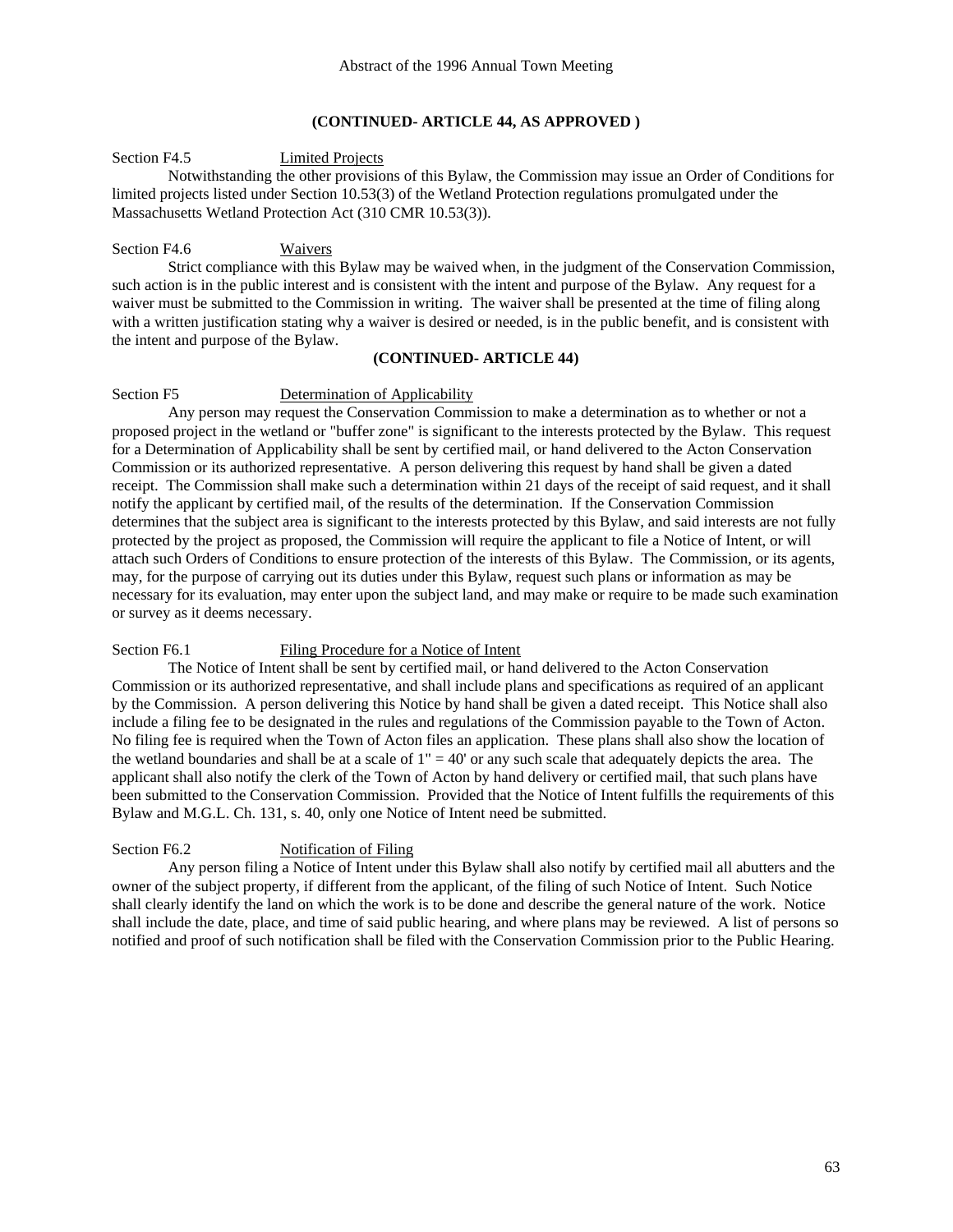#### Section F6.3 Extension Permits

 The Commission may extend an Order of Conditions once for a period of up to three years. Written requests for an Extension Permit shall be made not less than thirty calendar days prior to the expiration of said Order of Conditions.

The Commission may deny an Extension Permit under any of the following circumstances:

- (1) Where no activity has begun on the project, except where such failure is due to unavoidable delay such as appeals in obtaining other necessary permits.
- (2) Where new information not available at the time of the original permit filing has become available and indicates that the Order of Conditions is insufficient to protect the areas subject to protection.
- (3) Where activity is causing damage to areas subject to protection.
- (4) Where there has been activity in violation of the Order of Conditions.
- (5) Where an Extension Permit has been previously granted for the Order of Conditions.

#### Section F7.1 Public Hearing

 Prior to issuing any Order of Conditions (Section 8.2) the Conservation Commission shall hold a public hearing within 21 days of the filing of said Notice of Intent. Notice of the time and place of such hearing shall be given by the Conservation Commission not less than five days prior to the public hearing, by publication in a newspaper of general circulation in the Town and by mailing a notice to the applicant, the Board of Health and the Planning Board. Such hearing may be held at the same time and place as any public hearing required to be held under M.G.L. Ch. 131, s. 40. If the Commission determines that additional data or information is necessary, the hearing may be continued to a future date time certain, agreeable to both the Applicant and the Commission, and shall be posted not less than five (5) days prior to said continuation.

#### Section F7.2 Failure to Act

 If the Conservation Commission has failed to hold a public hearing within the 21 day period as required, or if after holding such a hearing, has failed within 21 days from the date of the close of the public hearing to issue an Order of Conditions, an appeal may be made to the Board of Selectmen, who within ten days, shall instruct the Commission to act within a period not to exceed ten days. If, after this ten day period, no action has been taken by the Conservation Commission, the application shall be considered approved.

#### Section F8.1 Burden of Proof

 The applicant shall bear the burden of proving that the work proposed in the application will not harm the interests protected by this Bylaw. Failure to provide adequate evidence to the Commission that the proposed work will not harm any of the interests protected by this Bylaw shall be sufficient cause for the Commission to deny the application or to grant a permit with an Order of Conditions, or, at the Commission's discretion, to continue the hearing to another date to enable the applicant or others to present additional evidence.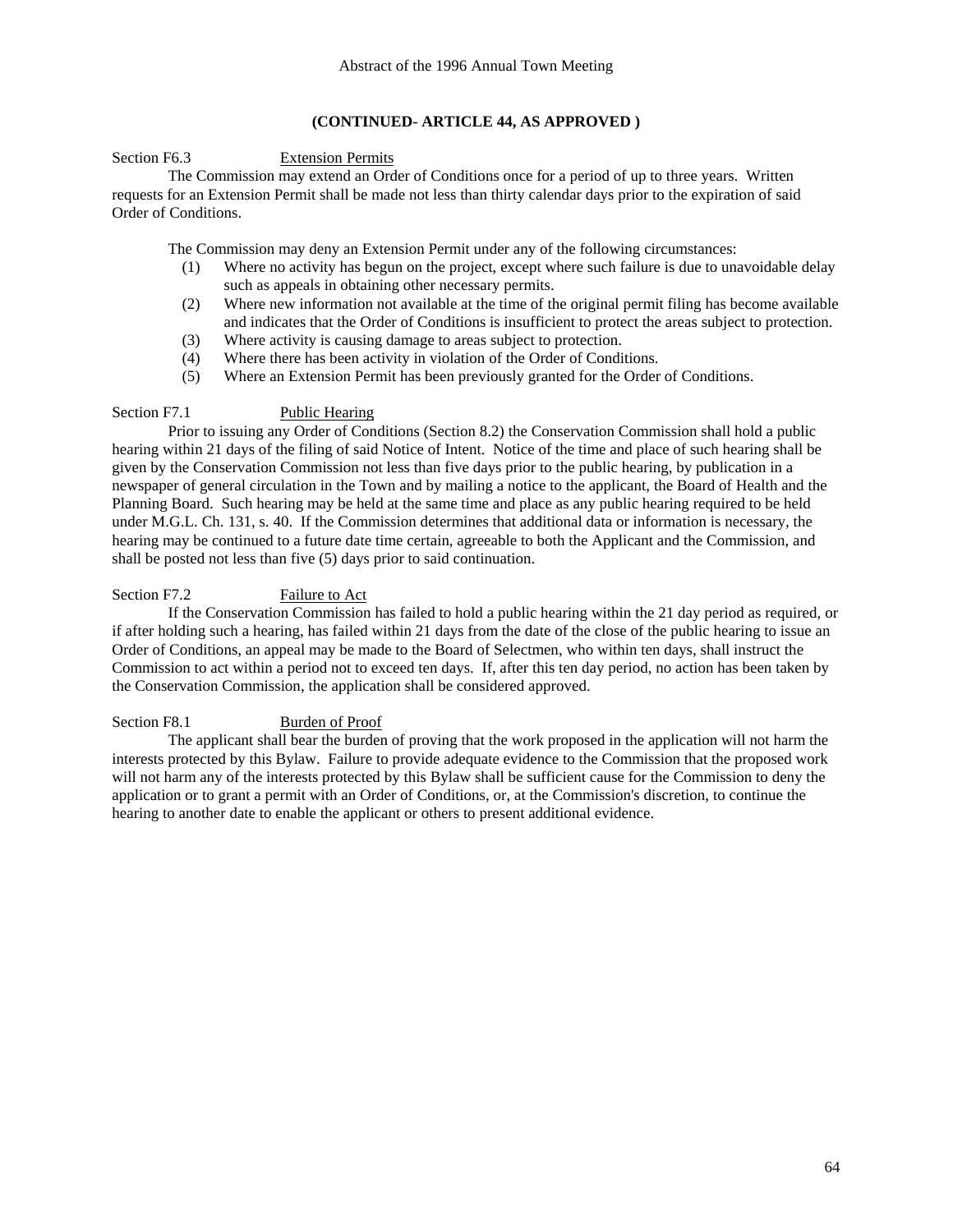#### Section F8.2 Order of Conditions

 The Conservation Commission may impose such conditions on any proposed removing, dredging, filling or altering as it deems necessary to protect and preserve the interests covered by this Bylaw. Such Order of Conditions shall be in writing and may be subject to the same constraints and be identical to any such order issued by the Acton Conservation Commission under the provisions of M.G.L. Ch. 131, s. 40, or successor statutes, and shall be issued within 30 days after the public hearing. Such Order of Conditions will expire three years from the date of issuance, unless renewed prior to expiration. No proposed work governed by an Order of Conditions shall be undertaken until all permits, approvals, and variances required by local Bylaws have been obtained and all applicable appeal periods have expired. The final Order of Conditions issued under this Bylaw shall be recorded with the Registry of Deeds for the district in which the land is located. However, if said Order is identical to the final Order of Conditions issued under the provisions of M.G.L. Ch. 131, s. 40, only one Order of Conditions need be recorded. The Conservation Commission shall have the right to file the Order of Conditions with the Registry of Deeds should the applicant fail to do so within 60 days. If a wetlands replication is required, the applicant will adhere to replication procedures established by the Commission or as set down in the Commission's Rules and Regulations.

#### Section F8.3 Setbacks for Activities

 The following are the minimum distances (setbacks) of activity from the edge of wetlands or vernal pools. No activity shall be allowed within these setbacks except as provided below. These setbacks are the minimum and may be extended further if deemed necessary for the protection of the interests of the Bylaw by the Commission.

The setbacks shall be as follows:

- (1) 0-foot setback for wetland-dependent structures (drain outfalls, weirs, etc.), fences, and structures necessary for upland access where reasonable alternative access is unavailable.
- (2) 25-foot buffer of undisturbed natural vegetation.
- (3) 40-foot setback to the edge of driveways, roadways, and structures.
- (4) 40-foot chemical-free area within which no pesticides, herbicides, or fertilizers shall be used.
- (5) 100-foot setback for underground storage of gasoline, oil, or other fuels and hazardous materials.

 When in the opinion of the Commission compliance with these setbacks will result in greater harm to the interests of this Bylaw than would waiver of the setbacks, the Commission is permitted to grant such waivers.

 Pre-existing activities or structures not meeting the setbacks set forth above need not be discontinued or removed [but shall be deemed to be nonconforming]. No new activity shall be commenced and no new structure shall be located closer to the edge of wetlands or vernal pools than existing non-conforming like activities or structures, but the Commission may permit new activity or structures as close to the edge of wetlands or vernal pools if it finds that such activity or structure will not affect the interests protected by the Bylaw no more adversely than the existing activity or structure.

#### Section F8.4 Erosion and Sedimentation Control

 Where activities are proposed within the buffer zone, erosion and sedimentation barriers and other erosion controls as necessary shall be installed between the area of activity and the wetlands or vernal pool to prevent the transport of sediment into wetlands or vernal pools. Similarly, erosion and sedimentation controls shall be installed when activities outside the buffer zone create a significant potential for transport of sediment into wetlands or vernal pools.

#### Section F8.5 Storage of Fill or Materials

 If any fill is to be stored on site, it shall be stored outside of the buffer zone and/or it shall be surrounded by staked haybales to prevent erosion and sedimentation.

 There shall be no storage, disposal or burial of construction debris (for example, scrap lumber, metals, concrete, asphalt, piping, logs, stumps, etc.) within the buffer zone without the express permission of the Commission in an Order of Conditions.

## **(CONTINUED- ARTICLE 44, AS APPROVED )**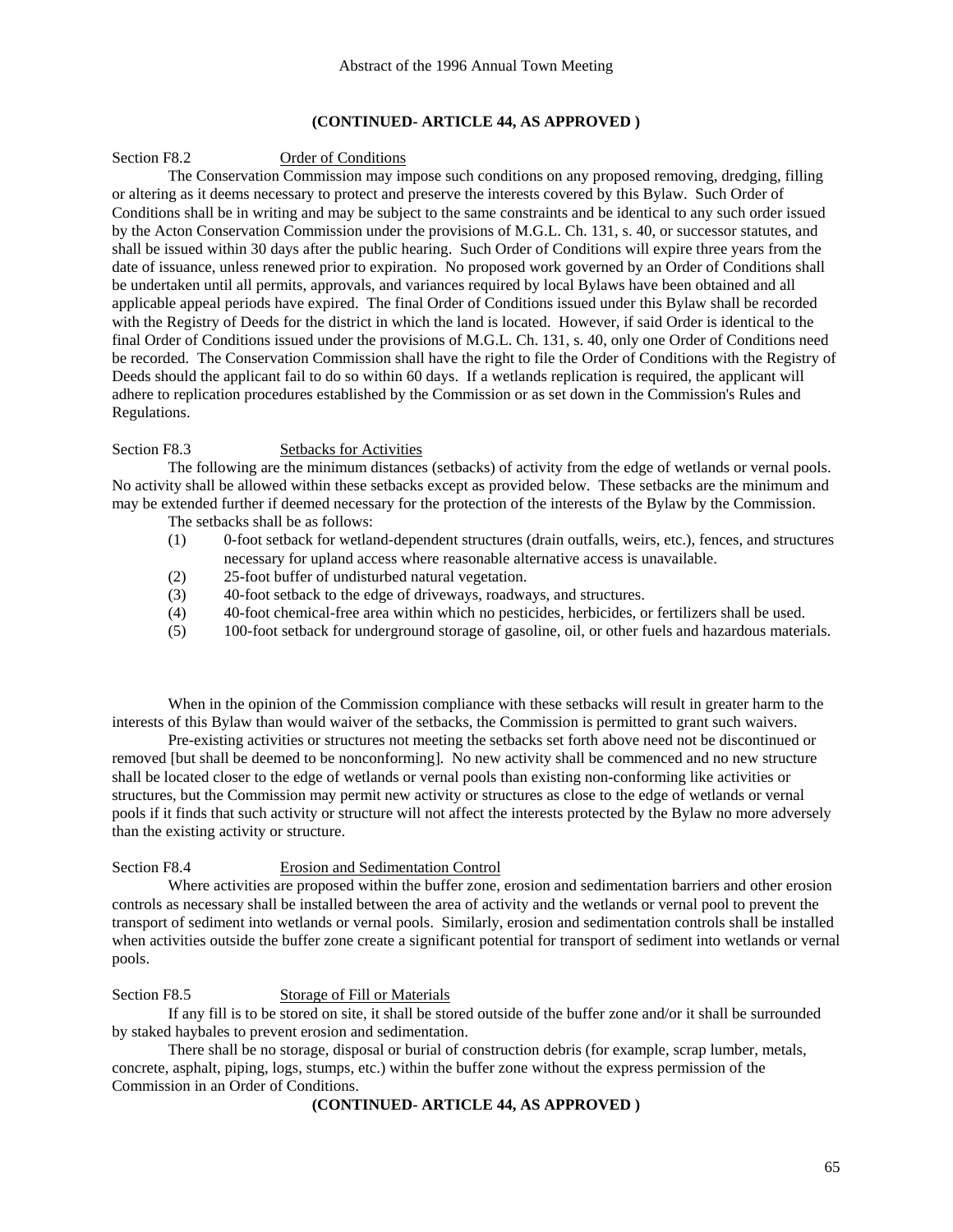# Section F9.1 Wetlands Replacement

 Wetlands or vernal pools that are altered shall in all instances be replaced by replacement wetlands of similar character. Replacement wetlands shall include, at minimum, equal area as the altered wetlands or vernal pool in a hydrologically connected location to the unaltered remainder of the wetlands or vernal pool.

# Section F9.2 Requirements for Wetlands Replacement

 Projects involving the filling and/or permanent alteration of wetlands or vernal pools shall meet the following requirements:

- (1) The proposed replacement area design must be submitted to the Commission for approval as part of the Notice of Intent.
- (2) The replacement area must be shown to duplicate sufficiently the functions of the wetland proposed to be altered.
- (3) The replacement area shall be constructed, to the extent possible, immediately after alteration of the existing wetland and during the same growing season.
- (4) If after three growing seasons, the Commission determines that the replacement area has not satisfactorily developed into a wetland or vernal pool, the applicant or owner may be required to submit new plans to successfully replicate the original altered wetland. No Certificate of Compliance shall be issued until the Commission has determined that a satisfactory replacement area has been completed.

# Section F10 Denial

 The Conservation Commission may deny permission for any removing, dredging, filling, or altering if, in its judgment such denial is necessary to protect and preserve the interests identified in Section F1 of this Bylaw. Due consideration shall be given to possible effects of the proposal on such interests and to any demonstrated hardship on the petitioner by reason of denial as brought forth at the public hearing.

# Section F11 Prior Violation

 Any person who purchases, inherits or otherwise acquires real estate upon which work has been done in violation of any order pursuant to this Bylaw, shall forthwith comply with any such order, or restore such real estate to its condition prior to any such violation; provided however that no such action, civil or criminal shall be brought against such person unless commenced within three years following the date of acquisition of the real estate by such person.

#### Section F12 Bond

 The Conservation Commission may require the posting of a bond with surety, running to the Town of Acton, and sufficient as to form and surety in the opinion of the Town Counsel, to secure the faithful and satisfactory performance of work required by any final Order of Conditions, in such sum and upon such conditions as the Commission may require. Other evidence of financial responsibility which is satisfactory to the Commission may be accepted in lieu of a bond. Notwithstanding the above, the amount of such bond shall not exceed either the estimated cost of the work required by the final Order of Conditions, or the estimated cost of the work required for the restoration of affected lands and properties if the work is not performed as required, whichever is greater.

#### Section F13 Rules and Regulations

 After due notice and public hearing, the Commission may promulgate procedural rules and regulations to effectuate the purposes of this bylaw. However, failure to promulgate such rules and regulations or a legal declaration of their invalidity by a court of law shall not act to suspend or invalidate the effect of this bylaw.